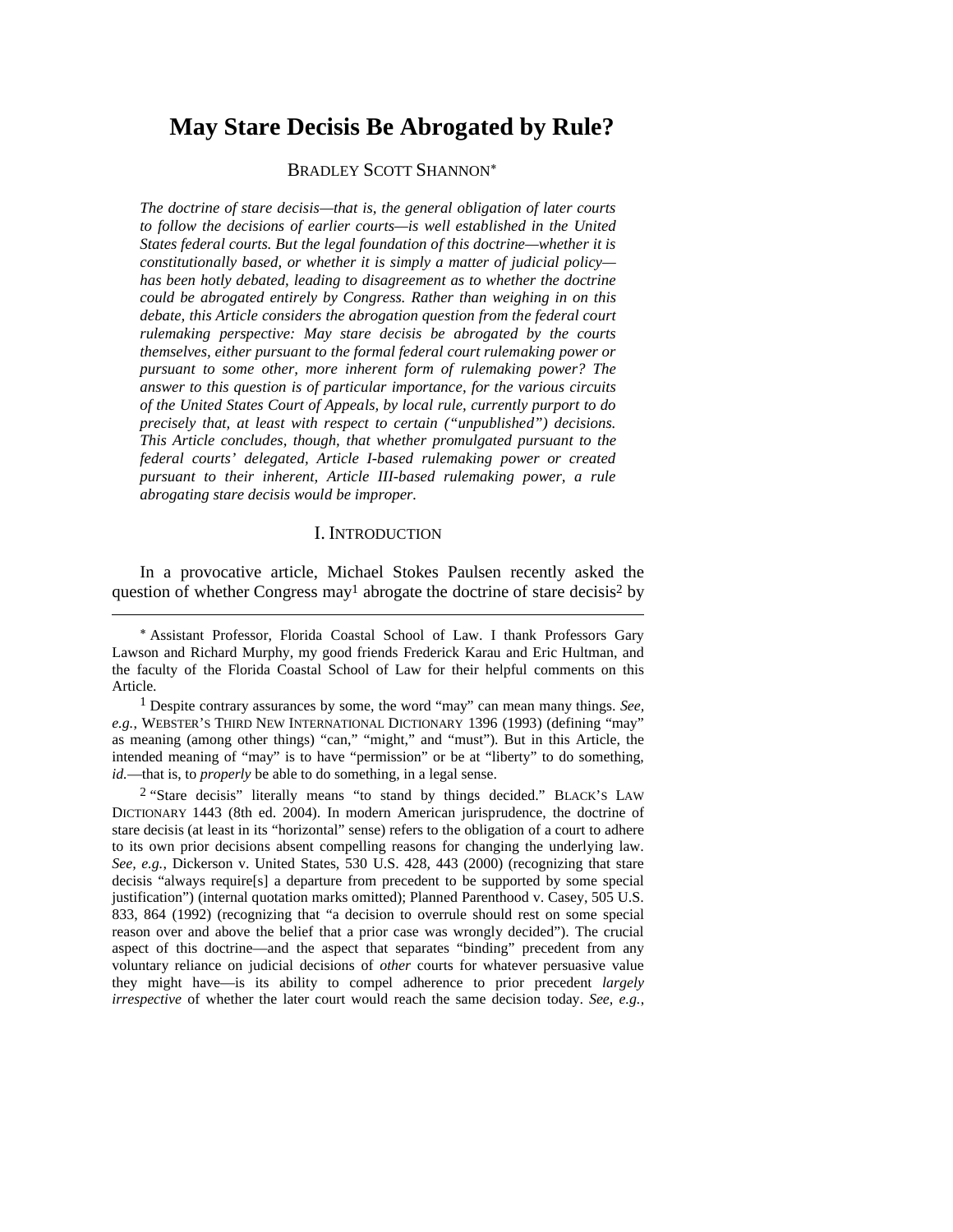$\overline{a}$ 

statute.3 Professor Paulsen concluded that Congress indeed may do so (at least in constitutional cases), arguing that such a statute is within the purview of the legislative power and not otherwise unconstitutional.4 Other legal scholars, though, have reached the opposite conclusion, reasoning that a statute abrogating stare decisis is somehow beyond the legislative power.5

Frederick Schauer, *Precedent*, 39 STAN. L. REV. 571, 571 (1987) ("The bare skeleton of an appeal to precedent is easily stated: The previous treatment of occurrence *X* in manner *Y* constitutes, *solely because of its historical pedigree*, a reason for treating *X* in manner *Y*, if and when *X* again occurs."). For more on the distinctions between "binding" and "persuasive" precedent, see *infra* notes 41–43 and accompanying text.

The doctrine of stare decisis also has a "vertical" sense that refers to the obligation of lower courts within the same judicial system to adhere, essentially without exception, to prior judicial decisions of higher courts. *See, e.g.*, Rodriguez de Quijas v. Shearson/American Express, Inc., 490 U.S. 477, 484 (1989) ("If a precedent of this Court has direct application in a case, yet appears to rest on reasons rejected in some other line of decisions, the Court of Appeals should follow the case which directly controls, leaving to this Court the prerogative of overruling its own decisions."); Hutto v. Davis, 454 U.S. 370, 375 (1982) ("[U]nless we wish anarchy to prevail within the federal judicial system, a precedent of this Court must be followed by the lower federal courts no matter how misguided the judges of those courts may think it to be."); Evan H. Caminker, *Why Must Inferior Courts Obey Supreme Court Precedents?*, 46 STAN. L. REV. 817, 818 (1994) ("[L]ongstanding doctrine dictates that a court is *always* bound to follow a precedent established by a court 'superior' to it."). Though the abrogation of stare decisis in this vertical sense is itself an interesting subject, the references to the abrogation of stare decisis made in this Article refer only to stare decisis in its horizontal sense, for one can at least imagine the abrogation of one without the abrogation of the other. The practical effect of this disclaimer might be trivial, though, for under the current American understanding of this doctrine, it is difficult to see why a decision of a higher court that is not binding on that court should be binding on any lower court. Thus, it might well be that a horizontal abrogation of stare decisis would result in a vertical abrogation as well.

3 *See* Michael Stokes Paulsen, *Abrogating Stare Decisis by Statute: May Congress Remove the Precedential Effect of* Roe *and* Casey*?*, 109 YALE L.J. 1535 (2000).

<sup>4</sup> *See id.* at 1541 ("By virtue of the Necessary and Proper Clause, Congress has enumerated legislative power to pass a statute abrogating stare decisis, as an enactment appropriate to the carrying into execution of the judicial power. The exercise of such legislative power would not intrude on any constitutional province of the judiciary . . . ."). Others have agreed, at least in large part. *See, e.g.*, John Harrison, *The Power of Congress over the Rules of Precedent*, 50 DUKE L.J. 503, 542–43 (2000); Richard W. Murphy, *Separation of Powers and the Horizontal Force of Precedent*, 78 NOTRE DAME L. REV. 1075, 1084 (2003); Nicholas Quinn Rosenkranz, *Federal Rules of Statutory Interpretation*, 115 HARV. L. REV. 2085, 2125–26 (2002). At least one legal scholar has gone even further, and has argued that the doctrine of stare decisis is *itself* unconstitutional, at least as it has been applied in certain constitutional cases. *See* Gary Lawson, *The Constitutional Case Against Precedent*, 17 HARV. J.L. & PUB. POL'Y 23 (1994).

5 *See, e.g.*, Richard H. Fallon, Jr., *Stare Decisis and the Constitution: An Essay on Constitutional Methodology*, 76 N.Y.U. L. Rev. 570, 577 (2001) ("Article III's grant of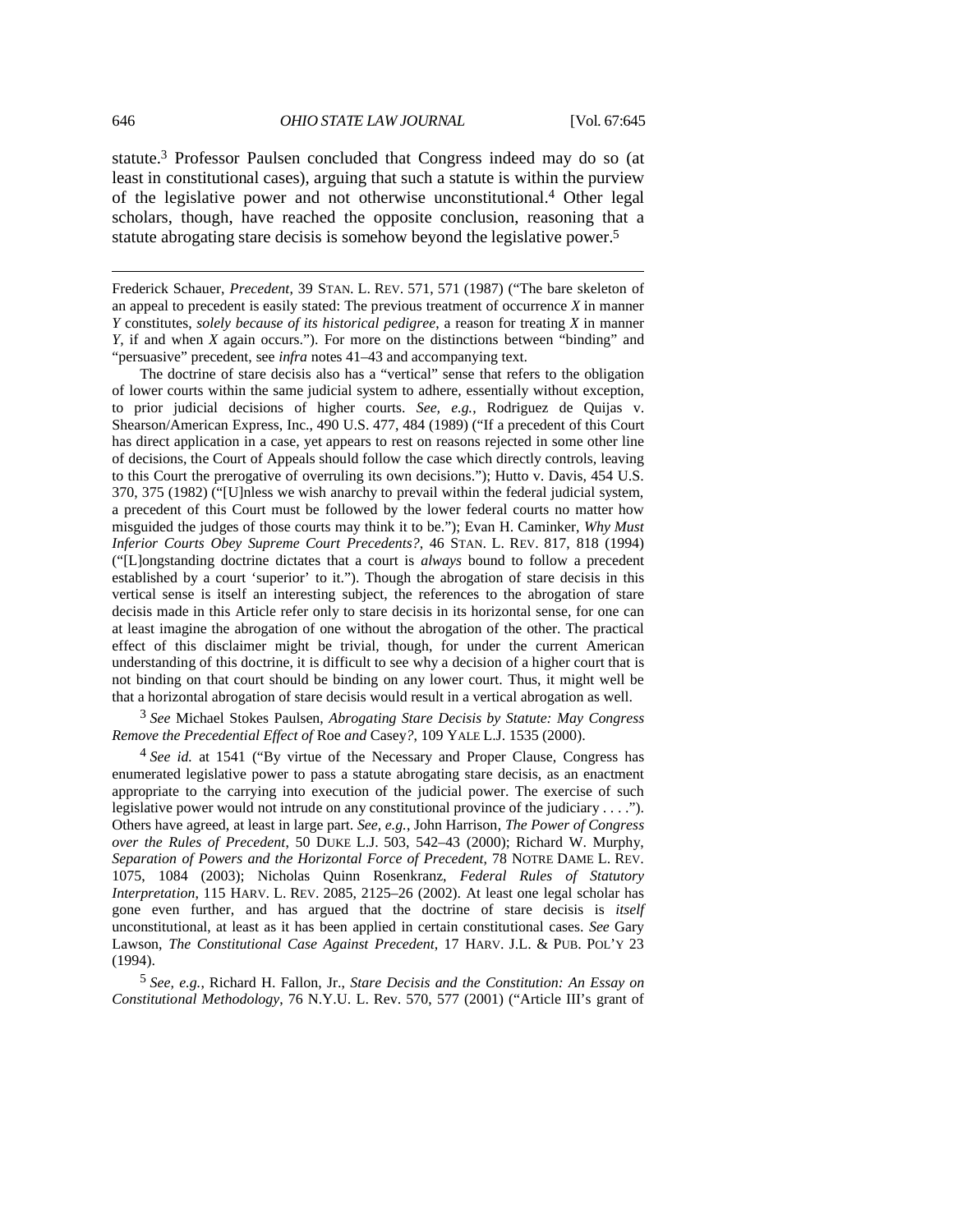#### 2006] *MAY STARE DECISIS BE ABROGATED BY RULE?* 647

 $\overline{a}$ 

Ambivalence toward the constitutionality of a statute abrogating stare decisis might lead one to ask instead whether stare decisis may be abrogated by *rule*. 6 For example, what if the Supreme Court of the United States were to promulgate a rule abrogating stare decisis? Such a rule would unbind the Court from the precedential constraint ordinarily imposed by its own prior decisions.7 To the extent that a prior decision retains little vitality other than stare decisis—that is, lacks adequate independent jurisprudential support—it would be ripe for overruling.<sup>8</sup> Moreover, a rule abrogating stare decisis

'the judicial power' authorizes the Supreme Court to elaborate and rely on a principle of stare decisis and, more generally, to treat precedent as a constituent element of constitutional adjudication."); Gary Lawson, *Controlling Precedent: Congressional Regulation of Judicial Decision-Making*, 18 CONST. COMMENT. 191, 194–95 (2001) [hereinafter Lawson, *Controlling Precedent*] (arguing that "Congress may not by statute tell the federal courts whether or in what way to use precedent" as "Congress does not have the power to tell the federal courts how to go about their business of deciding cases").

6 As used in this Article, "rule" (or "rules") principally means "court rules," which in their most commonly understood form consist of

[r]egulations having the force of law and governing practice and procedure in the various courts, such as the Federal Rules of Civil Procedure, the Federal Rules of Criminal Procedure, the U.S. Supreme Court Rules, and the Federal Rules of Evidence, as well as any local rules that a court promulgates.

BLACK'S LAW DICTIONARY 391 (8th ed. 2004). But this Article also will consider the use of the term "rule" in a broader sense, a sense that includes any "rule governing the practice or procedure in a given court," *id.* at 1358, regardless of how it comes into being (i.e., regardless of whether it appears in statute-like form or emerges only in conjunction with a judicial decision).

Incidentally, there might well be advantages—besides constitutional ambivalence to the use of a rule, rather than a statute, as a means of abrogating stare decisis. For example, it might well be more politically feasible to abrogate stare decisis via the federal judicial rulemaking process than via the federal legislative process. There also might be relative disadvantages. But except as discussed herein, such advantages and disadvantages are beyond the scope of this Article.

 $<sup>7</sup>$  This assumes that the rule would operate "retroactively," in the sense that it would</sup> remove, after the fact, whatever binding precedential effect those decisions previously might have had. Alternatively, the rule could be drafted so as to apply only "prospectively" to decisions made on or after its effective date. For more on the possible meaning of these terms, see Bradley Scott Shannon, *The Retroactive and Prospective Application of Judicial Decisions*, 26 HARV. J. L. & PUB. POL'Y 811, 812–14 (2003).

8 Possible candidates abound. *See, e.g.*, Dickerson v. United States, 530 U.S. 428, 443 (2000) ("Whether or not we would agree with *Miranda*'s reasoning and its resulting rule, were we addressing the issue in the first instance, the principles of *stare decisis* weigh heavily against overruling it now."); Planned Parenthood v. Casey, 505 U.S. 833, 871 (1992) (opinion of O'Connor, Kennedy, and Souter, JJ.) ("We do not need to say whether each of us, had we been Members of the Court when the valuation of the state interest came before it as an original matter, would have concluded, as the *Roe* Court did,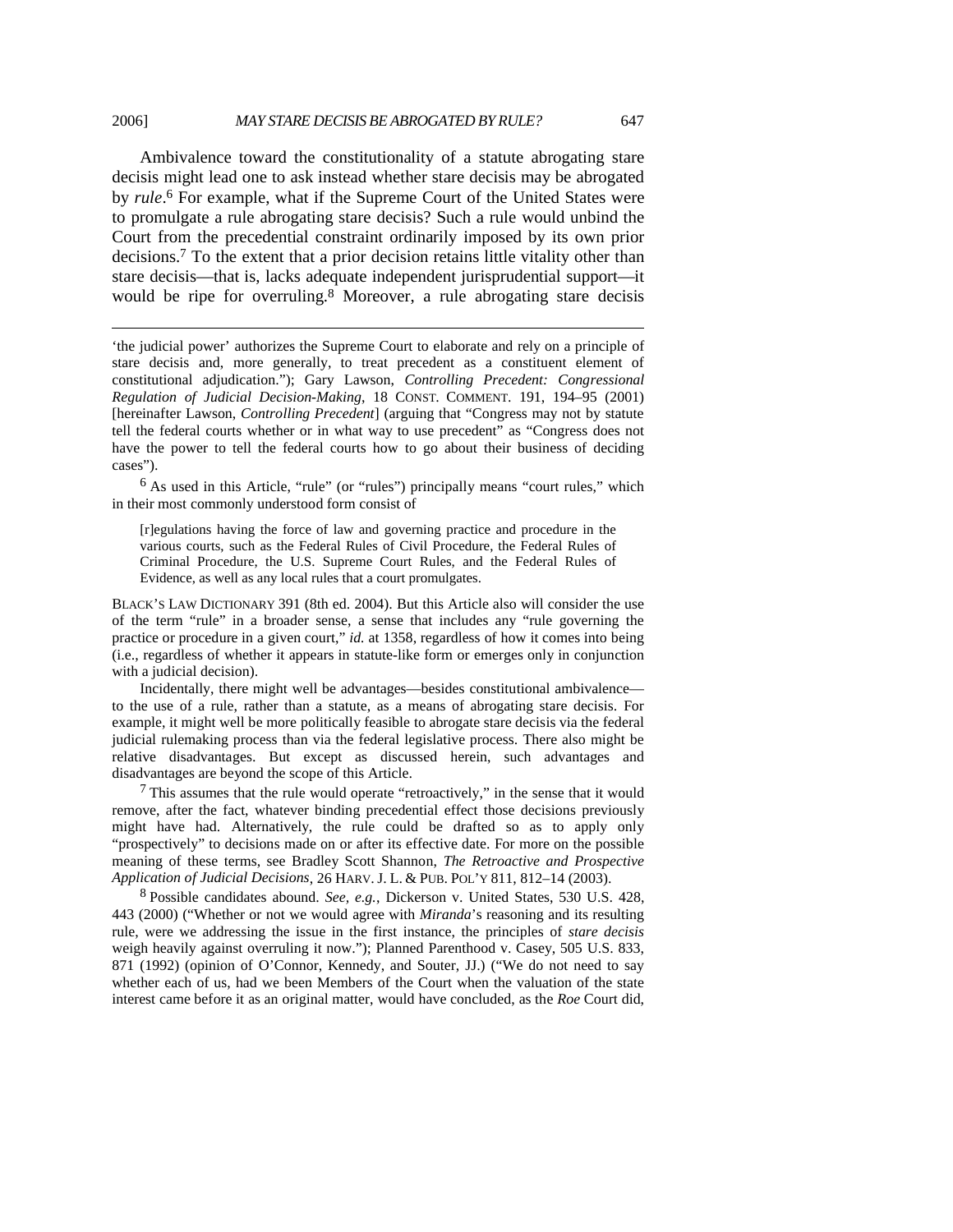would permit the Court to decide each case unburdened by the notion that its decision, being itself precedent, might constrain the Court in some future decision.9 In short, the discretion to decide each case as the Court might see fit would be, precedentially speaking, completely unfettered.10

Alternatively, what if the Supreme Court were to promulgate a rule permitting it to abrogate stare decisis on a case-by-case basis (whether according to some set of criteria, or not)? Such a rule would clear the way for exempting whole categories of cases from the binding effect of precedent.<sup>11</sup> For example, stare decisis could be abrogated only as to certain cases—such as the abortion rights cases—but not as to others.<sup>12</sup> The ramifications of a rule abrogating stare decisis even on a selective basis could be significant.

Would the Supreme Court ever promulgate such a rule? It seems unlikely, for the Court generally has shown little, if any, inclination to abrogate the doctrine of stare decisis.13 Does this then render an inquiry into the propriety of such a rule academic? Not at all. For though the Supreme Court has yet to promulgate a rule abrogating stare decisis, such a rule now

11 *See* Richard B. Cappalli, *The Common Law's Case Against Non-Precedential Opinions*, 76 S. CAL. L. REV. 755, 761 (2003) (concluding that such a rule would "remove the power to control the resolution of future disputes from selected appellate opinions").

12 *Cf.* Paulsen, *supra* note 3, at 1539 (expressing this as the goal of his article). This is not to suggest that the author of this Article necessarily advocates such a result, should the Senate Judiciary Committee be watching.

13 *See* 1 LAURENCE H. TRIBE, AMERICAN CONSTITUTIONAL LAW § 3-3, at 248 (3d ed. 2000) ("[T]he Court is most unlikely ever to abandon *stare decisis* altogether, even with respect to constitutional interpretation.").

that its weight is insufficient to justify a ban on abortions prior to viability even when it is subject to certain exceptions."); *see also* Paulsen, *supra* note 3, at 1539 n.12 (citing "[o]ther prominent examples of currently controversial decisions that might be candidates for reconsideration" if stare decisis were to be abrogated).

<sup>9</sup> *Cf.* Harper v. Virginia Dep't of Taxation, 509 U.S. 86, 119 (1993) (O'Connor, J., dissenting) ("It should go without saying that any decision of this Court has wide-ranging applications; nearly every opinion we issue has effects far beyond the particular case in which it issues.").

<sup>10</sup> *See* Anastasoff v. United States, 223 F.3d 898, 901 ("If judges had the legislative power to 'depart from' established legal principles, 'the subject would be in the hands of arbitrary judges, whose decisions would be then regulated only by their own opinions.'") (quoting SIR WILLIAM W. BLACKSTONE, COMMENTARIES ON THE LAWS OF ENGLAND \*259 (1765)), *vacated as moot on reh'g en banc*, 235 F.3d 1054 (8th Cir. 2000). Actually, "arbitrary" is probably a bit strong, as it seems unlikely that such a rule would immediately lead to arbitrary judicial decision making. But the *potential* to become *more* arbitrary would be there. *See* Jeffrey O. Cooper, *Citability and the Nature of Precedent in the Courts of Appeals: A Response to Dean Robel*, 35 IND. L. REV. 423, 428 (2002) ("The ability to dictate whether or not a particular decision will have any precedential effect opens the door to the appearance (at the very least) of arbitrary decisionmaking . . . .").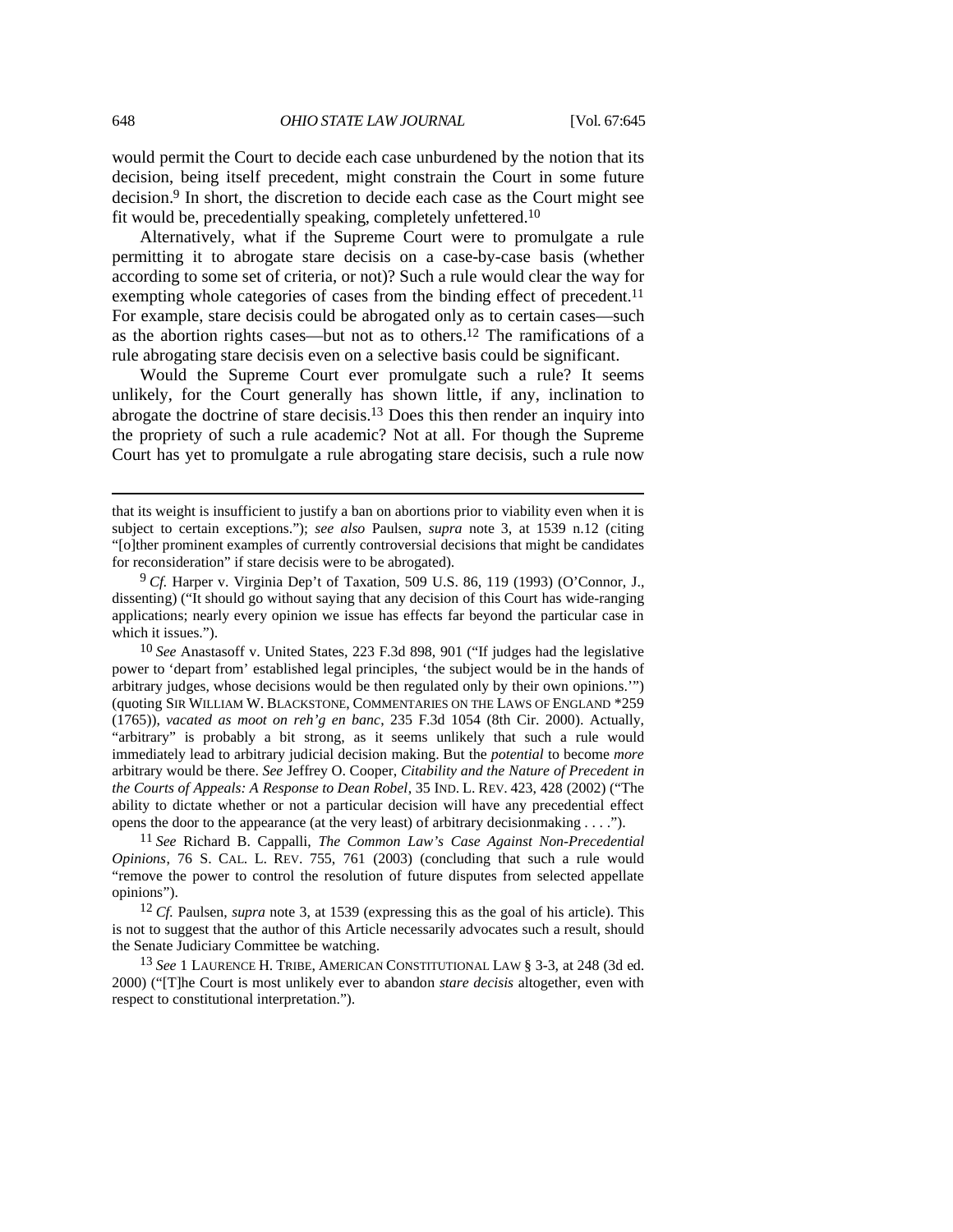exists in every circuit of the United States Court of Appeals.14 For example, the United States Court of Appeals for the Ninth Circuit has promulgated a local rule<sup>15</sup> that generally provides that certain decisions of that court (those designated as "unpublished"16) "are not binding precedent."17 Coupled with the fact that eighty-two percent of all federal court of appeals decisions are "unpublished,"<sup>18</sup> the reality is that stare decisis is now being abrogated with respect to tens of thousands of decisions each year.19 So the question of

 14 *See* Hart v. Massanari, 266 F.3d 1155, 1163 n.7 (9th Cir. 2001); *see also infra* note 26 (cataloging rules). Apparently following the federal courts of appeals' lead, such a rule also now exists in all but a handful of states. *See Hart*, 266 F.3d at 1163 n.7.

15 Broadly construed, a "local rule" is a "rule by which an individual court supplements the procedural rules applying generally to all courts within the jurisdiction." BLACK'S LAW DICTIONARY 957 (8th ed. 2004). For example, though practice before the United States Court of Appeals for the Ninth Circuit (and all other federal circuits) is governed generally by the Federal Rules of Appellate Procedure, *see* FED. R. APP. P.  $1(a)(1)$ , there also exist rules that are promulgated by the Ninth Circuit itself that govern only the practice before that particular court. *See* 9TH CIR. R. 1-2.

<sup>16</sup> The term "unpublished," as used in this context, does not literally mean unpublished, for "[v]irtually all judicial opinions are now 'published' in the sense of being publicly available, either electronically or in print." Amy E. Sloan, *A Government of Laws and Not Men: Prohibiting Non-Precedential Opinions by Statute or Procedural Rule*, 79 IND. L.J. 711, 711 n.2 (2004); *accord* Brian P. Brooks, *Publishing Unpublished Opinions*, 5 GREEN BAG 259, 259 (2001) ("[T]he concept of the 'unpublished opinion' is no longer a legal fiction—it is *fiction*, pure and simple. Unpublished opinions are now published in every relevant sense."). Rather, the term "unpublished" is more accurately thought of as "a term of art given to those dispositions designated by the issuing court as having no (or limited) precedential value." Niketh Velamoor, Comment, *Proposed Federal Rule of Appellate Procedure 32.1 to Require That Circuits Allow Citation to Unpublished Opinions*, 41 HARV. J. ON LEGIS. 561, 561 n.2 (2004). For more on what it means for a federal court of appeals decision to be "unpublished," see *infra* note 28 and accompanying text.

 $179$ TH CIR. R. 36-3(a). To distinguish local circuit rules of this nature (which are often referred to as "unpublished decision" rules) from the more general concept of a rule abrogating stare decisis, this Article will refer to such local rules as "nonprecedential decision" rules (which much more accurately describes their primary purpose).

<sup>18</sup> *See* ADMIN. OFFICE OF THE UNITED STATES CTS., JUDICIAL BUSINESS OF THE CED<br>TED STATES COURTS 2005. tbl. S-3 (2005). UNITED STATES COURTS 2005, tbl. S-3 (2005), http://www.uscourts.gov/judbus2005/tables/s3.pdf (last visited Apr. 10, 2006). Though this report does not include data from the Federal Circuit, *see id.*, the Federal Circuit likewise has a nonprecedential decision rule. *See* FED. CIR. R. 47.6.

<sup>19</sup> For example, during the twelve-month period ending September 30, 2005, the United States Court of Appeals (excluding the Federal Circuit) issued 29,913 "decisions" (i.e., "opinions and orders that expound on the law as applied to the facts of each case and that detail the judicial reasons upon which the judgment is based"). ADMIN. OFFICE OF THE UNITED STATES CTS.*, supra* note 18. Of these decisions, 24,411 were "unpublished." *Id.* Incidentally, this Article will adopt the meaning of the term "decision" given by the Administrative Office of the United States Courts. *See supra* note 18.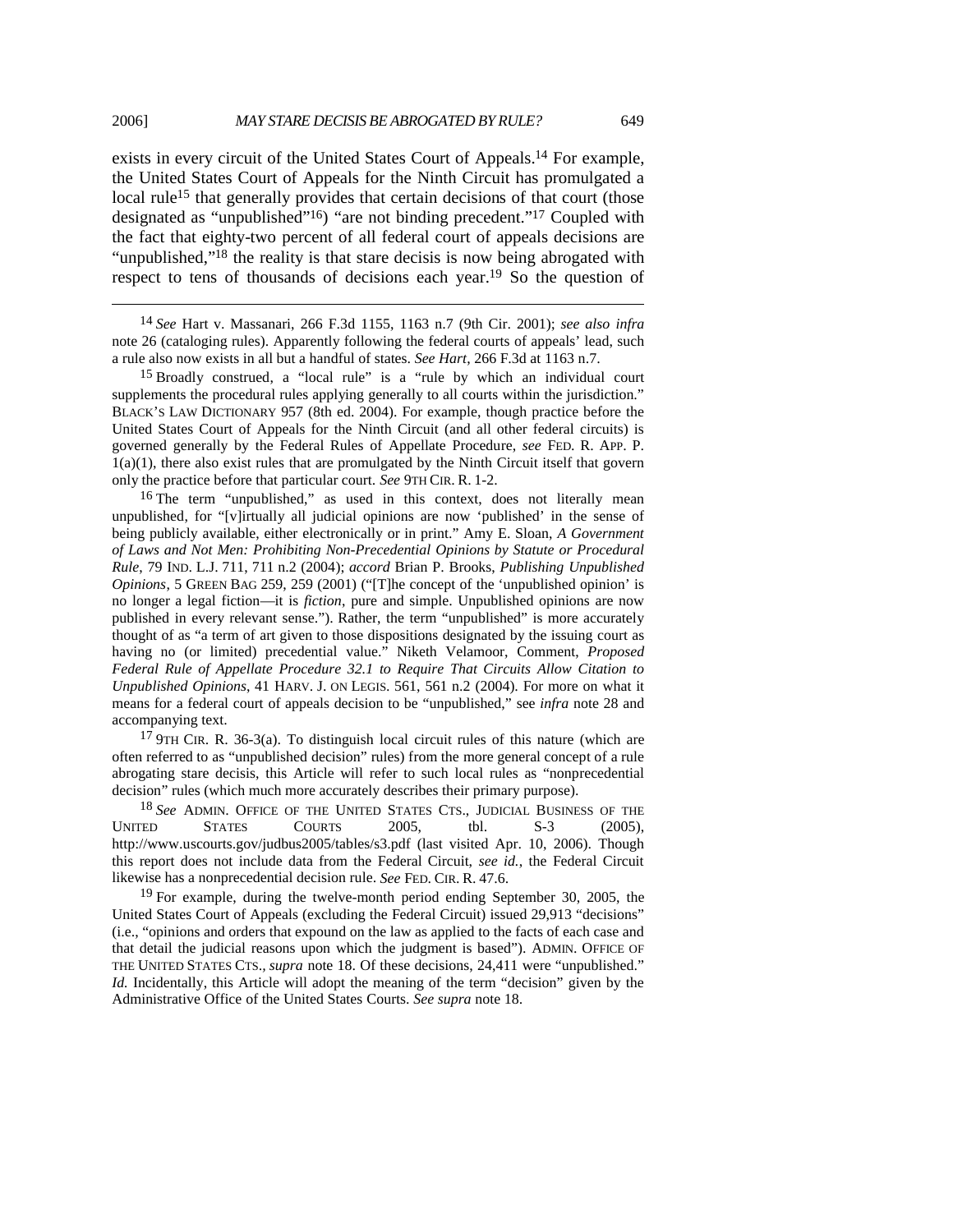whether a federal appellate court<sup>20</sup> *would* promulgate such a rule is not an idle one; the courts of appeals already have. As a result, nonprecedential decisions are not just theoretical; they are, in fact, standard practice.<sup>21</sup> It is therefore little wonder that such decisions have become a "source of considerable controversy."22

But back to the original question: *May* the Supreme Court (or any federal appellate court), by rule, abrogate the doctrine of stare decisis? No. For even assuming such a rule would be constitutional, $2<sup>3</sup>$  and that it would be sound

21 *See also* Penelope Pether, *Inequitable Injunctions: The Scandal of Private Judging in the U.S. Courts*, 56 STAN. L. REV. 1435, 1436 (2004) ("Contrary to popular belief, the United States courts have not operated under the system of precedent characteristic of common law legal systems since the 1960s.").

22 Velamoor, *supra* note 16, at 561.

 $23$  Though the author of this Article is not aware of any case involving a general rule abrogating stare decisis, several courts have considered the constitutionality of particular nonprecedential decision rules. The seminal case in this area is *Anastasoff v. United States*, 223 F.3d 898, *vacated as moot on reh'g en banc*, 235 F.3d 1054 (8th Cir. 2000). In *Anastasoff*, the Court of Appeals for the Eighth Circuit held that a local rule providing that "unpublished" decisions generally have no precedential value was unconstitutional as violative of Article III. *See id.* at 899. But because the case was settled pending en banc review, the panel's decision was vacated as moot, thus (ironically enough) negating any binding precedential effect. *See Anastasoff*, 235 F.3d at 1056. (Precisely why this should be the result in this context is unclear, for surely the case was quite justiciable when the court rendered its initial decision. For this and other reasons, the Supreme Court has expressly disapproved of this practice in all but the most extraordinary of circumstances. *See* United States Bancorp Mortgage Co. v. Bonner Mall P'ship, 513 U.S. 18, 29 (1994). Regrettably, the propriety of the vacatur in *Anastasoff* appears not to have been challenged.) Despite the fact that the original *Anastasoff* decision has been vacated, that decision "continues to have persuasive force," *Hart*, 266 F.3d at 1159, and at least one other federal court has agreed with its reasoning. *See* Alshrafi v. American Airlines, Inc., 321 F. Supp. 2d 150, 160 nn.9–10 (D. Mass. 2004) (Young, C.J.); *see also* Re: Rules of the United States Court of Appeals for the Tenth Circuit, 955 F.2d 36, 36–38 (10th Cir. 1992) (Holloway, C.J., joined by Barrett and Baldock, JJ., concurring in and dissenting from the revision of the Rules of the Tenth Circuit) (questioning the constitutionality of the Tenth Circuit's unpublished decision rule). Conversely, the Court of Appeals for the Ninth Circuit—despite acknowledging that the "principle of precedent was well established in the common law courts by the time Article III of the Constitution was written," *Hart*, 266 F.3d at 1174—held that its nonprecedential decision rule is

 $20$  Such a rule would only be promulgated by a federal appellate court because there is no corresponding obligation on the part of a federal district court to adhere to its own prior decisions. *See* Hart v. Massanari, 266 F.3d 1155, 1174 (9th Cir. 2001). Precisely why this is the law is unclear. *See id.* ("That the binding authority principle applies only to appellate decisions, and not to trial court decisions, is yet another policy choice. There is nothing inevitable about this; the rule could just as easily operate so that the first district judge to decide an issue within a district, or even within a circuit, would bind all similarly situated district judges, but it does not."). The propriety of this "policy choice," though, is an issue that is beyond the scope of this Article.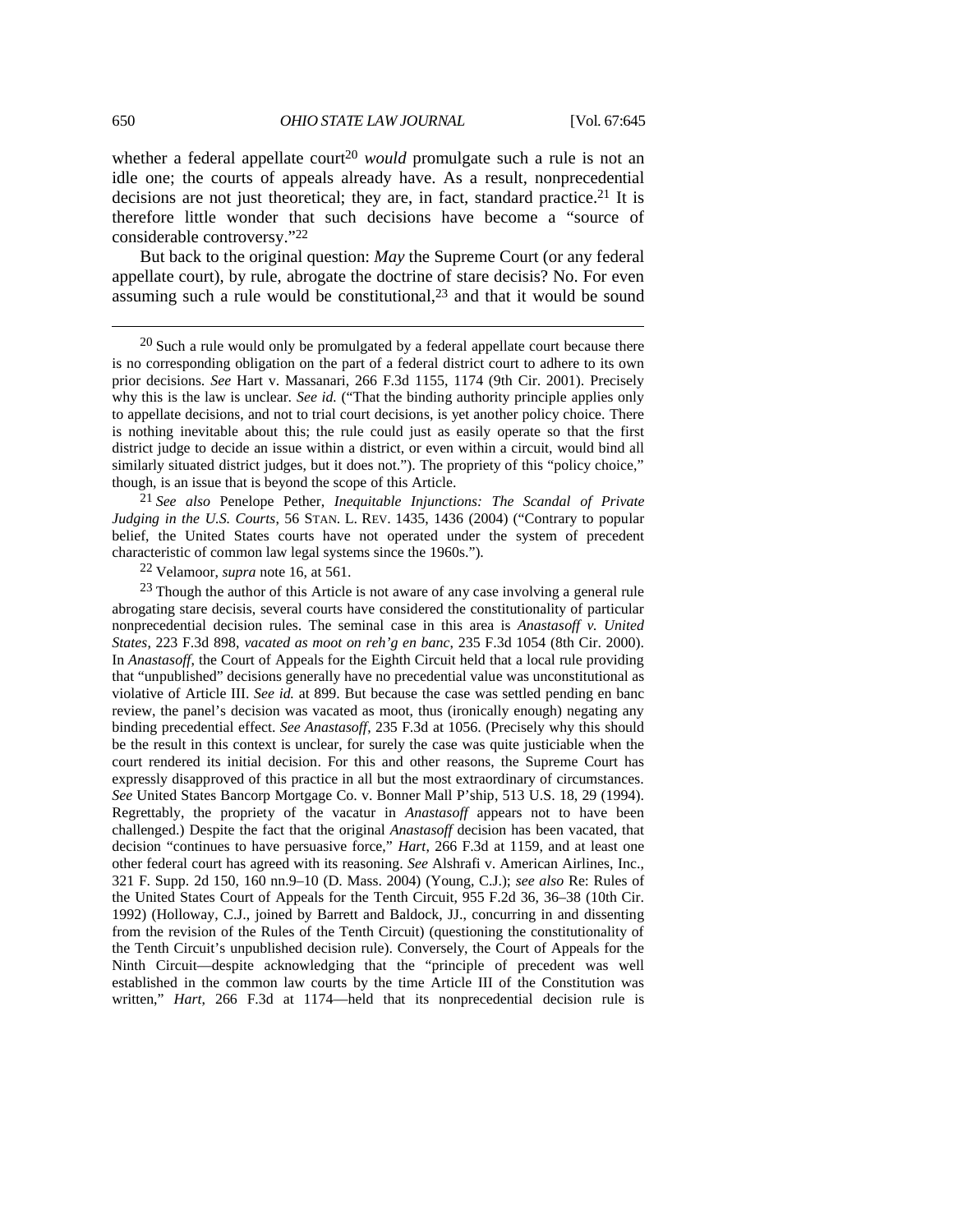from a pragmatic standpoint, $24$  the abrogation of stare decisis is a matter that is simply beyond the federal courts' rulemaking power. For there are also *non*constitutional limits to this rulemaking power, and though the application of these limits to a rule abrogating stare decisis seems to have gone virtually unexplored, they preclude the promulgation of a rule of this nature. Thus, despite the fact that such rules currently exist, they are unlawful.

The remainder of this Article is divided into four parts. By way of background, the next part, Part II, briefly describes the current status of the courts of appeals' various nonprecedential decision rules. Part III begins the analysis by discussing the sources and limits of what might be described as the formal federal court rulemaking power and applying that law to a rule abrogating stare decisis. Part IV then does the same with respect to the inherent rulemaking power of the federal courts. The Article concludes, in Part V, that such rules, whether promulgated formally or pursuant to the courts' inherent rulemaking power, exceed the power derived from those authorities.

constitutional. *Id.* at 1180. Following *Hart*, the Federal Circuit reached a similar conclusion. *See* Symbol Techs., Inc. v. Lemelson Med., Educ. & Research Found., 277 F.3d 1361, 1366–68 (Fed. Cir. 2002). Other courts remain undecided. *See, e.g.*, Williams v. Dallas Area Rapid Transit, 256 F.3d 260, 260 (5th Cir. 2001) (Smith, J., joined by Jones and DeMoss, JJ., dissenting from denial of rehearing en banc, "which would have given this court an opportunity to examine the question of unpublished opinions").

 $\overline{a}$ 

Legal scholars likewise are divided on this subject. *Compare* Thomas Healy, *Stare Decisis as a Constitutional Requirement*, 104 W. VA. L. REV. 43, 120–21 (2001) (concluding that although a rule abrogating stare decisis in all cases might be unconstitutional, a properly structured rule abrogating stare decisis only in certain cases would be constitutional) *and* Thomas R. Lee & Lance S. Lehnhof, *The* Anastasoff *Case and the Judicial Power to "Unpublish" Opinions*, 77 NOTRE DAME L. REV. 135, 173 (2001) (concluding that the various federal appellate court nonprecedential decision rules are constitutional), *with* Polly J. Price, *Precedent and Judicial Power After the Founding*, 42 B.C. L. REV. 81, 118 (2000) (concluding that such rules are unconstitutional). *See also*  Cappalli, *supra* note 11, at 759 n.33 (collecting authorities on this issue).

The question thus appears to be a close one. For this reason, this Article, rather than weighing in on this debate, will heed the frequently repeated admonition that constitutional questions be avoided if the matter may be resolved on nonconstitutional grounds. *See, e.g.*, Clinton v. Jones, 520 U.S. 681, 690 (1997).

 $24$  The question of whether a rule abrogating stare decisis would be pragmatically efficacious, like the constitutional question, *see supra* note 23, has been hotly debated (at least with respect to the various nonprecedential decision rules). *See, e.g.*, Cappalli, *supra* note 11, at 760–61 nn.36–37 (collecting authorities on this issue). Moreover, though such arguments are important in the context of deciding whether to *adopt* such rules, such arguments constitute insufficient grounds for nullification, and thus their importance diminishes considerably once the decision to promulgate such a rule has been made. Accordingly, rather than weigh in on this debate, this Article assumes that a rule abrogating stare decisis would be a good idea.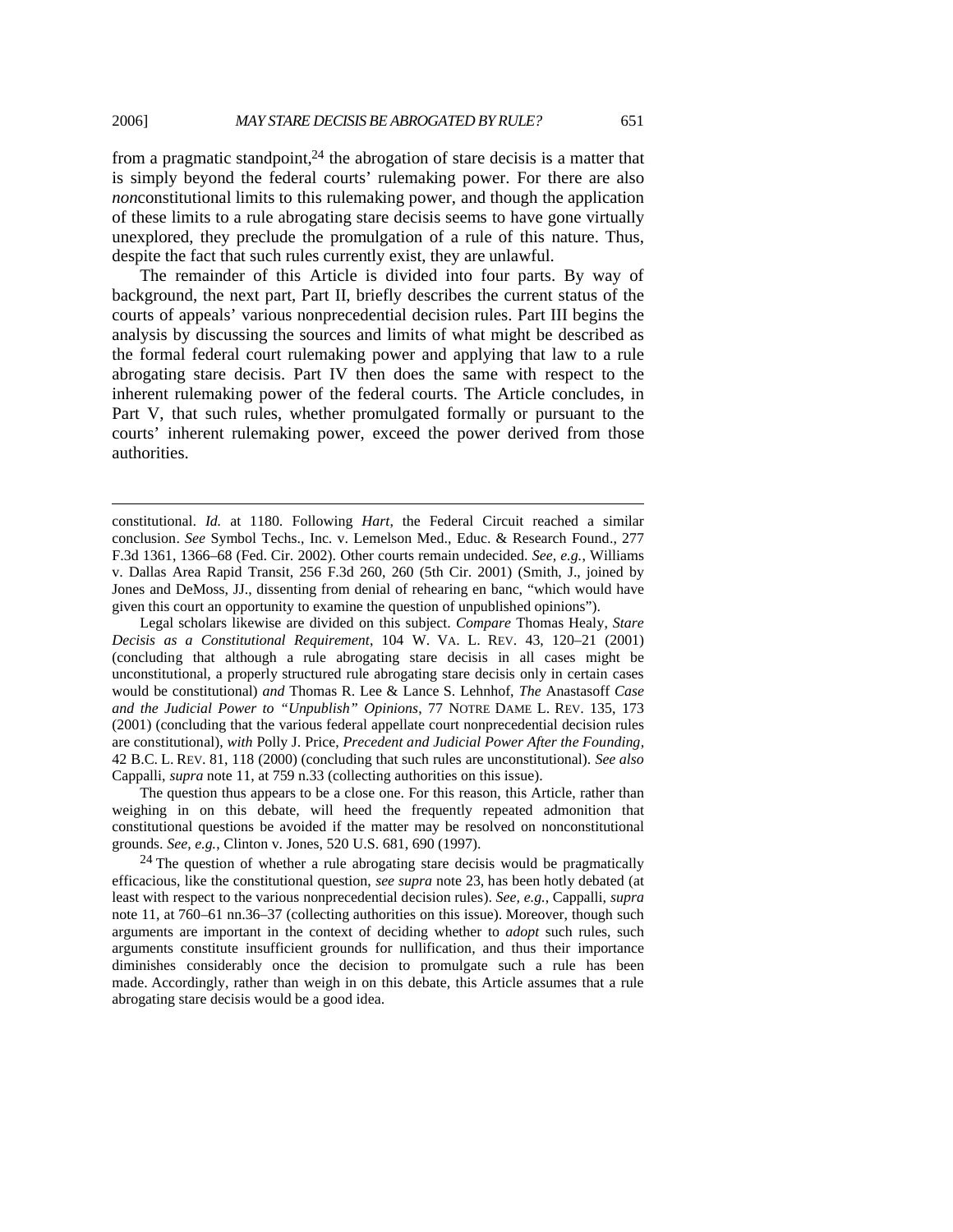## II. CURRENT STATUS OF FEDERAL RULES GOVERNING NONPRECEDENTIAL DECISIONS

Before considering the propriety of a rule abrogating stare decisis more generally, it might be helpful to take a closer look at the various nonprecedential decision rules as they now exist in the United States Court of Appeals.

As stated previously, every federal circuit, by local rule, purports to deprive some class of decisions of binding precedential effect.25 For the most part, this is done directly, through rules that provide (more or less) that certain decisions of those courts (those so designated) do not constitute binding precedent.<sup>26</sup> Several circuits also limit the binding precedential effect

26 Most circuits expressly so provide. *See* 1ST CIR. R. 32.3(a)(2) ("The court will consider [unpublished] opinions for their persuasive value but not as binding precedent."); 3D CIR. IOP 5.1 ("There are two forms of opinions: precedential and not precedential. . . . The face of an opinion states whether it is precedential or not precedential."); 3D CIR. IOP 5.7 ("[Nonprecedential] opinions are not regarded as precedents that bind the court  $\dots$ "); 5TH CIR. R. 47.5.4 ("Unpublished opinions issued on or after January 1, 1996, are not precedent . . . . An unpublished opinion may, however, be persuasive."); 7TH CIR. R. 53(b)(2)(iv) ("Unpublished orders . . . shall not be . . . used as precedent (A) in any federal court within the circuit in any written document or in oral argument; or (B) by any such court for any purpose."); 8TH CIR. R. 28A(i) ("Unpublished opinions are decisions which a court designates for unpublished status. They are not precedent . . . ."); 9TH CIR. R. 36-3(a) ("Unpublished dispositions and orders of this Court are not binding precedent . . . ."); 10TH CIR. R. 36.3(A) ("Unpublished orders and judgments of this court are not binding precedents . . . ."); 11TH CIR. R. 36-2 ("Unpublished opinions are not considered binding precedent."); FED. CIR. R. 47.6(b) ("Any opinion or order [bearing a legend specifically stating that the disposition may not be cited as precedent] must not be employed . . . as precedent."). The remaining four circuits strongly imply that they, too, regard certain of their decisions as nonbinding precedent. *See* 2D CIR. R. 0.23 ("Since [dispositions made in open court or by summary order] do not constitute formal opinions of the court and are unreported or not uniformly

 $25$  For some reason, the organization of the United States Court of Appeals by circuits, *see* 28 U.S.C. §§ 41, 43(a) (2000), has led both to the notion that precedent from one circuit is not binding on the others, *see Hart*, 266 F.3d at 1175–76, and to the promulgation of different local rules for each circuit. Precisely why this occurred is unclear; such a result seems neither necessary nor inevitable, and many problems (such as intercircuit conflicts and the need for local rules) could be avoided (or at least be lessened) were the court to be treated as a single unit. (Even knowing what to call these various courts is problematic; the proper name (e.g., "United States Court of Appeals for the Ninth Circuit," *see* 28 U.S.C. § 43(a) (2000)) is cumbersome, yet the more common short form (e.g., "Ninth Circuit"), being no more than the name of a geographic area, *see*  28 U.S.C. § 41 (2000), is not strictly accurate.) In any event, we now find ourselves with thirteen courts of appeals (or circuits, or whatever you call them), each with its own (often conflicting) set of local rules. *See generally* Paul D. Carrington, *A New Confederacy? Disunionism in the Federal Courts*, 45 DUKE L.J. 929, 944–52 (1996).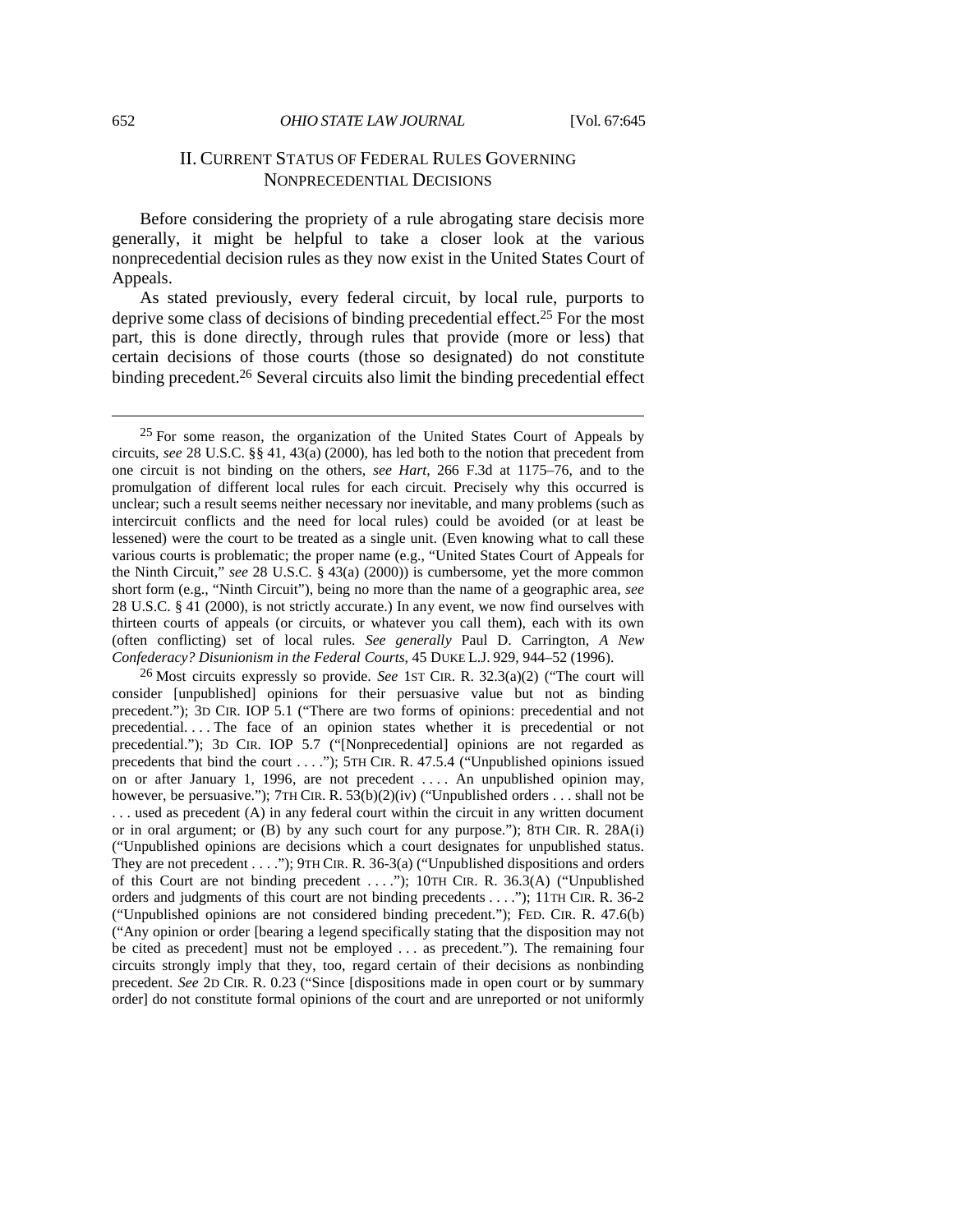$\overline{a}$ 

of certain decisions more indirectly, through rules that prohibit their citation,27 thereby effectively precluding any reliance thereon. Without exception, such deprivations of binding precedential effect, as well as such

27 *See* 2D CIR. R. 0.23 ("Since [dispositions made in open court or by summary order] do not constitute formal opinions of the court and are unreported or not uniformly available to all parties, they shall not be cited . . . in unrelated cases before this or any other court.");  $7\text{TH CIR}$ . R.  $53(b)(2)(iv)$  ("Unpublished orders . . . shall not be cited . . . as precedent (A) in any federal court within the circuit in any written document or in oral argument; or  $(B)$  by any such court for any purpose."); 9TH CIR. R. 36-3(b) ("Unpublished dispositions and orders of this Court [generally] may not be cited to or by the courts of this circuit  $\dots$ "); FED. CIR. R. 47.6(a) ("A disposition may be cited as precedent of the court unless it is issued bearing a legend specifically stating that the disposition may not be cited as precedent."); *id.* (b) ("Any opinion or order [designated as not to be cited as precedent] must not be . . . cited as precedent."). A Third Circuit local rule strongly implies the same result. *See* 3D CIR. IOP 5.7 ("The court by tradition does not cite to its not precedential opinions as authority."). Several other circuits have rules that disfavor the citation to nonprecedential decisions, but permit citation thereto if the decision has precedential value in relation to a material issue in the case and there is no other decision that would serve as well. *See* 1ST CIR. R. 32.3(a)(2); 4TH CIR. R. 36(c); 6TH CIR. R. 28(g); 8TH CIR. R. 28A(i); 10TH CIR. R. 36.3(B); 11TH CIR. R. 36-2. Finally, though two circuits neither prohibit nor expressly disfavor the citation of any of their decisions, they reiterate that certain of their decisions have no binding precedential value. *See* 5TH CIR. R. 47.5.4; D.C. CIR. R. 36(c)(2).

At least one circuit also expressly prohibits citation to decisions of *other* courts if citation is prohibited by the issuing court. *See* D.C. CIR. R. 28(c)(2). But at least one federal court has held to the contrary. *See* Griffy's Landscape Maint. LLC v. United States, 51 Fed. Cl. 667, 672–73 (2001) (considering a nonprecedential decision of the Federal Circuit as persuasive precedent, despite the fact that both the Federal Circuit and the United States Court of Federal Claims prohibit citation to their own nonprecedential decisions). (As the *Griffy's Landscape* court pointed out, though, *no* decisions of the Court of Federal Claims are binding on that court, *id.* at 673, leaving one to wonder both why it had a local rule depriving any of its decisions of binding precedential effect and whether the *Griffy's Landscape* holding will be followed in any future Court of Federal Claims case.)

available to all parties, they shall not be . . . used in unrelated cases before this or any other court."); 4TH CIR. R. 36(c) ("In the absence of unusual circumstances, this Court will not cite an unpublished disposition in any of its published opinions or unpublished dispositions. Citation of this Court's unpublished dispositions in briefs and oral arguments in this Court and in the district courts within this Circuit is disfavored . . . ."); 6TH CIR. R. 206(c) ("Reported panel opinions are binding on subsequent panels. Thus, no subsequent panel overrules a published opinion of a previous panel. Court en banc consideration is required to overrule a published opinion of the court."); D.C. CIR. R.  $36(c)(2)$  ("[A] panel's decision to issue an unpublished disposition means that the panel sees no precedential value in that disposition."). Most circuits expressly provide exceptions for the purposes of establishing the law of the case, res judicata, and other, similar matters.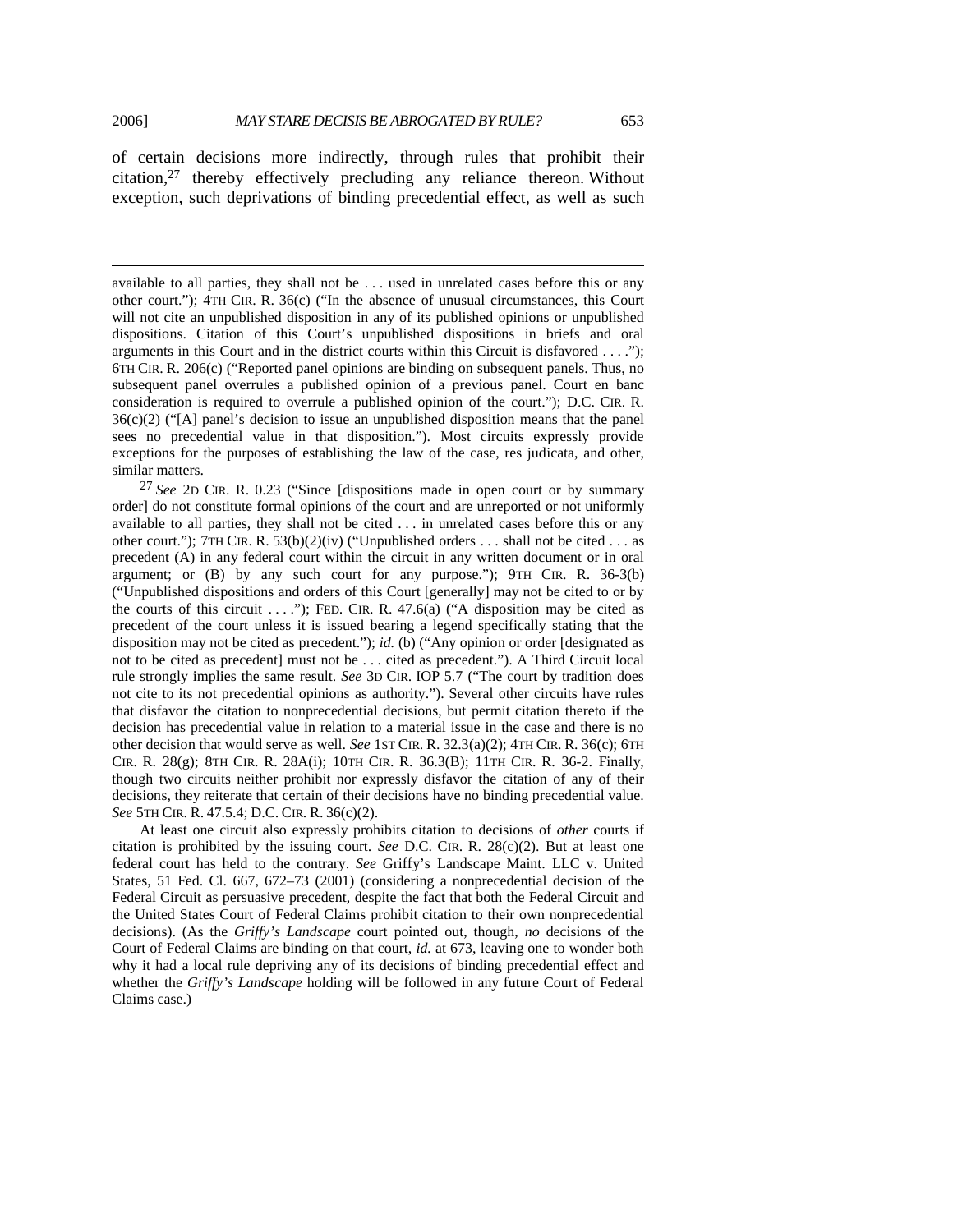prohibitions on citation, are based on a determination that the decision in question in some sense should not be "published."28

Why did the courts of appeals devise such a scheme, a scheme that has been described by the Reporter for the Advisory Committee on Appellate

28 *See supra* notes 26–27 and related local rules.

Though not necessarily relevant to this Article, it might be observed that each circuit has established criteria for making this "publication" determination. For example, Ninth Circuit Rule 36-2 provides that a "disposition" shall be designated an "opinion" (and therefore "publishable," and therefore binding precedent, *see* 9TH CIR. R. 36-3) only if it:

(a) Establishes, alters, modifies or clarifies a rule of law, or

(b) Calls attention to a rule of law which appears to have been generally overlooked, or

(c) Criticizes existing law, or

(d) Involves a legal or factual issue of unique interest or substantial public importance, or

(e) Is a disposition of a case in which there is a published opinion by a lower court or administrative agency, unless the panel determines that publication is unnecessary for clarifying the panel's disposition of the case, or

(f) Is a disposition of a case following a reversal or remand by the United States Supreme Court, or

(g) Is accompanied by a separate concurring or dissenting expression, and the author of such separate expression requests publication of the disposition of the Court and the separate expression.

*Id.* Other circuits have similar rules. *See, e.g.*, D.C. CIR. R. 36(a)(2).

It also might be observed that the determination not to "publish" a decision has ramifications beyond those relating to a decision's binding precedential effect. Most significantly, it also means that the decision will not be published (in full) in the official *Federal Reporter*. *See* Patrick J. Schiltz, *The Citation of Unpublished Opinions in the Federal Courts of Appeals*, 74 FORDHAM L. REV. 23, 26 (2005). Thus, the term "publication" (and therefore "unpublication") actually encompasses not just one concept, but a bundle of concepts. As summarized by Professor Pether:

Unpublication means that an opinion is not designated for publication in the jurisdiction's official reporter, if it has one; to a greater or lesser extent it makes the opinion difficult to find; it limits or destroys the precedential value of the opinion; and in most jurisdictions, citation to an unpublished opinion in documents filed in court or in argument is either banned or severely limited.

Pether, *supra* note 21, at 1436–37; *see also* Norman R. Williams, *The Failings of Originalism: The Federal Courts and the Power of Precedent*, 37 U.C. DAVIS L. REV. 761, 773 (2004) ("The circuits' no-precedent rules have given extraordinary legal significance to the otherwise insignificant determination whether to publish a decision.").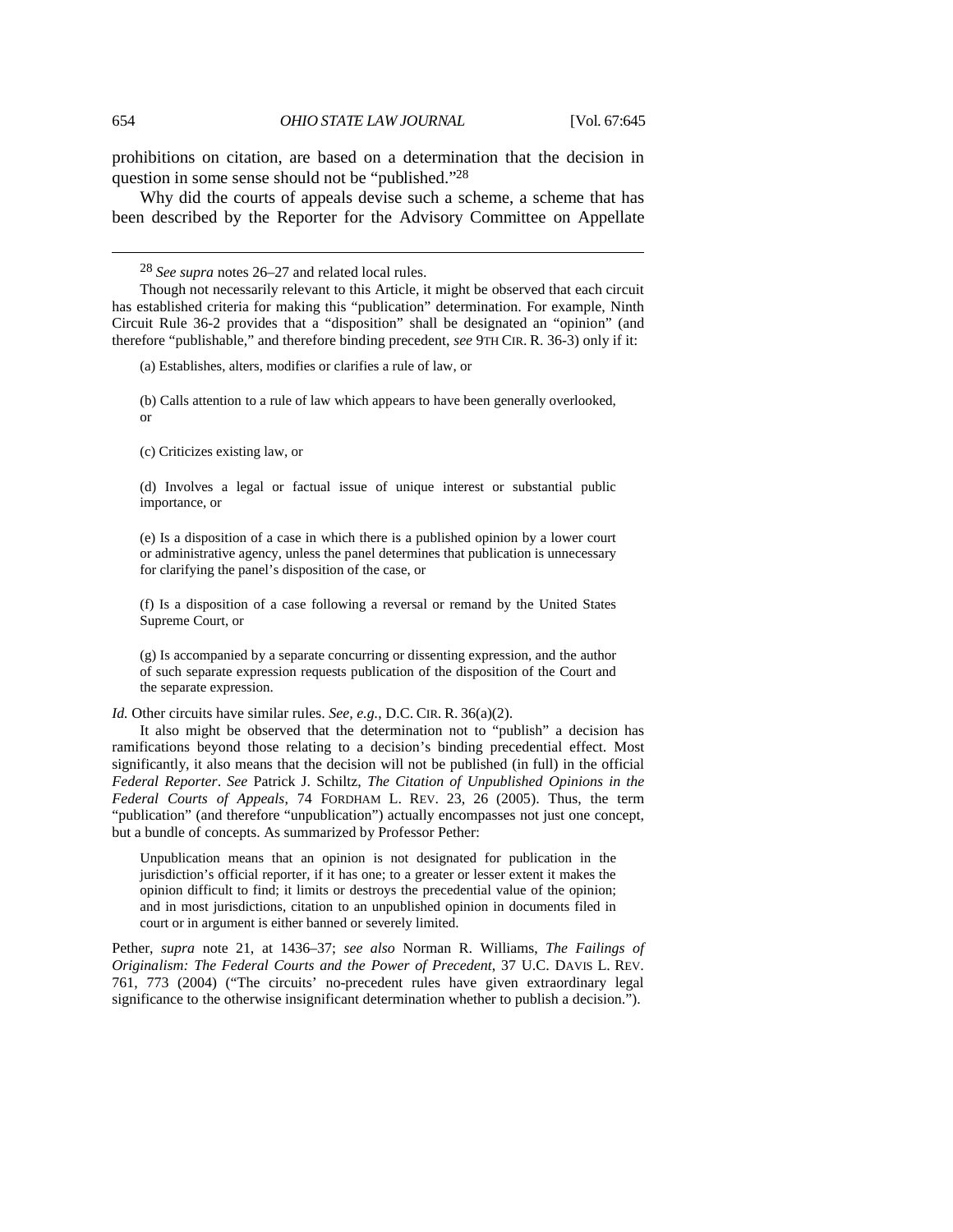Rules as the "crazy uncle in the attic of the federal judiciary"?29 Though the history of these rules is itself an interesting subject,  $30$  the more important point here is that the issue of whether a decision should be officially published and the issue of whether a decision should be deprived of binding precedential effect are (at least theoretically) quite separable inquiries. Neither necessarily implicates the other. Thus, one can easily imagine a rule for determining whether any given decision should be officially published without rendering it nonprecedential.<sup>31</sup> Of course, the converse is true as well. Does this then mean that it would be permissible for a federal court to deprive even "published" decisions of binding precedential effect? The current scheme suggests no obvious impediments.

Two recent developments have altered the landscape somewhat. First, the E-Government Act of 200232 now requires each circuit to establish and maintain a website containing "all written opinions" (including "unpublished" opinions) "in a text searchable format."33 As a result, all decisions of those courts should now be (or soon will be) electronically accessible.

More significantly, the Supreme Court of the United States has just approved a proposed amendment to the Federal Rules of Appellate Procedure (styled as new Rule 32.1) that would prohibit restrictions on the citation of "unpublished" decisions.34 Though the history of proposed Rule 32.1 has

 $31$  Indeed, that was precisely the original nature of the "unpublished" decision scheme. *See* Reynolds & Richman, *supra* note **Error! Bookmark not defined.**, at 1179 n.73.

32 E-Government Act of 2002, Pub. L. No. 107-347, § 205(a), 116 Stat. 2899, 2913 (2002).

33 *Id.*

 <sup>29</sup> Memorandum from Patrick J. Schiltz, Reporter, to the Advisory Comm. on Appellate Rules 97 (Mar. 18, 2004), *available at*  http://www.nonpublication.com/schiltz.pdf [hereinafter Schiltz Memorandum].

 $30$  For those interested in learning more about the history of the nonprecedential decision rules, see, for example, RICHARD A. POSNER, THE FEDERAL COURTS: CHALLENGE AND REFORM 162–75 (1996), and William L. Reynolds & William M. Richman, *The Non-Precedential Precedent—Limited Publication and No-Citation Rules in the United States Courts of Appeals*, 78 COLUM. L. REV. 1167 (1978).

<sup>34</sup> *See* Federal Judiciary's Home Page on the Federal Rules of Practice, Procedure, and Evidence, http://www.uscourts.gov/rules/index.html#supreme0406 (last visited Apr. 17, 2006) [hereinafter Judiciary's Home Page on Rules]. Specifically, proposed Rule 32.1 ("Citing Judicial Dispositions") provides:

<sup>(</sup>a) Citation Permitted. A court may not prohibit or restrict the citation of federal judicial opinions, orders, judgments, or other written dispositions that have been: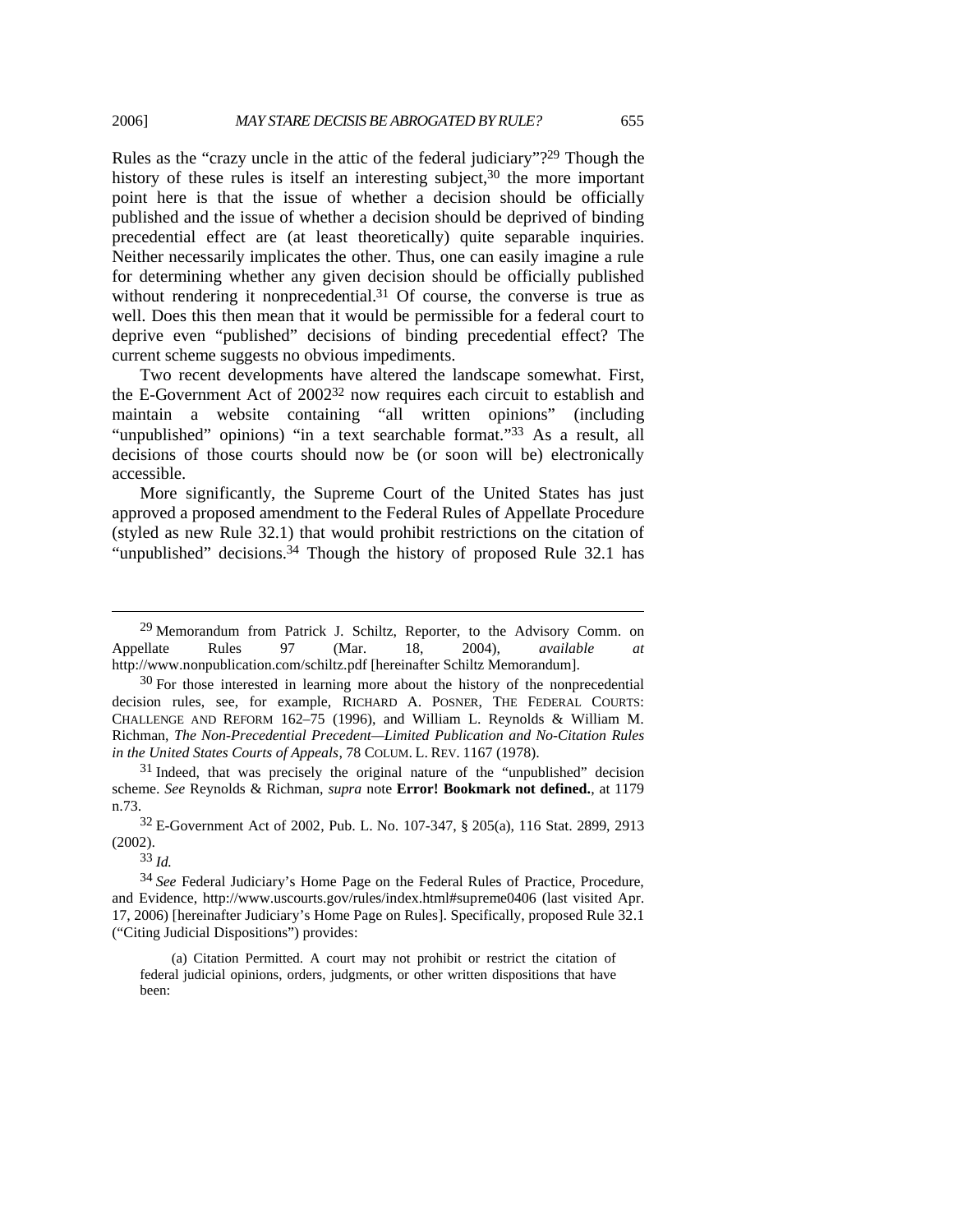been turbulent, to say the least,  $35$  the arguments in favor of the rule seem, on balance, compelling, and given the recent approval by the Supreme Court, promulgation seems likely.36 But as the Advisory Committee on Appellate Rules states, the scope of this proposed rule is "extremely limited"<sup>37</sup>:

It does not require any court to issue an unpublished opinion or forbid any court from doing so. It does not dictate the circumstances under which a court may choose to designate an opinion as "unpublished" or specify the procedure that a court must follow in making that determination. It says nothing about what effect a court must give to one of its unpublished opinions or to the unpublished opinions of another court. In particular, it takes no position on whether refusing to treat an unpublished opinion of a federal court as binding precedent is constitutional. Rule 32.1 addresses only the *citation* of federal judicial dispositions that have been *designated* as "unpublished" or "non-precedential"—whether or not those dispositions have been published in some way or are precedential in some sense.<sup>38</sup>

Nonetheless, "[b]y allowing unpublished opinions to be treated as persuasive authority, . . . the Advisory Committee has, whether it likes it or not, taken a position in the debate over precedential effect."39 In particular, "[b]y

> (i) designated as "unpublished," "not for publication," "nonprecedential," "not precedent," or the like; and

(ii) issued on or after January 1, 2007.

 (b) Copies Required. If a party cites a federal judicial opinion, order, judgment, or other written disposition that is not available in a publicly accessible electronic database, the party must file and serve a copy of that opinion, order, judgment, or disposition with the brief or other paper in which it is cited.

Supreme Court Order of April 12, 2006, at http://www.supremecourtus.gov/orders/courtorders/frap06p.pdf.

35 Schiltz, *supra* note 28, at 24 ("Proposed Rule 32.1 is, without question, one of the most controversial proposals in the history of federal rulemaking.").

36 Proposed Rule 32.1 now has been transmitted to Congress and will take effect on December 1, 2006 (though only as to decisions issued on or after January 1, 2007) unless Congress enacts contrary legislation. *See* Judiciary's Home Page on Rules, *supra* note 34. *See also* 28 U.S.C. § 2074(a) (2000) (prescribing the rulemaking procedure following Supreme Court approval).

37 Memorandum from the Honorable Samuel A. Alito, Jr., Chair, Advisory Comm. on Appellate Rules, to the Honorable David F. Levi, Chair, Standing Comm. on Rules of Practice and Procedure 3 (May 6, 2005), http://www.uscourts.gov/rules/Reports/AP5- 2005.pdf.

38 *Id.* (citations omitted).

39 Velamoor, *supra* note 16, at 571–72.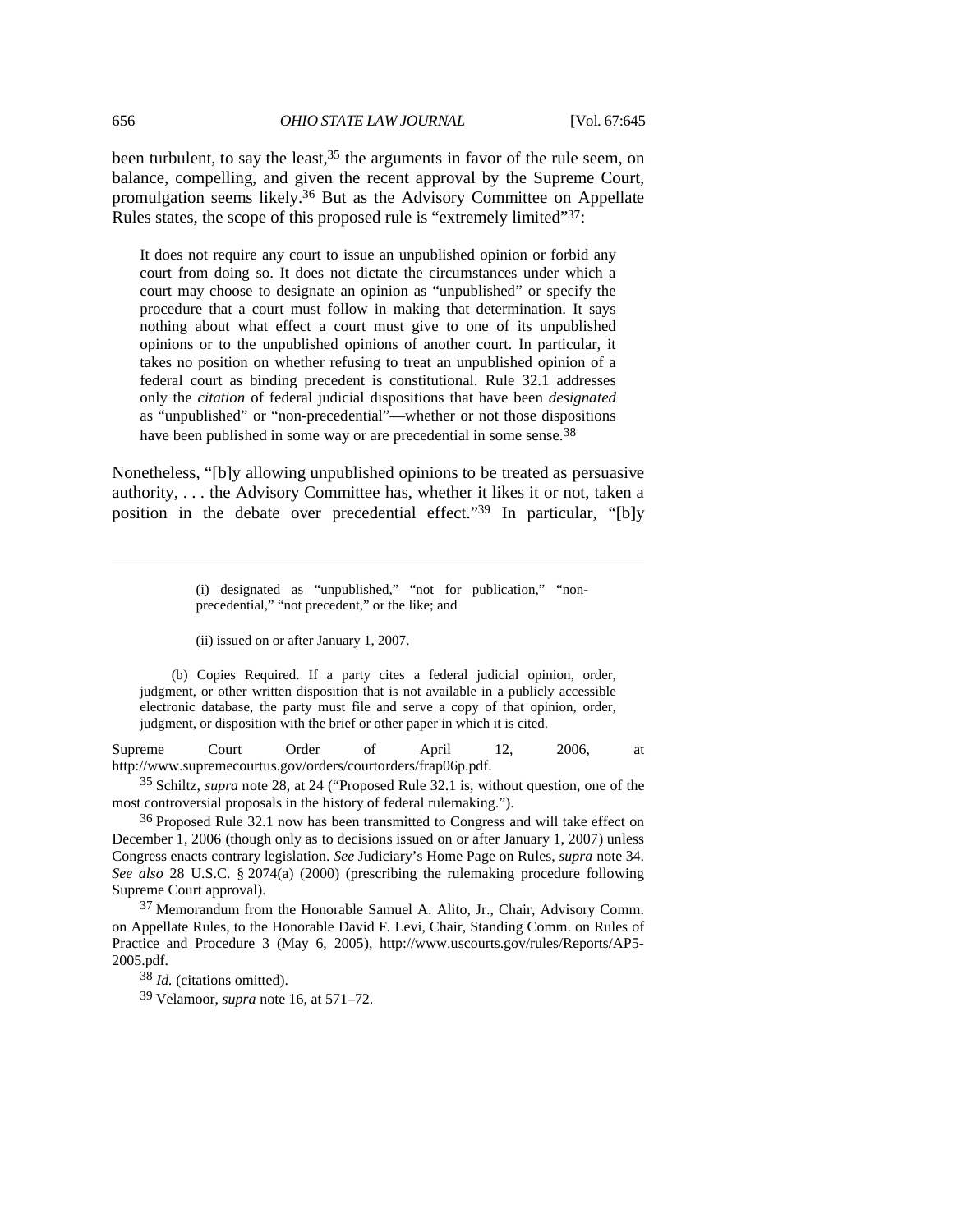permitting citation to non-precedential opinions, the rule creates the inference that those opinions can validly be issued."40

The upshot of these developments is that "unpublished" court of appeals decisions soon will be universally accessible, and almost certainly will be universally citable. Nonetheless, "unpublished" decisions almost certainly will continue to be issued, in large part because they will continue to have no binding precedential effect.<sup>41</sup>

The significance of this last point should not be lost. "Unpublished" decisions—even if accessible, and even if citable—will continue to have no binding precedential effect. They are precedent in name only, for their value lies solely in the strength of their inherent persuasiveness.42 The gulf between binding and nonbinding precedent is, therefore, a wide one. The distinction is a matter of discretion, for once "precedent" becomes

41 As summarized by Professor Pether:

2001 saw the beginning of a series of events calling for reform of, and in some cases actually reforming, the "noncitation" aspect of the unpublication rules and making more unpublished opinions at least theoretically available (although not always readily so). No such action has occurred in relation to that aspect of unpublication that goes to the designation of the precedential value or lack thereof of unpublished opinions.

Pether, *supra* note 21, at 1465–66 (footnote omitted); *see also* K.K. DuVivier, *Are Some Words Better Left Unpublished?: Precedent and the Role of Unpublished Decisions*, 3 J. APP. PRAC. & PROCESS 397, 414 (2001) ("If unpublished opinions are readily available and now . . . may be cited, the debate shifts to the precedential weight of unpublished decisions.").

<sup>42</sup> Indeed, an argument from "persuasive" precedent is not an argument from precedent at all. *See* Schauer, *supra* note 2, at 576 ("Only if a rule makes relevant the result of a previous decision regardless of a decisionmaker's current belief about the correctness of that decision do we have the kind of argument from precedent routinely made in law and elsewhere."). Rather, it is nothing more than a "nonrule-governed choice by a decisionmaker in an individual case to rely on the prior decisions of others." *Id.* at 575–76. In other words, "[w]hen the choice whether to rely on a prior decisionmaker is entirely in the hands of the present decisionmaker, the prior decision does not *constrain* the present decision, and the present decisionmaker violates no norm by disregarding it." *Id.* at 575; *accord* Paulsen, *supra* note 3, at 1538 n.8 ("One does not need a doctrine of stare decisis to explain a court's decision to adhere to prior interpretation of law that it thinks is *correct*, on independent criteria."); *see also* Velamoor, *supra* note 16, at 571–75 (discussing generally the distinctions between "binding" and "persuasive" precedent in this regard).

 <sup>40</sup> Sloan, *supra* note 16, at 725. Of course, there still is some difference between *allowing* an improper practice to continue through inaction and promulgating a rule that is *itself* improper, and it is possible that the Committee failed to address the precedential effect of "unpublished" decisions in part because it believed it *may* not, for the reasons discussed in this Article. *See infra* note 108 (discussing the propriety of a hypothetical rule of this nature).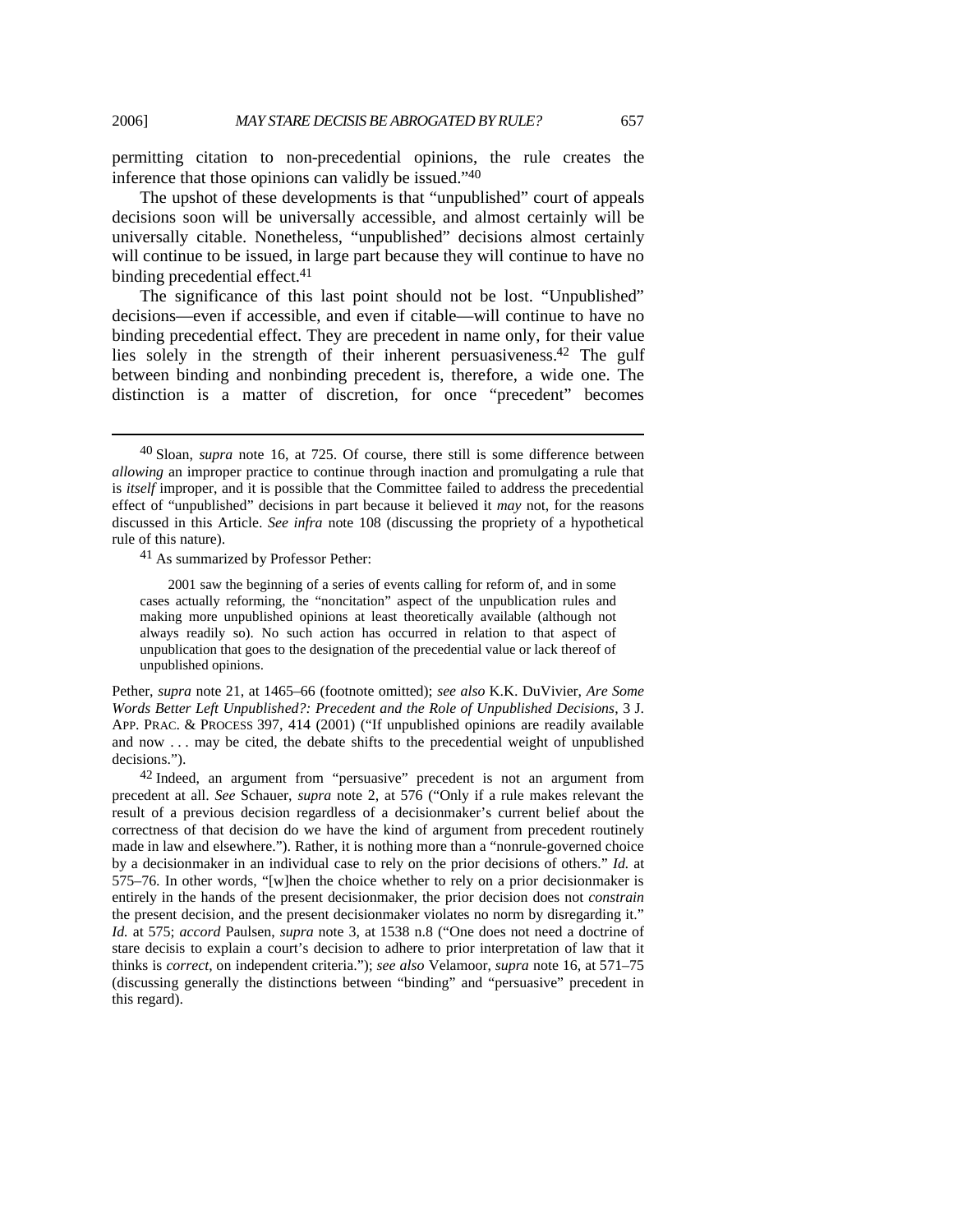nonbinding, a much less constrained form of judicial decision making becomes possible.43

All of this assumes, though, that these various nonprecedential decision rules are proper. But are such rules (notwithstanding their ubiquity) proper, qua rules? The answer to this question lies in the limits of the federal court rulemaking power, to which this Article now turns.44

### III. ABROGATING STARE DECISIS THROUGH THE EXERCISE OF THE FORMAL ARTICLE I RULEMAKING POWER

As stated in the Introduction, there are actually two constitutional sources of federal court rulemaking power. As we will see, what might be called the "formal" rulemaking power—that is, the power to make those rules with which lawyers are most familiar—derives not from the courts themselves, but from Congress, via Article I of the United States

Incidentally, the various nonprecedential decision rules undoubtedly have had other effects on the judicial decision-making process, and the same presumedly would be true of a rule abrogating stare decisis. But the point of this discussion (again) is not to debate whether such a rule, on balance, would be good or bad. Rather, the point is simply to show, first, that there is a distinction between binding and nonbinding precedent, and second, that this distinction matters.

<sup>44</sup> It is important at this juncture to emphasize what this Article is not about. This Article does not question the ability of federal courts to limit the number of decisions that are "officially" published in particular reporters, such as the *Federal Reporter*. This Article also does not question either the criteria used by those courts to make those determinations or the correctness of those determinations. Finally, this Article takes no position regarding the manner in which judicial decisions are written (or even whether they need to be written at all), despite the fact that such issues can bear directly on the issue of precedent in that an indiscernible basis for decision is no precedent at all. Instead, this Article concerns only the ability of federal courts, by rule, to limit the precedential effect of some or all of their decisions. This is not to say that these other issues are not important; they are. But their resolution is not necessary to the issue addressed here.

 <sup>43</sup> *See supra* notes 7–12 and accompanying text. Of course, one must be careful not to overstate the breadth of this distinction. Stare decisis is a malleable, not a monolithic, doctrine, and certainly precedents sometimes may be distinguished and even overruled. It also seems that some nonbinding authorities have a persuasive force that exceeds the value of the inherent soundness. Still, all would probably agree that a substantial distinction continues to exist between binding and nonbinding precedent. *See, e.g.*, Earl Maltz, *The Nature of Precedent*, 66 N.C. L. REV. 367, 367 (1988) (concluding that "the doctrine of stare decisis does in fact have a profound influence on judicial decision making," to the point that "reliance on precedent is one of the distinctive features of the American judicial system").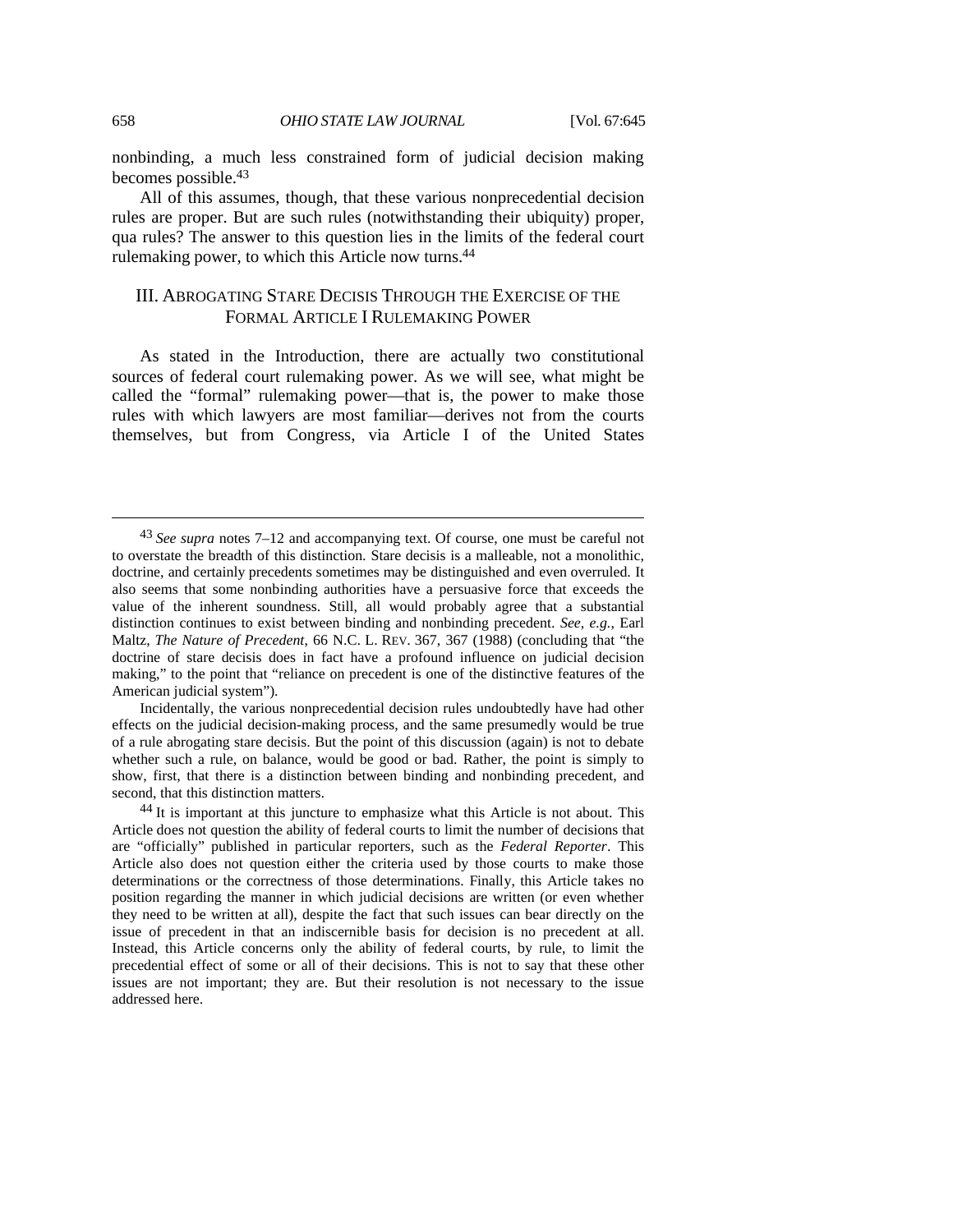Constitution. This Part will consider the propriety of a rule abrogating stare decisis from this perspective.45

In the federal judicial system, there are, in essence, two types of formal rules. The first type consists of national (or "federal") rules—that is, rules generally applicable to all courts of a particular nature (such as the United States Court of Appeals).<sup>46</sup> The second type consists of "local" rules—that is, rules applicable only to a particular court (such as the United States Court of Appeals for the Ninth Circuit).<sup>47</sup> Because the various nonprecedential decision rules are of the local type,<sup>48</sup> let us start there.

The courts of appeals' power to promulgate local rules derives from two provisions: 28 U.S.C. § 2071 and Federal Rule of Appellate Procedure 47. Section 2071(a) provides: "The Supreme Court and all courts established by Act of Congress may from time to time prescribe rules *for the conduct of their business*. Such rules shall be *consistent with Acts of Congress* and rules of practice and procedure prescribed under section 2072 of this title."49 Rule 47(a)(1) similarly empowers each individual circuit court of appeals to "make and amend rules *governing its practice*," (again) so long as such local rules are "*consistent with*—but not duplicative of—*Acts of Congress* and rules adopted under 28 U.S.C. § 2072."50 Thus, by statute and by rule, the local rulemaking power is limited to those rules relating to a court's "practice" (i.e., the "conduct of [its] business") that are "consistent" with all other federal statutes.

Rule 47 (like most federal rules) was promulgated pursuant to 28 U.S.C. § 2072.51 Section 2072—which derives from the original Rules Enabling Act

 <sup>45</sup> Pursuant to Article III of the United States Constitution, federal courts also possess some inherent rulemaking power; accordingly, Part IV will consider the propriety of a rule abrogating stare decisis from that perspective.

<sup>&</sup>lt;sup>46</sup> For example, the Federal Rules of Appellate Procedure generally apply to the United States Court of Appeals. *See supra* note 15.

<sup>47</sup> *See id.*

<sup>48</sup> *See supra* note 26.

 $49$  28 U.S.C. § 2071(a) (2000) (emphasis supplied).

<sup>&</sup>lt;sup>50</sup> FED. R. APP. P.  $47(a)(1)$  (emphasis supplied). Though Federal Rule of Appellate Procedure 47 applies only to the courts of appeals, *see* FED. R. APP. P. 1(a)(1), an analogous rule (which provides essentially to the same effect) applies to the United States district courts: Federal Rule of Civil Procedure 83. *See* FED. R. CIV. P. 1. Though the Supreme Court also has promulgated rules (the Supreme Court Rules) to govern its own procedure, there is no analogous Supreme Court rule, presumedly because the Supreme Court is a unitary court—that is, all Supreme Court rules are, in essence, local rules.

<sup>51</sup> *See* 4 CHARLES ALAN WRIGHT & ARTHUR R. MILLER, FEDERAL PRACTICE AND PROCEDURE §§ 1001-08 (3d ed. 2002) (discussing generally the history of the promulgation of the federal rules).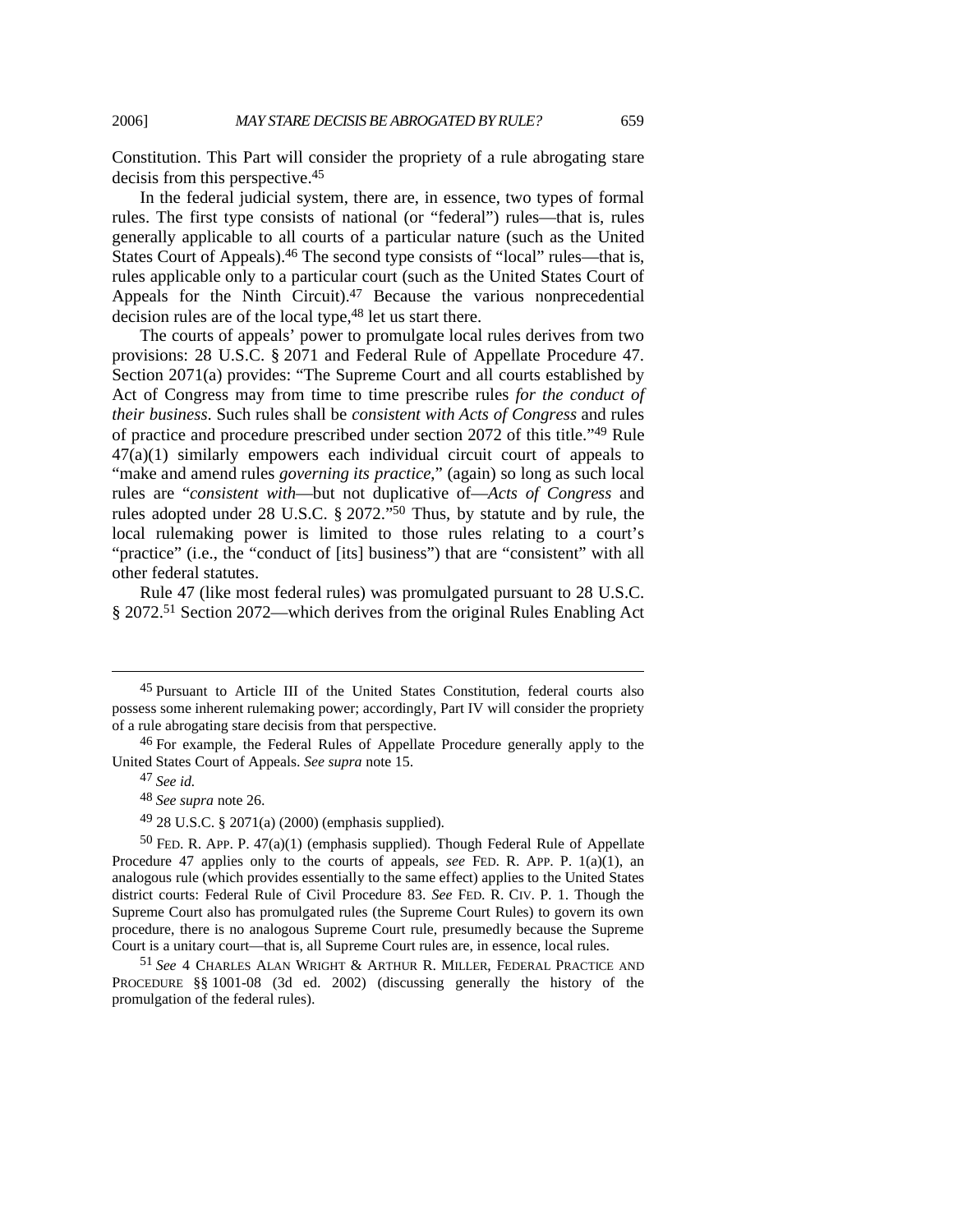of 193452—empowers the Supreme Court to "prescribe *general rules of practice and procedure* and rules of evidence for cases in the United States district courts . . . and courts of appeals,"53 but only so long as such rules do not "*abridge, enlarge or modify any substantive right*."54 Presumedly, the phrase "Acts of Congress," as used in § 2071(a) and Rule 47, includes § 2072, and indeed the Supreme Court has so held.<sup>55</sup> Thus, consistency with § 2072 requires that *local* federal court rules (like the more general federal rules) relate to a court's practice and procedure and not abridge, enlarge, or modify any substantive right.

The Rules Enabling Act itself derives primarily (if not exclusively) from the Necessary and Proper Clause.56 Of course, under the Act, it is not

54 28 U.S.C. § 2072(b) (2000) (emphasis supplied). Though § 2072(b) further provides that all laws in conflict with a federal rule "shall be of no further force or effect" once the federal rule has taken effect, this supersession clause (as it is sometimes referred), by virtue of § 2071(a), does not apply to local rules.

55 *See* Colgrove v. Battin, 413 U.S. 149, 161 n.18 (1973); *accord* 12 CHARLES ALAN WRIGHT ET AL., FEDERAL PRACTICE AND PROCEDURE § 3153, at 525–26 (2d ed. 1997) ("[S]urely only regulation of practice may properly be included in local rules; the scope for the authority granted [lower federal] courts to promulgate local rules cannot be greater than that which the Rules Enabling Act confers on the Supreme Court in adopting national rules.").

56 *See* U.S. CONST. art. I, § 8, cl. 18. Specifically, the Necessary and Proper Clause empowers Congress "[t]o make all Laws which shall be necessary and proper for carrying into Execution the foregoing Powers, and all other Powers vested by this Constitution in the Government of the United States, or in any Department or Officer thereof." *See also* Wayman v. Southard, 23 U.S. (10 Wheat.) 1, 22 (1825) ("That a power to make laws for carrying into execution all the judgments which the judicial department has power to pronounce, is expressly conferred by this clause, seems to be one of those plain propositions which reasoning cannot render plainer.").

There is some thought that the Rules Enabling Act also derives from other constitutional provisions, most notably the Tribunals Clause, U.S. CONST. art. I, § 8, cl. 9, which empowers Congress to create "inferior" federal courts. *See, e.g.*, Livingston v. Story, 34 U.S. (9 Pet.) 632, 656 (1835) ("And that the power to ordain and establish, carries with it the power to prescribe and regulate the modes of proceeding in such courts, admits of as little doubt."). But powerful arguments to the contrary have recently been advanced. *See, e.g.*, Lawson, *Controlling Precedent*, *supra* note 5, at 197–98. The

 <sup>52</sup> Pub. L. No. 73-415, 48 Stat. 1064 (1934) (codified as amended at 28 U.S.C. § 2072 (2000)). Though the origins of § 2071 and § 2072 were actually quite distinct, the entire formal federal rulemaking scheme as codified in chapter 131 of title 28 (§§ 2071- 77) is now frequently referred to as the Rules Enabling Act. *See, e.g.*, Sloan, *supra* note 16, at 734 n.103. This Article will similarly so refer to these collective statutes.

<sup>53</sup> 28 U.S.C. § 2072(a) (2000) (emphasis supplied). Of course, if a rule abrogating stare decisis were to be promulgated on a *national* (federal) scale, à la proposed Federal Rule of Appellate Procedure 32.1, rather than by local rule, § 2072 would be the starting point of the analysis.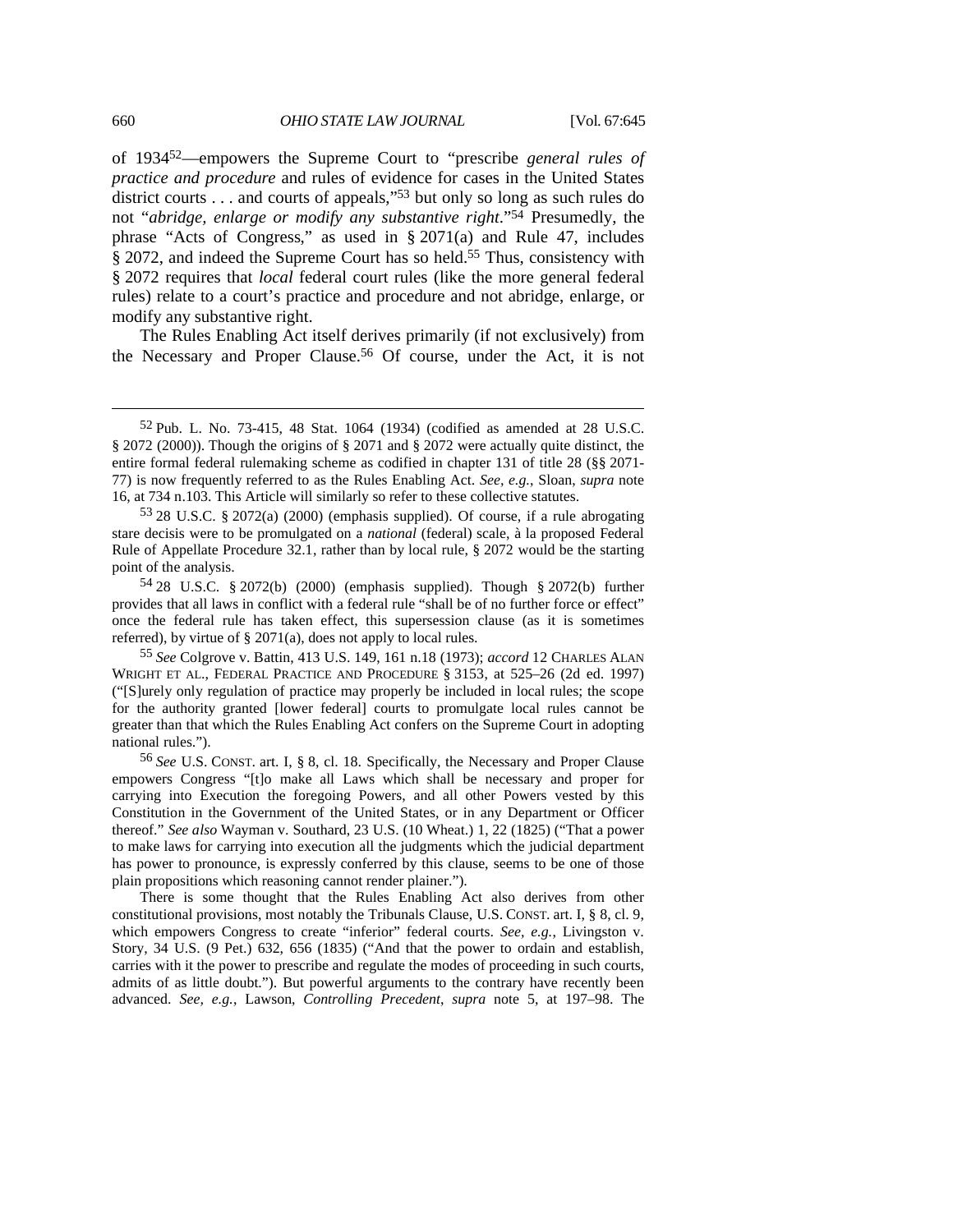Congress *itself* that promulgates procedural rules; instead, it has *delegated* that power to the Supreme Court (in the case of the federal rules)<sup>57</sup> and to the various federal courts themselves (in the case of local rules).58

Though the Rules Enabling Act derives from the Necessary and Proper Clause, it bears emphasizing that this Act does *not* go to the limits of the "necessary and proper" power.<sup>59</sup> Thus, the limitations imposed by the Act are not strictly *constitutional* limitations (though certainly exercises of the authority delegated under those statutes also must be encompassed by the Article I power and consistent with other constitutional (primarily separation of powers) principles). Rather, they are *statutory* limitations imposed by Congress. Conceivably, Congress could amend the Rules Enabling Act so as to permit the courts to promulgate rules to the full extent permitted by the Constitution, $60$  at which point the question of whether stare decisis may be abrogated by rule would collapse into the statutory question raised by Professor Paulsen.<sup>61</sup> But Congress has shown little interest in doing so and

resolution of this debate does not affect the conclusion that Congress possesses considerable power in this regard, though.

57 *See* 28 U.S.C. § 2072(a) (2000).

 $\overline{a}$ 

58 *See* 28 U.S.C. § 2071(a) (2000). This is not to say that Congress may not, or has not, enacted rules of this nature directly; it may, and it has. But such is not the scheme prescribed under the Rules Enabling Act.

59 As Stephen Burbank writes in his epic historical exploration of the Rules Enabling Act:

If the Act could be read to reflect, and only to reflect, constitutionally imposed limitations on court rulemaking, there would be a basis for the development of allocation standards outside the Act's history. But the evidence does not support that reading; the statutory limitations imposed by the Act stand on their own.

Stephen B. Burbank, *The Rules Enabling Act of 1934*, 130 U. PA. L. REV. 1015, 1113 (1982) [hereinafter Burbank, *Rules*]; *accord* 19 CHARLES ALAN WRIGHT ET AL., FEDERAL PRACTICE AND PROCEDURE § 4509, at 265 (2d ed. 1996) ("[T]he constraints imposed on the Court's rulemaking authority by the Enabling Act are at least somewhat more demanding than those imposed by the Constitution."); *see also* Burlington N. R.R. v. Woods, 480 U.S. 1, 6 (1987) (discussing, in this context, "both . . . constitutional and statutory constraints").

60 *Cf.* 28 U.S.C. § 1367(a) (2000) (conferring subject-matter jurisdiction in the federal district courts of "supplemental" claims "that are so related to claims in the action within [those courts'] original jurisdiction that they form part of the same case or controversy under Article III of the United States Constitution").

61 *See supra* notes 1–4 and accompanying text. This assumes, though, that such a delegation of power *itself* would be constitutional. As the authorities discussed in this Part imply, the propriety of the delegation of congressional power to the courts encompassed by the Rules Enabling Act is now well established. But whether and to what extent broader delegations of congressional power (rulemaking or otherwise) would be constitutional is a more difficult question. At least one scholar has concluded that a delegation of power to promulgate a rule abrogating stare decisis poses no constitutional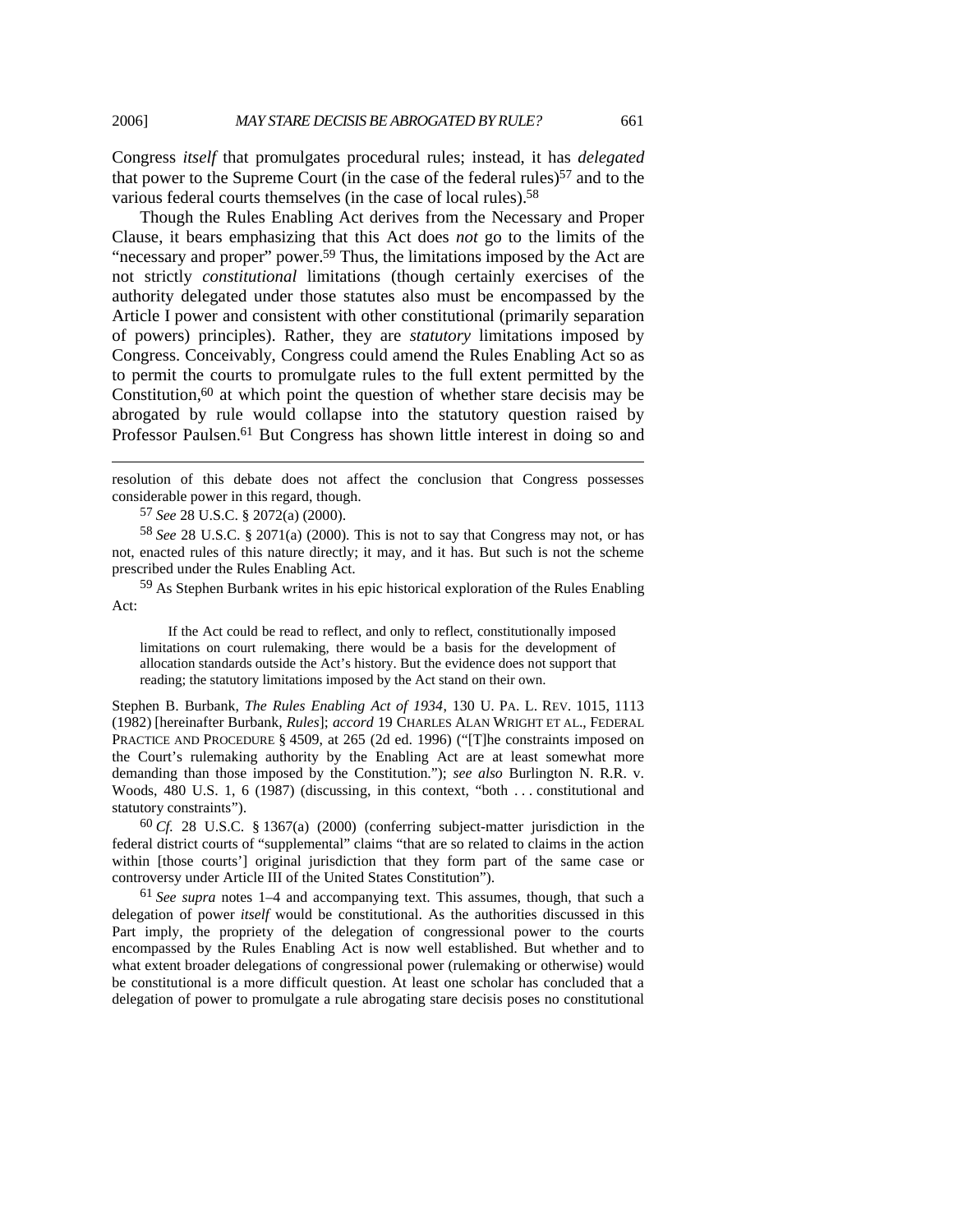(more to the point) has not yet done so.<sup>62</sup> As a result, the constitutional and statutory inquiries remain separable—meaning that a rule might be constitutional, and yet invalid under the Act.63

Thus (to restate the rulemaking process in reverse): Pursuant to its constitutional power to prescribe the procedure to be followed in the federal courts, Congress has enacted statutes (including the Rules Enabling Act) that delegate to the courts themselves a more limited power to promulgate procedural rules. Federal courts in turn have exercised this power to promulgate rules of national (federal) applicability (such as Federal Rule of Appellate Procedure 47) and of more limited (local) applicability (such as the various nonprecedential decision rules).

Properly understood, the federal rulemaking scheme provides the blueprint for testing the propriety of any local rule. In order for a local rule to be proper, it must meet each of the following five requirements:

(1) the rule must be constitutional (i.e., consistent with Congress' Article I rulemaking power and not violative of any other constitutional provision);64

(2) the rule must be procedural<sup> $65$ </sup> (i.e., it must relate to the promulgating court's "practice"<sup>66</sup> and the "conduct of [its] business");<sup>67</sup>

(3) the rule must not "abridge, enlarge or modify any substantive right";68

(4) the rule must be consistent with all Acts of Congress (i.e., all federal statutes):<sup>69</sup> and

(5) the rule must be consistent with all other federal (national) rules (e.g., a local court of appeals rule must be consistent with the Federal Rules of Appellate Procedure).70

63 *See* 19 WRIGHT ET AL., *supra* note 59, § 4509, at 265–66.

64 *See, e.g.*, Colgrove v. Battin, 413 U.S. 149, 151–60 (1973).

65 *See* 28 U.S.C. § 2072(a) (2000).

66 FED. R. APP. P. 47(a)(1).

 $67 28$  U.S.C. § 2071(a) (2000). Admittedly, even when confined to a federal court's exercise of this delegated rulemaking power, "procedure," "practice," and "conduct of [its] business" almost certainly mean somewhat different things. But for the purpose of this Article, these terms and phrases will be regarded as having the same meaning whichever is broadest.

68 28 U.S.C. § 2072(b) (2000).

69 *See* 28 U.S.C. § 2071(a) (2000).

difficulties. *See* Murphy, *supra* note 4, at 1157–58. The resolution of this question, though, is not necessary to the arguments made in this Article.

 $62$  To the contrary, through its 1988 amendments to the Rules Enabling Act, Congress appears to have reinforced the limited nature of its scope. *See* Leslie M. Kelleher, *Taking "Substantive Rights" (in the Rules Enabling Act) More Seriously*, 74 NOTRE DAME L. REV. 47, 102 (1998) (discussing the legislative history of the 1988 amendments in this regard).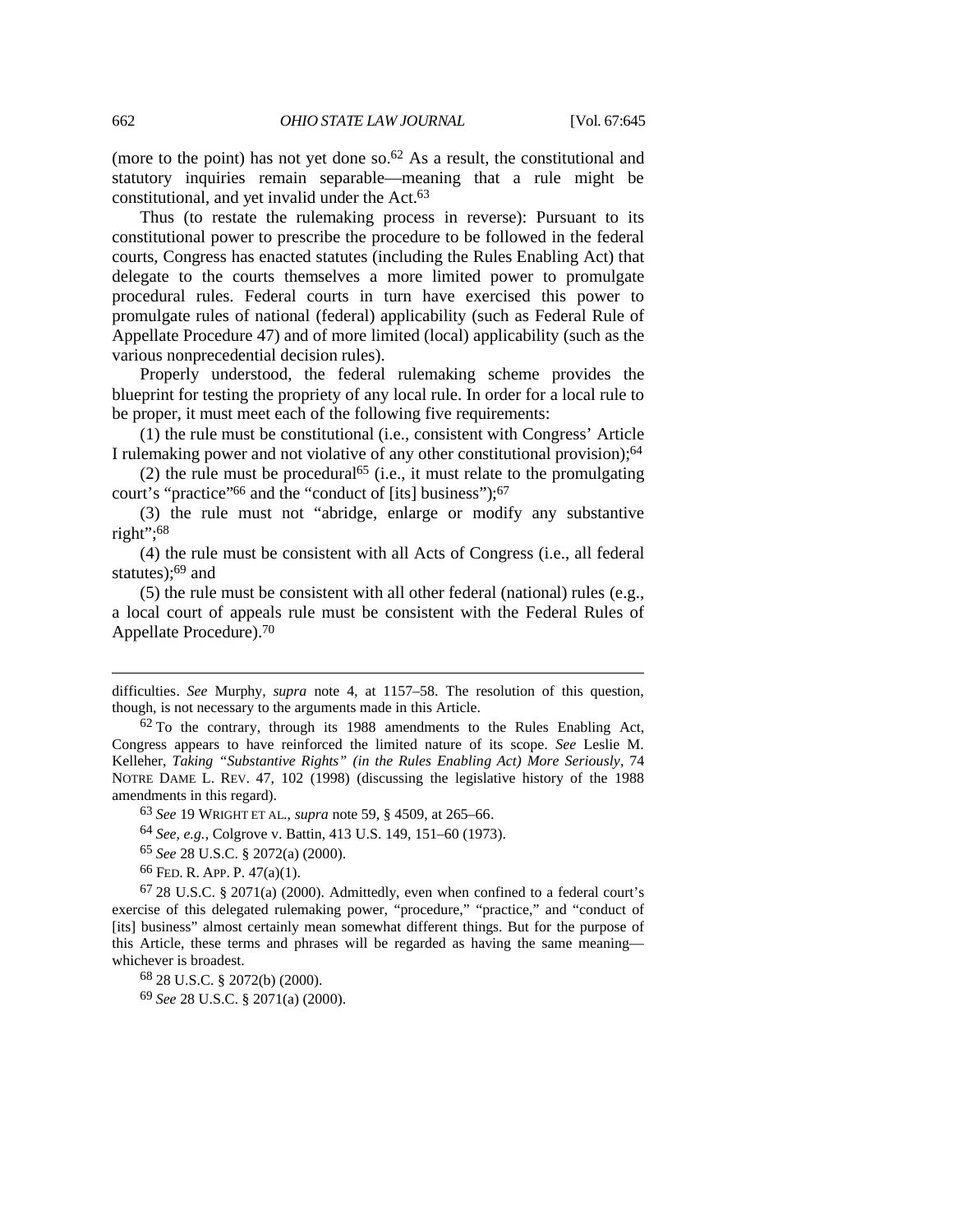How does all of this relate to a rule abrogating stare decisis? As stated previously, this Article assumes that there are no constitutional impediments to such a rule. This Article also assumes that such a rule would be consistent with all federal statutes and federal rules of appellate procedure. With these assumptions, the propriety of a local rule abrogating stare decisis (or, for that matter, a federal rule abrogating stare decisis) turns on whether such a rule truly relates to practice and procedure and does not, in fact, abridge, enlarge, or modify any substantive right—in short, whether "the subject matter governed by the rule" is "within the power of a lower federal court to regulate."71

Let us start with the first of these limitations. How does one determine whether a rule relates to a court's "practice and procedure"? The logical starting point (this phrase not being statutorily defined) is the Supreme Court, which has had several opportunities to consider this question.<sup>72</sup> The seminal

The second limitation is found in *Miner v. Atlass*, 363 U.S. 641 (1960), wherein the Court struck down a local rule that authorized the taking of depositions in admiralty cases on the ground that such "basic procedural innovations" were inappropriate subjects for local federal court rulemaking. *Id.* at 650. Most would probably conclude that a rule abrogating stare decisis, to the extent that it may be characterized as procedural, would be quite innovative, and thus it might well be found to violate this limitation as well. But like *Frazier*, the continued viability of *Miner* (which also inspired a vigorous dissent, *see id.* at 652–55 (Brennan, J., joined by Douglas and Stewart, JJ., dissenting)) seems questionable (and indeed, though the *Colgrove* Court attempted to cabin *Miner* to "those aspects of the litigatory process which bear upon the ultimate outcome of the litigation," Colgrove v. Battin, 413 U.S. 149, 164 n.23 (1973), it seemed to back away from this "requirement" considerably, *see id.*). Thus, this Article also assumes that a rule abrogating stare decisis would not represent a basic procedural innovation.

71 *Frazier*, 482 U.S. at 654 (Rehnquist, C.J., dissenting).

 $72$  One has to appreciate the irony of an invocation of stare decisis to assess the propriety of a rule abrogating stare decisis. *Cf.* Harper v. Va. Dep't of Taxation, 509 U.S. 86, 106 (1993) (Scalia, J., concurring) (recognizing the irony of the dissent's invocation

 <sup>70</sup> *See id.* Again, if the rule in question is a federal (rather than a local) rule, it need meet only the first three of these requirements. *See* 28 U.S.C. § 2072(a), (b) (2000).

Two additional limitations relating specifically to local rules at least bear mentioning. In *Frazier v. Heebe*, 482 U.S. 641 (1987), the Supreme Court, in striking down a local rule requiring a lawyer seeking to gain membership in a federal district court bar to be a resident or maintain an office in the state encompassing that court, held that it has an "inherent supervisory power" to ensure that lower federal court local rules are "consistent with the principles of right and justice" and "to protect the integrity of the federal system." *Id.* at 645, 648 n.7 (internal quotation marks omitted). It seems doubtful that a local rule abrogating stare decisis would be consistent with the principles of right and justice, and would not damage the integrity of the federal system. The propriety of this limitation itself, though, seems somewhat dubious, *see id.* at 652 (Rehnquist, C.J., joined by O'Connor and Scalia, JJ., dissenting), and accordingly this Article assumes that a local rule abrogating stare decisis is consistent with principles of right and justice and does not damage the integrity of the federal system.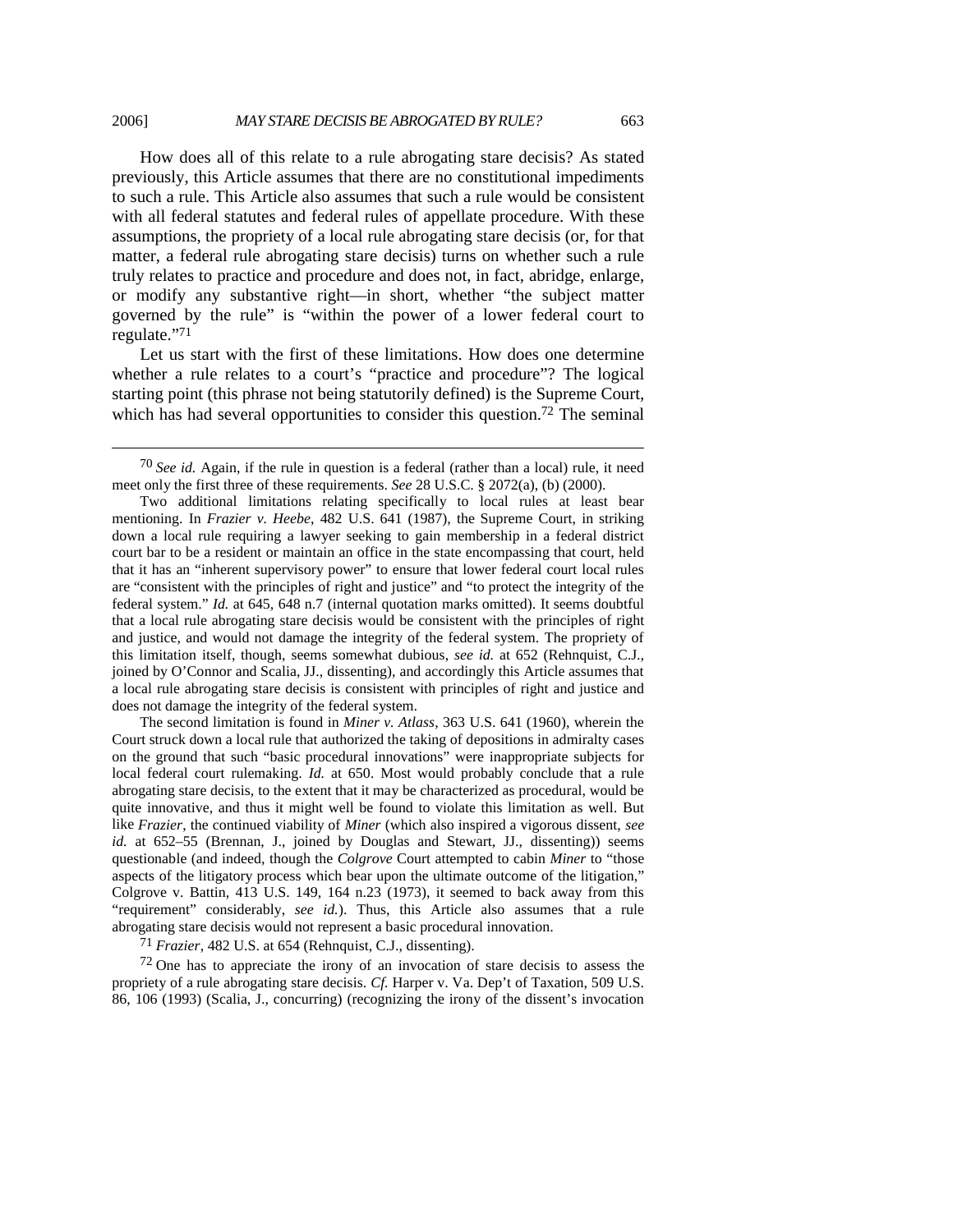decision is *Sibbach v. Wilson & Co*. 73 In *Sibbach*, the Court held that Federal Rules of Civil Procedure 35 and 37 (dealing with physical and mental examinations and with discovery sanctions) were "within the authority granted" by the Rules Enabling Act.74 In the course of so holding, the Court stated that "[t]he test must be whether a rule *really regulates procedure*,—the judicial process for enforcing rights and duties recognized by substantive law and for justly administering remedy and redress for disregard or infraction of them."75 Since *Sibbach*, the Court has consistently applied this "test"76 in upholding the propriety of several procedural rules.<sup>77</sup>

One difficulty with the *Sibbach* test for determining the propriety of a federal rule is that it seems to focus entirely on the § 2072(a) "practice and procedure" limitation and ignore the § 2072(b) "substantive rights" limitation.78 But "[b]y virtue of the 'substantive rights' proviso in the statute,

76 If one may call it that. Indeed, many have criticized the use of this term in this context. *See, e.g.*, 19 WRIGHT ET AL., *supra* note 59, § 4509, at 264 ("In reality, the Sibbach 'test' is no test at all—in a sense, it is little more than the statement that a matter is procedural if, by revelation, it is procedural.").

77 *See, e.g.*, Hanna v. Plumer, 380 U.S. 460 (1965) (upholding the propriety of Federal Rule of Civil Procedure 4). Indeed, it is frequently observed that the Court has yet to conclude that any rule has exceeded the authority vested by the Rules Enabling Act. *See, e.g.*, Catherine T. Struve, *The Paradox of Delegation: Interpreting the Federal Rules of Civil Procedure*, 150 U. PA. L. REV. 1099, 1102 (2002). To some extent, though, the Court has achieved this record by "constru[ing the rule at issue] so as to avoid some of the resulting Enabling Act problems." *Id.* (In this regard, the reader might consider the plausibility of multiple constructions of a rule abrogating stare decisis.) One also might keep in mind that, "beginning with Justice Frankfurter's opinion in *Sibbach*, there have been vigorous dissents from opinions adjudging challenged Rules valid." Kelleher, *supra* note 62, at 105. For example, though the civil discovery rules at issue in *Sibbach* seem fairly innocuous today, the validity of those rules was upheld by only a five to four margin. *See Sibbach*, 312 U.S. at 16 (Frankfurter, J., joined by Black, Douglas, and Murphy, JJ., dissenting). Perhaps, then, the primary reason that no rule has yet been found to violate the Act is simply because the Court has yet to consider any rule that is clearly nonprocedural. (Of course, whether a rule abrogating stare decisis represents such a rule is one purpose of the inquiry here.)

78 *See* 19 WRIGHT ET AL., *supra* note 59, § 4508, at 258. Perhaps this is because there is no separate "substantive rights" limitation, and because the "substantive rights" and "practice and procedure" limitations are simply two sides of the same coin. *See* Burbank, *Rules*, *supra* note 59, at 1107–08. On the other hand, what might have been true with respect to the original version of § 2072 might not be true with respect to the amended version that exists today, and it is for this reason (as well as others) that the weight of authority tips in favor of according independent significance to the "substantive

of stare decisis in defense of prospective decision making, a "method[] of destroying *stare decisis* recently invented in violation of *stare decisis*").

<sup>73</sup> Sibbach v. Wilson & Co., 312 U.S. 1 (1941).

<sup>74</sup> *Id.* at 16.

<sup>75</sup> *Id.* at 14 (emphasis supplied).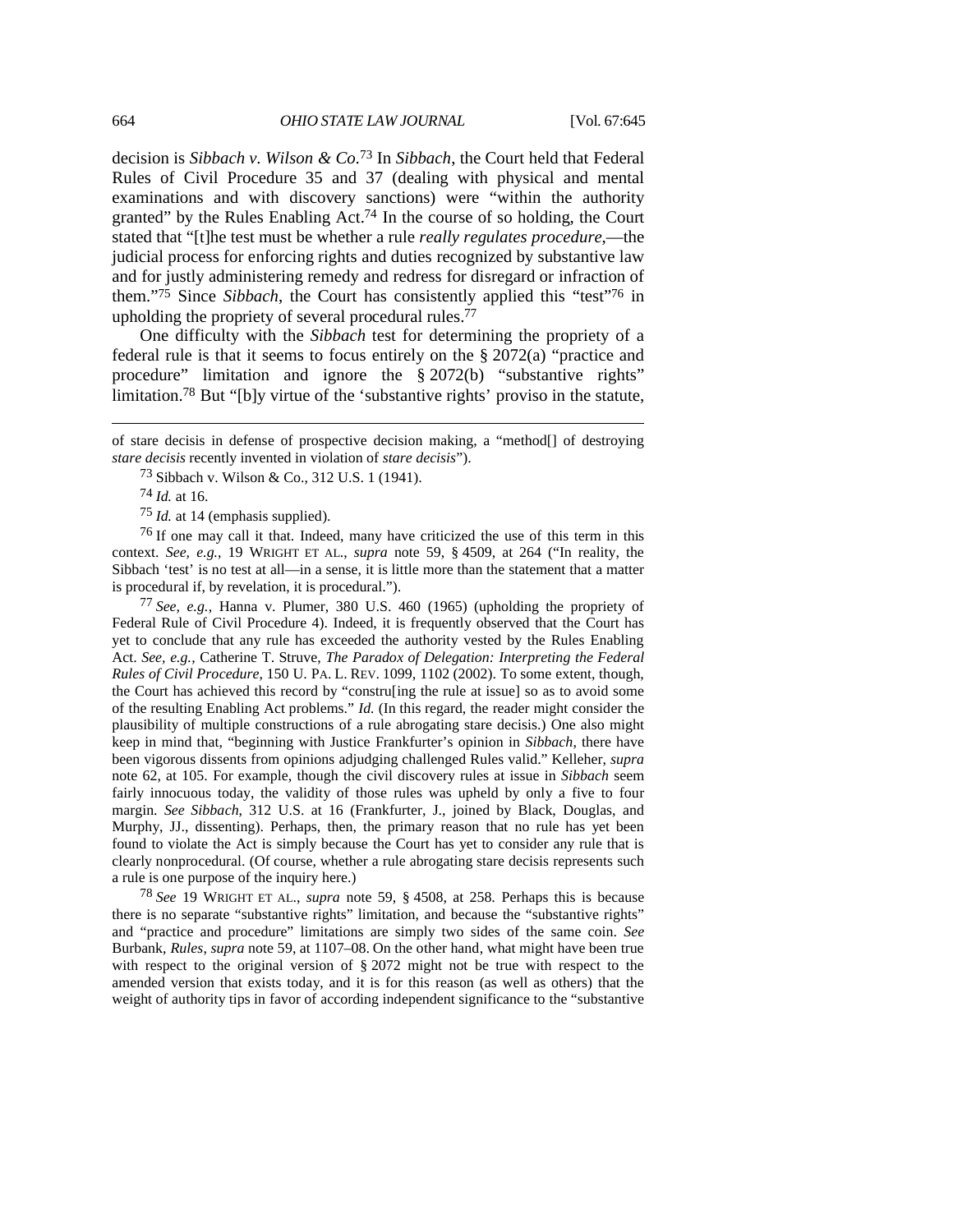it is not sufficient that a Civil Rule relate to practice or procedure; in addition, it cannot 'abridge, enlarge or modify any substantive right.'"79 Thus, it is possible that a rule might be found to be sufficiently "procedural" under the Rules Enabling Act, and yet be violative of the "substantive rights" limitation.<sup>80</sup>

Regrettably, as with the "practice and procedure" limitation, a satisfactory explanation of this "substantive right" limitation "has proved to be extremely elusive."81 The classic interpretation of this phrase probably is that offered by Henry M. Hart, Jr. and Herbert Wechsler, who suggested that it refers to rules of law that "characteristically and reasonably affect people's

79 19 WRIGHT ET AL., *supra* note 59, § 4509, at 265 (quoting § 2072(b)); *accord* John Hart Ely, *The Irrepressible Myth of Erie*, 87 HARV. L. REV. 693, 719 (1974); *see also* Lawrence B. Solum, *Procedural Justice*, 78 S. CAL. L. REV. 181, 200 (2004) ("If substance and procedure were two mutually exclusive categories, then § 2072(b) would be mere surplusage."). Such an interpretation also has the benefit of avoiding a strict procedure/substance analytical dichotomy. In other words, if given thing *Y*, and told that it must be classified either as *X* or *Z* depending upon which it most closely resembles, the task can almost always be accomplished (with the understanding that, at the margins, reasonable people might differ as to the conclusion reached). But this sort of test clearly works best when *X* and *Z* are mutually exclusive categories. For example, the question of whether Smith is in the room or out of the room almost always can be answered with certainty, for even if Smith is neither completely in nor completely out of the room, Smith is always going to be more of one than the other (unless Smith is exactly halfway out, in which case even this test is indeterminate). But if the question is whether Smith is a man or a lawyer, the answer might be that Smith is one and not the other, or neither, or both—at which point any attempt to distinguish between these categories (i.e., to determine whether Smith is more like one than the other) becomes nonsensical. The same seemingly can be said of many attempts to classify rules as procedural or substantive. *See, e.g.*, Cohen v. Beneficial Indus. Loan Corp., 337 U.S. 541, 559 (1949) (Rutledge, J., dissenting) ("Suffice it to say that actually in many situations procedure and substance are so interwoven that rational separation becomes well-nigh impossible."); Solum, *supra*, at 200–25. Thus, the better view today is that "the terms 'substance' and 'procedure' are not mutually exclusive," and that the Rules Enabling Act reflects this reality. Paul D. Carrington, *"Substance" and "Procedure" in the Rules Enabling Act*, 1989 DUKE L.J. 281, 287.

80 *See* Solum, *supra* note 79, at 200.

 $\overline{a}$ 

81 19 WRIGHT ET AL., *supra* note 59, § 4509, at 267. For a survey of approaches, see *id.* at 267–69; Carole E. Goldberg, *The Influence of Procedural Rules on Federal Jurisdiction*, 28 STAN. L. REV. 397, 433–37 (1976); Kelleher, *supra* note 62, at 109–120.

rights" limitation. *See infra* note 79 and accompanying text. *See also infra* notes 96–100 and accompanying text (discussing Semtek Int'l Inc. v. Lockheed Martin Corp., 531 U.S. 497 (2001)). But even if procedure and substance are, for this purpose, regarded as mutually exclusive categories, a conclusion that a rule abrogating stare decisis would be substantive, and not procedural, would be conclusive.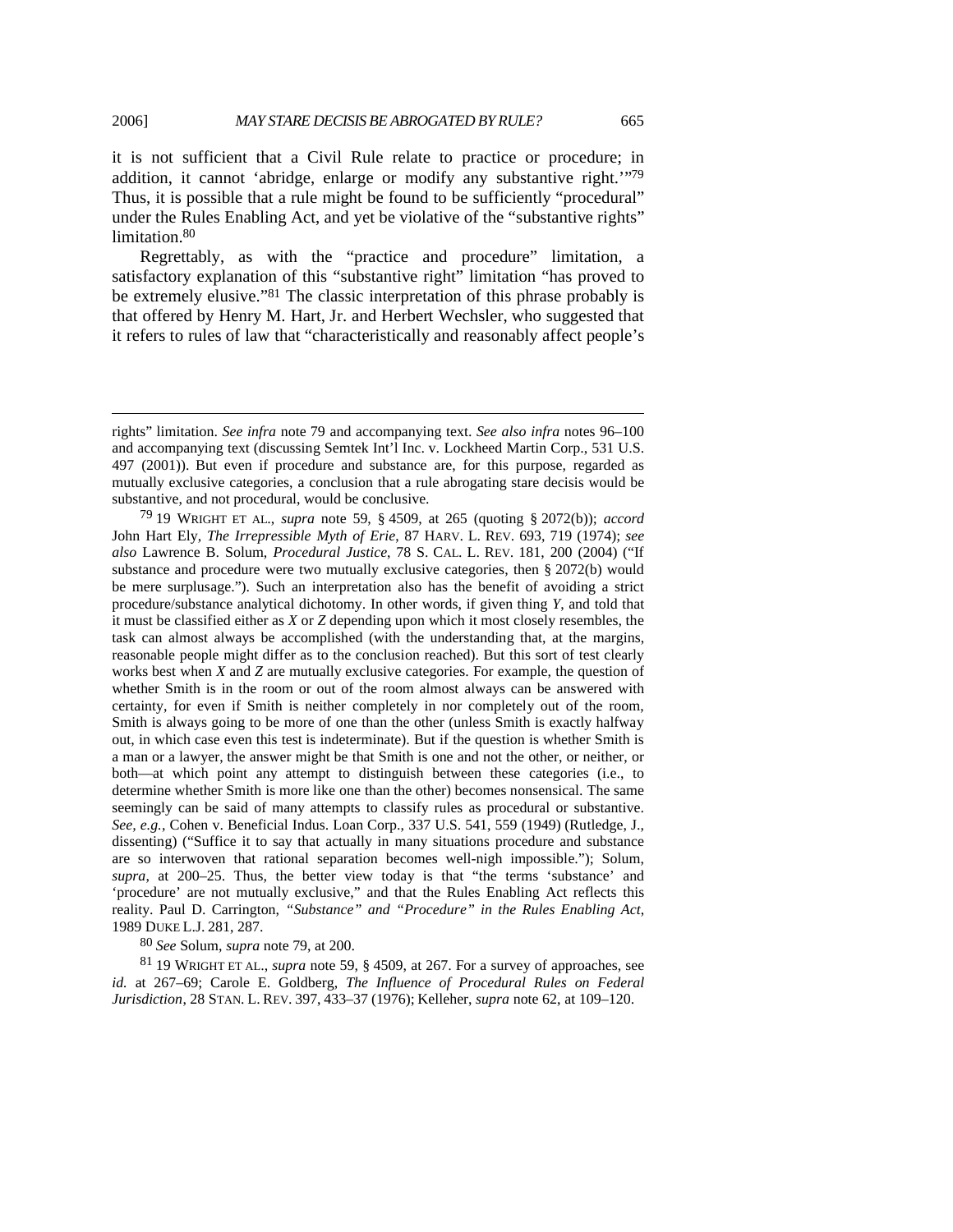conduct at the stage of primary private activity."82 However this phrase is defined, it clearly includes not only those substantive rights conferred by the Constitution or by statute, but also those rights recognized by the courts through the operation of common law adjudication.83 And "[i]f the application of a rule results in a party gaining a substantive right not available under law, or losing one that would have been available," the rule would violate the Rules Enabling Act.<sup>84</sup>

So how does a rule abrogating stare decisis fare in light of these provisions? Not well. For one thing, such a rule does not seem very procedural, as it has very little to do with the judicial process for enforcing rights and duties. In fact, a rule depriving a court's decisions of binding precedential effect has virtually *nothing* to do with that process.85 Conversely, a rule abrogating stare decisis seems quite substantive. Indeed, the primary purpose of such a rule is to limit the effect of a court's decisions (and therefore the extent and nature of the substantive law) in future cases. $86$ 

83 *See* 1 JAMES WM. MOORE ET AL., MOORE'S FEDERAL PRACTICE ¶ 1.05[2][b], at 1– 31 (3d ed. 2005). Of course, it also would include judicial interpretations of those rights conferred by the Constitution or by statute.

84 *Id.*

85 This is not to say that a rule abrogating stare decisis would have no effect on "practice and procedure" whatsoever. Certainly such a rule would create some disincentive for future litigants to cite cases that would then have, at best, only persuasive value. More tangentially, such a rule also might save time, in that it would reduce the universe of authorities to which future courts must adhere, and might cause the issuing court (having been relieved of the burden of binding precedent) to render shorter and (perhaps) less well-reasoned or well-written opinions. (Indeed, some of these effects are touted as the primary rationales for the various nonprecedential decision rules. *See, e.g.*, Hart v. Massanari, 266 F.3d 1155, 1176–79 (9th Cir. 2001).) But regardless of the motivation of the promulgator—that is, even if these were the only reasons for promulgating a rule abrogating stare decisis—such procedural effects must be regarded as incidental. It has long been recognized that procedural rules often have substantive effects, yet that only *incidental* substantive effects will avoid invalidation. *See, e.g.*, Miss. Publ'g Corp. v. Murphree, 326 U.S. 438, 445–46 (1946). The opposite must be true as well: incidental procedural effects will not save substantive "rules" from invalidation. *Cf.* Kelleher, *supra* note 62, at 69 ("A legal rule can have both procedural and substantive purposes, and even if the animating policies of a rule ostensibly are procedural, it may have significant substantive implications, whether intended or not.").

86 In this regard, a rule abrogating stare decisis stands in some contrast even to rules governing the *citation* of particular decisions. As Professors Reynolds and Richman write:

<sup>82</sup> HENRY M. HART, JR. & HERBERT WECHSLER, THE FEDERAL COURTS AND THE FEDERAL SYSTEM 678 (1953); *accord Hanna*, 380 U.S. at 475 (Harlan, J., concurring) (adopting the Hart and Wechsler interpretation). Though Hart and Wechsler's interpretation has been criticized as being too narrow, *see* 19 WRIGHT ET AL., *supra* note 59, § 4509, at 267, it will do for the purpose of this Article.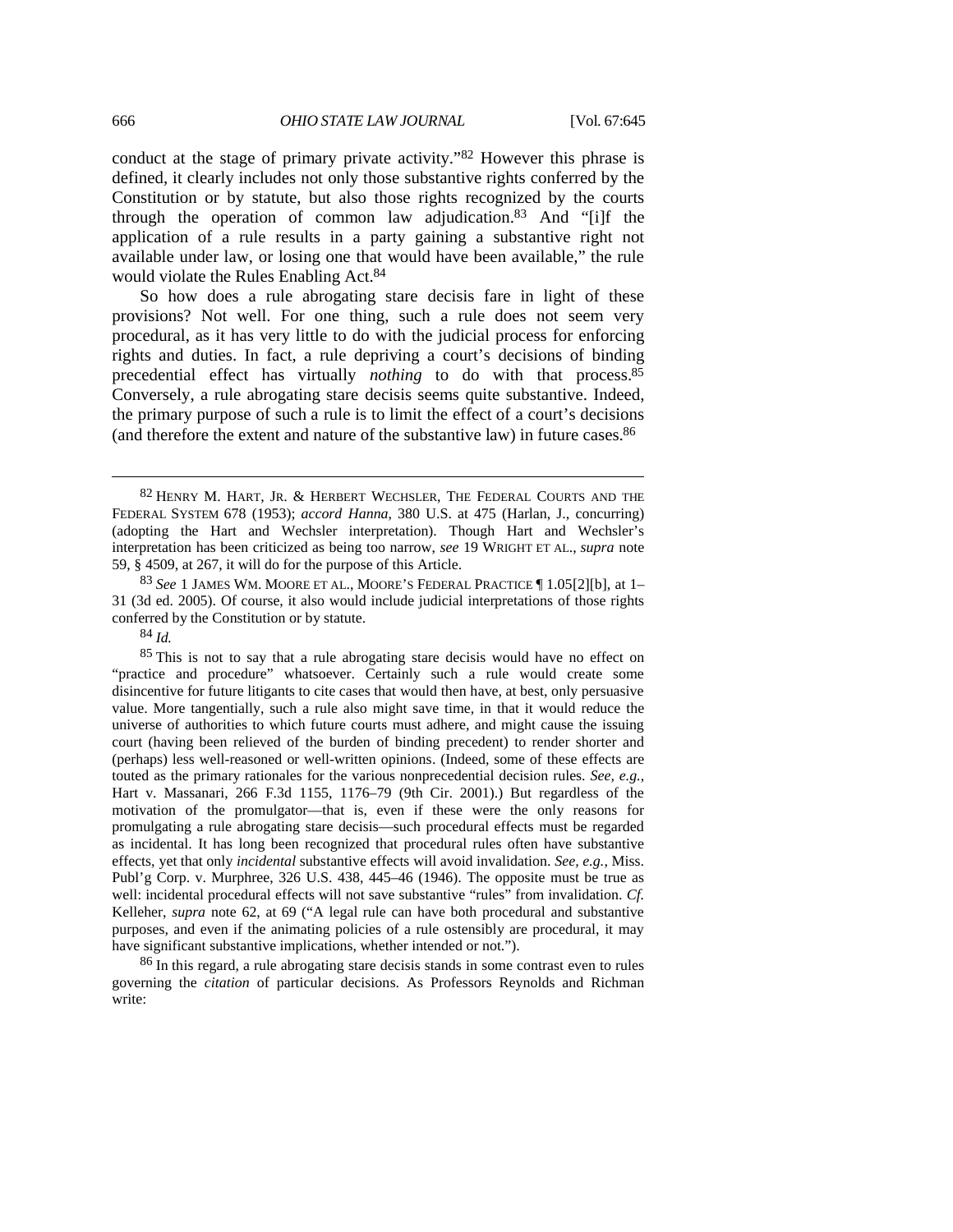Consider, for example, the nonprecedential decision rule at issue in *Anastasoff v. United States*. 87 In *Anastasoff*, the plaintiff's claim for a refund of overpaid federal income tax was received by the Internal Revenue Service one day past the statutory deadline.88 As a result, the plaintiff sought to rely on a statutory "mailbox rule" that, if applicable, would deem her claim as received when postmarked, and therefore timely.89 But in an earlier, "unpublished" decision, the court rejected this same argument.<sup>90</sup> Finding its earlier decision indistinguishable, the *Anastasoff* court, upon concluding that its nonprecedential decision rule was unconstitutional, regarded the earlier decision as binding, and held for the government.91 Because it considered itself so bound, the *Anastasoff* court was unable to consider whether, if deciding this issue anew, it would instead adopt the reasoning of a contrary sister circuit decision.<sup>92</sup> In other words, because the court's prior decision irrespective of the fact that it was "unpublished"—was binding, the plaintiff lost. If, on the other hand, a valid rule abrogating stare decisis had been in place, the plaintiff quite possibly would have won. That is the direct effect of a rule abrogating stare decisis. What is procedural about that? And even if one were to consider whatever incidental procedural effects such a rule might

87 Anastasoff v. United States, 223 F.3d 898, *vacated as moot on reh'g en banc*, 235 F.3d 1054 (8th Cir. 2000).

The questions of citation and precedent are at least theoretically distinct. A rule that says a prior decision is not a precedent appears to be making an ontological or metaphysical statement about that opinion's place in the legal firmament. A rule that says that a prior decision may not be cited simply says that the opinion may not be used in a particular way.

Reynolds & Richman, *supra* note 30, at 1179 n.73. Of course, this Article also takes issue with the notion that a no-citation rule is predominantly "procedural," for there are few better ways to affect the substantive law than to prohibit citation thereto. *See supra* note 27 and *infra* note 108 and accompanying text. *See also* Deborah Jones Merritt & James J. Brudney, *Stalking Secret Law: What Predicts Publication in the United States Courts of Appeals*, 54 VAND. L. REV. 71, 120 (2001) (concluding (with respect to nonprecedential decision rules) that "publication decisions, when combined with limited-citation rules, do affect the substance of precedential law"). But if that is so, then how much more substantive is a rule that deprives a presumptively binding authority of binding effect in the first instance?

<sup>88</sup> *See id.* at 899.

<sup>89</sup> *See id.*

<sup>90</sup> *See id.*

<sup>91</sup> *See id.* at 899–900.

<sup>92</sup> *See id.* at 905; *see also id.* (Heaney, J., concurring) ("I write separately only to state that in my view, this is a case which should be heard en banc in order to reconsider our [earlier holding] and thus resolve an important issue.").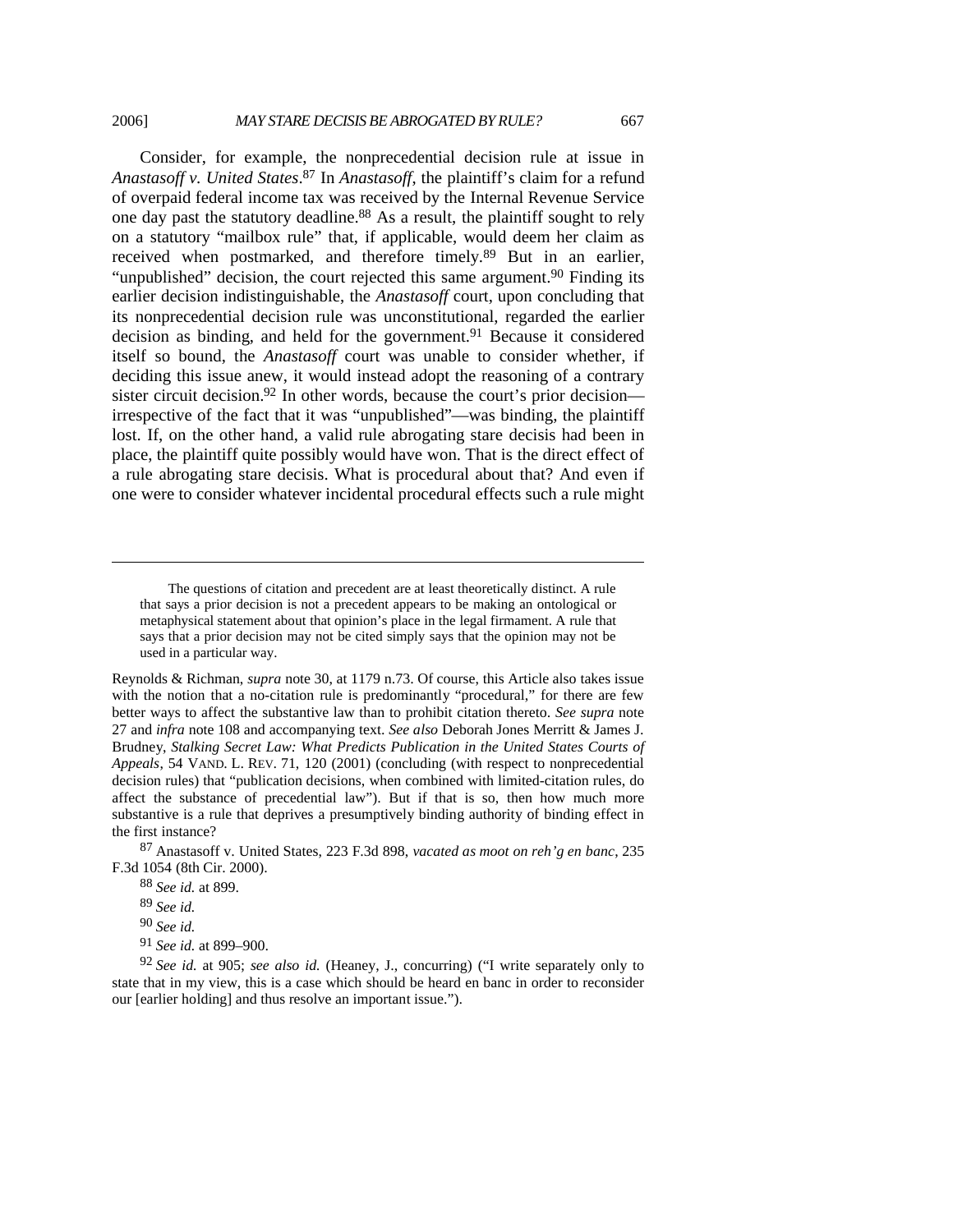engender,93 does this rule not affect substantive rights?94 It is difficult to imagine a clearer violation of the Rules Enabling Act.<sup>95</sup>

Just to drive the point home, let us consider two additional precedents, starting with the Supreme Court's recent (and unanimous) decision in *Semtek International Inc. v. Lockheed Martin Corp*. <sup>96</sup> *Semtek* involved a federal district court's dismissal of a state law-based action due to the expiration of

[I]f a party has a substantive right and must follow certain rules to exercise it, the party will be required to comply with those procedures. If a party fails to comply with those procedures, loss of the opportunity to exercise the substantive right is considered an incidental effect of noncompliance. The substantive right itself is not abridged, enlarged, or modified.

1 MOORE ET AL., *supra* note 83, ¶ 1.05[2][b], at 1–32. The difference here, though, is that the rule in question, functionally speaking, does *nothing* other than dictate whether a given judicial decision is or is not binding precedent. Though this rule does not expressly grant or deny any particular claim or defense, it comes awfully close, and certainly is more substantive than, say, a statute of limitations or any of a host of similar provisions that generally are regarded as at least suspect in this regard.

95 Consider also that, for the purpose of *Erie Railroad v. Tompkins*, 304 U.S. 64 (1938), "stare decisis . . . is substantive law," meaning that "[f]ederal stare decisis principles . . . apply only to construction of federal law." Rosenkranz, *supra* note 4, at 2126 n.169. Admittedly, the Supreme Court has cautioned that what is "substantive" in one context might not be "substantive" in another. *See, e.g.*, Jinks v. Richland County, 538 U.S. 456, 465 (2003). Still, when one considers the respective "purposes for which the dichotomy is drawn," *id.*, it is difficult to distinguish the Rules Enabling Act context from the *Erie* context when discussing a rule abrogating stare decisis. One also cannot escape the fact that such a rule (like the nonprecedential decision rules currently in force) unquestionably would apply only to federal court decisions based on federal law. (This is not to say that such a rule would not "apply" to, say, state-law cases reaching the federal courts by virtue of diversity jurisdiction, *see* 28 U.S.C § 1332 (2000), *amended by* Class Action Fairness Act of 2005, Pub. L. No. 109-2, § 4(a), 119 Stat. 4, 8–11 (2005); it would, but not in any real sense, for such decisions are not binding on the states in any event.) A rule abrogating stare decisis, therefore, would be quite unusual in that federal rules typically apply to *all* federal cases, *regardless* of the nature of the underlying law. Indeed, is that not the point? *Cf.* Hanna v. Plumer, 380 U.S. 460, 473–74 (1965) ("To hold that a Federal Rule of Civil Procedure must cease to function whenever it alters the mode of enforcing state-created rights would be to disembowel either the Constitution's grant of power over federal procedure or Congress' attempt to exercise that power in the Enabling Act.").

96 Semtek Int'l Inc. v. Lockheed Martin Corp., 531 U.S. 497 (2001).

 <sup>93</sup> *See supra* note 85.

<sup>&</sup>lt;sup>94</sup> It should be observed that the conclusion that a rule abrogating stare decisis affects substantive rights is not based solely on the fact that it can be outcome determinative. Many rules are potentially outcome determinative, but that does not necessarily mean that they violate the Rules Enabling Act. As explained by one treatise author: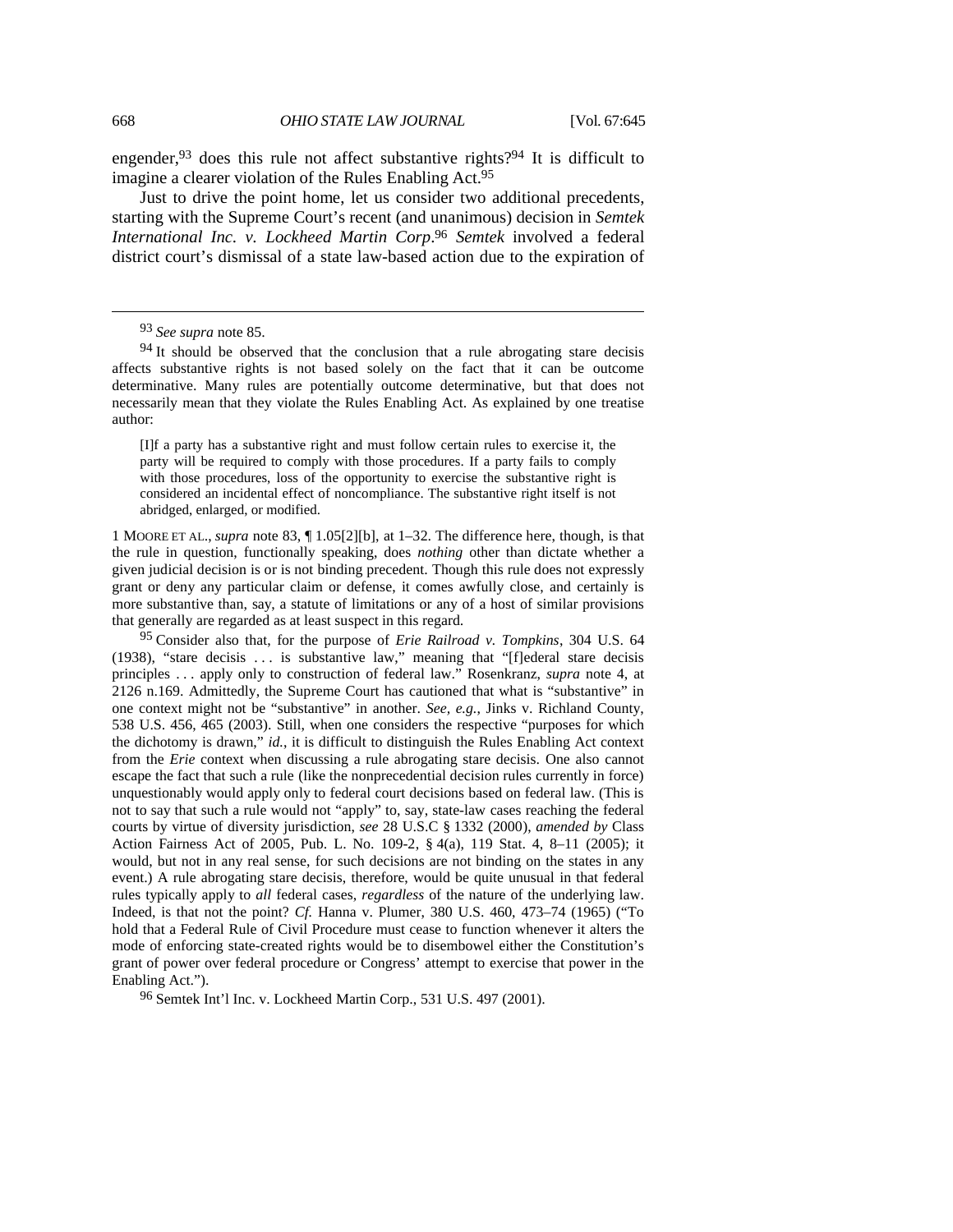the applicable state statute of limitations.<sup>97</sup> At issue was whether Federal Rule of Civil Procedure 41(b), which provides that a dismissal of this nature be deemed "on the merits," also requires that such a dismissal be given claim-preclusive effect.98 In holding that Rule 41(b) does not so require, the Court reasoned:

[I]t would be peculiar to find a rule governing the *effect that must be accorded federal judgments by other courts* ensconced in rules governing the internal procedures of the rendering court itself. Indeed, such a rule would arguably violate the jurisdictional limitation of the Rules Enabling Act: that the Rules "shall not abridge, enlarge or modify any substantive right," 28 U.S.C. § 2072(b).99

Admittedly, there is a distinction between federal *judgments* and federal *precedents*. Nonetheless, the *effect* of a rule abrogating stare decisis does seem eerily close to the effect of the hypothetical rule at issue in *Semtek*—so close, in fact, that the impropriety of the former cannot seriously be doubted.100

Consider also the case of *Bonner v. City of Prichard*. 101 In *Bonner*, the newly-formed United States Court of Appeals for the Eleventh Circuit adopted as binding precedent the judicial decisions of the United States Court of Appeals for the Fifth Circuit (the circuit from which the Eleventh Circuit was formed) as they existed at the time of the Eleventh Circuit's formation.102 The *Bonner* court further held that the adoption of that body of precedent *in the course of a judicial decision*, by the court sitting en banc, was the appropriate vehicle for rendering that determination.<sup>103</sup> Contrasting

100 One might argue that because a rule abrogating stare decisis results in the creation of no binding precedent, it cannot be said to affect substantive rights. A response to that argument (if one accepts stare decisis as the norm; *see infra* note 132 and accompanying text) is that, in the absence of such a rule, those decisions affected thereby *would* be binding precedent, thus quite possibly affecting substantive rights. Though the rights affected would not be those of the parties to the nonprecedential decision (assuming that such a rule would have no effect on how courts decide particular cases), it was precisely this sort of forward-looking effect that concerned the *Semtek* Court.

 <sup>97</sup> *See id.* at 499.

<sup>98</sup> *See id.* at 501–03.

<sup>99</sup> *Id.* at 503 (emphasis supplied). Some have criticized the Court's construction of Rule 41 in that case. *See, e.g.*, Stephen B. Burbank, Semtek*, Forum Shopping, and Federal Common Law*, 77 NOTRE DAME L. REV. 1027, 1038–47 (2002). However valid that criticism might be, though, it does not detract from the conclusion that, but for such a construction, Rule 41 almost certainly would have violated the Act. *See id.* at 1031.

<sup>101</sup> Bonner v. City of Prichard, 661 F.2d 1206 (11th Cir. 1981).

<sup>102</sup> *See id.* at 1209–10.

<sup>103</sup> *See id.* at 1211.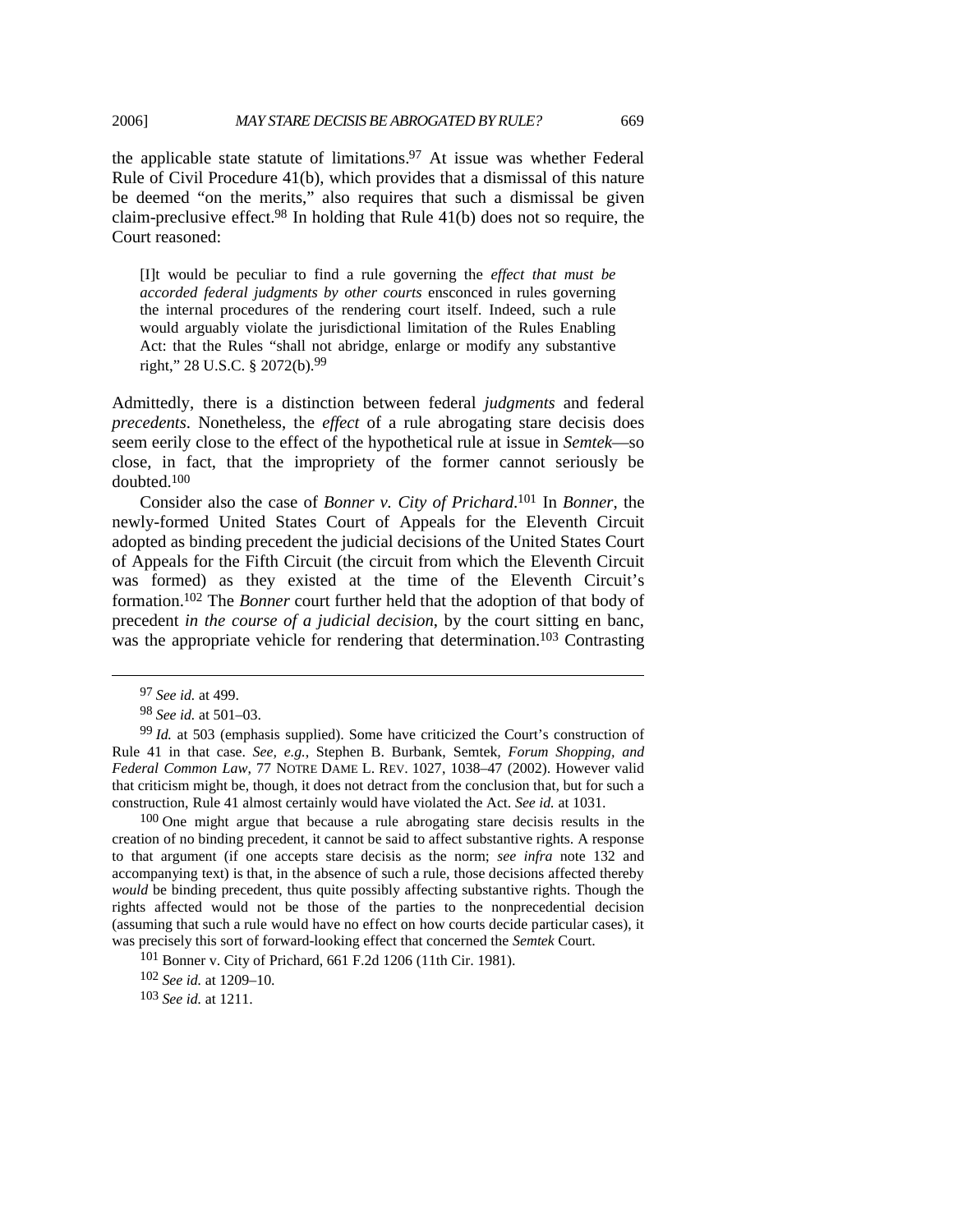(and rejecting) the possibility of reaching the same result by *local rule*, the court explained:

Court rules generally address court procedures and court conduct of business. Congress has authorized the courts to prescribe rules for the conduct of their business. Rule 47 of the Federal Rules of Appellate Procedure, adopted under that authority, authorizes the judges of the circuit to make rules of practice not inconsistent with FRAP, and in cases not provided for by FRAP authorizes the court of appeals "to regulate their practice in any manner not inconsistent with these rules." Neither the statute nor FRAP addresses the establishment of substantive law by court rule. The judges of this court, when judges of the former Fifth Circuit, maintained a distinct separation between their administrative and their judicial functions. The substantive law of the circuit was established by the exercise of judicial authority and procedural rules by administrative action. We consider it inappropriate to decide what this circuit's substantive law will be by any means other than judicial decision.<sup>104</sup>

If the determination of whether to adopt as binding precedent some particular body of case law is a matter beyond the scope of the federal rulemaking power, it is difficult to see how the determination of whether to *nullify* the binding precedential effect of some other body of case law, by rule, would be proper.105

Indeed, it seems that the only reason the question of whether the Rules Enabling Act permits the promulgation of a rule abrogating stare decisis might appear to be a close one—aside from the obvious procedural-type impacts such a rule might have—is that its bizarre nature almost defies any traditional form of analysis. In fact, "bizarre" almost fails to do such a rule justice; the various nonprecedential decision rules aside, a rule abrogating stare decisis would be completely unlike any rule currently on the books.<sup>106</sup>

 <sup>104</sup> *Id.* at 1210–11 (some citation and quotation marks omitted).

<sup>105</sup> Thus, an additional response to the argument that a rule abrogating stare decisis would not affect substantive rights, *see supra* note 100, is that, unlike the rule at issue in *Semtek*, a rule abrogating stare decisis is primarily substantive. In other words, one need only consider the Rules Enabling Act's "substantive rights" limitation if the rule in question relates (substantially) to a court's "practice and procedure"; if it does not, then any concern for "substantive rights" seems largely inapposite. Thus, whether a rule abrogating stare decisis actually results in divergent judicial decisions is probably beside the point; the subject matter of the rule alone places it outside the purview of the Act.

<sup>106</sup> *Cf.* Schiltz Memorandum, *supra* note **Error! Bookmark not defined.**, at 97 ("The more I think about the comments on [proposed] Rule 32.1, the more I am struck by how strange the current system is."). Perhaps such a rule should not even be considered a rule. *See* Mitu Gulati & C.M.A. McCauliff, *On* Not *Making Law*, 61 LAW & CONTEMP. PROBS. 157, 164 (Summer 1998) ("Ordinarily, a rule is a prohibition on certain conduct accompanied by both a formal policing mechanism and a set of sanctions."). Tellingly,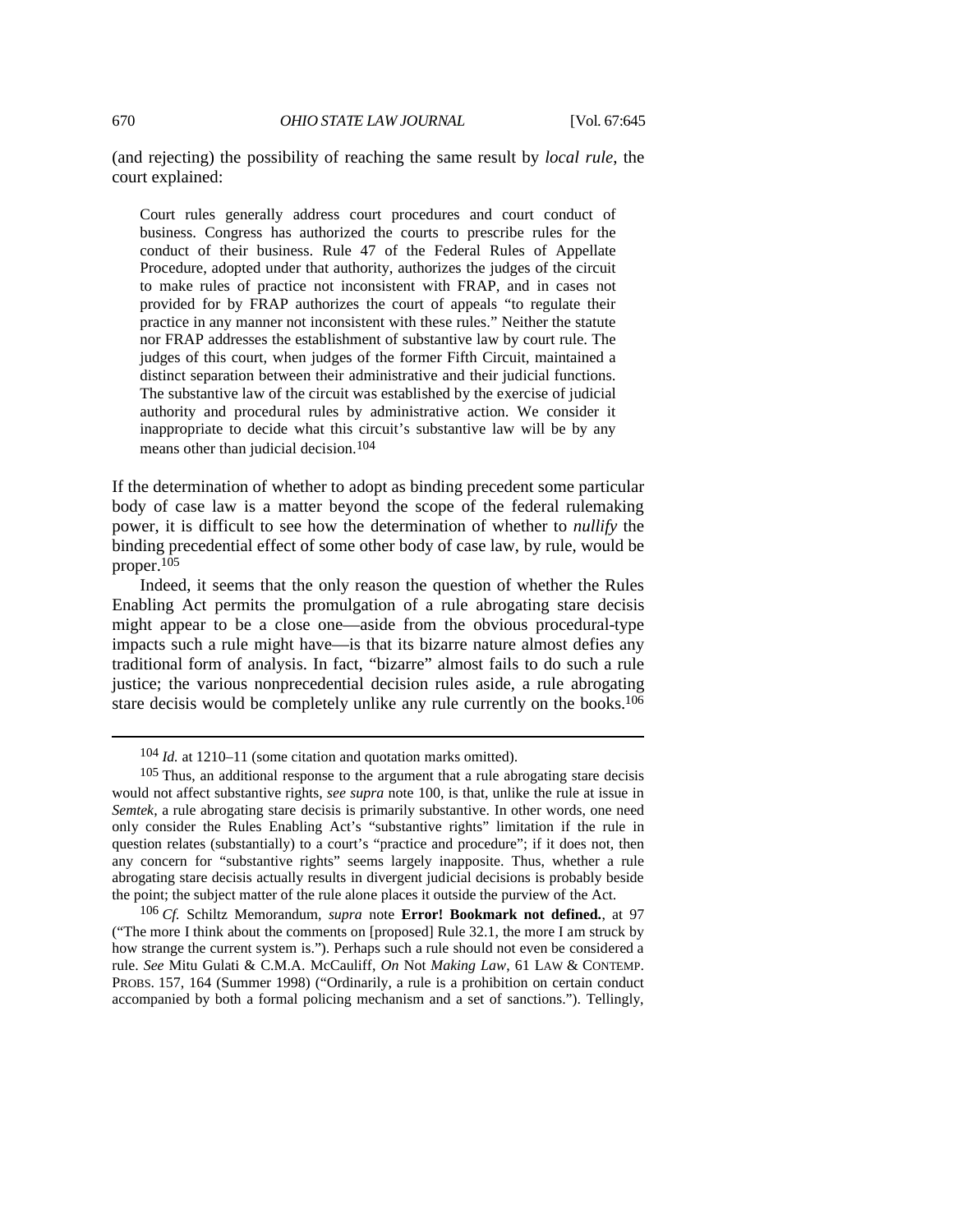$\overline{a}$ 

Thus, it should not be surprising that more traditional tests for determining the propriety of a rule might seem somewhat inapposite. Nonetheless, the conclusion that such a rule would not be proper ultimately is inescapable.107

In sum, whether promulgated as a local rule or as a more general federal rule, a formal rule abrogating stare decisis would be improper. Such a rule, having little to do with procedure, and much to do with substance, simply may not be promulgated pursuant to the statutory rulemaking power currently in force.108

<sup>107</sup> Two last points: As noted previously, it is often stated that rules only incidentally affecting litigants' substantive rights are permissible under the Rules Enabling Act, *see, e.g.*, Miss. Publ'g Corp. v. Murphree, 326 U.S. 438, 445–46 (1946), and some proponents might argue that this is all that a rule abrogating stare decisis would do. One problem with this argument, though, is that not *every* rule incidentally affecting substantive rights *is* permissible; rather, this exception applies only to those rules that are "reasonably necessary to maintain the integrity of that system of rules" of which they are a part. Burlington N. R.R. Co. v. Woods, 480 U.S. 1, 5 (1987). It is extremely difficult to see how a rule abrogating stare decisis—which surely would at least incidentally affect substantive rights—would be at all necessary to maintain the integrity of, say, the Federal Rules of Appellate Procedure. *Cf. id.* at 8 (concluding that Federal Rule of Appellate Procedure 38, which permits the court to impose sanctions for frivolous appeals, is reasonably necessary to maintain the integrity of that rules system).

Second, some might argue that, given the nature of the formal rulemaking process that is, "the study and approval given each proposed Rule by the Advisory Committee, the Judicial Conference, and this Court, and the statutory requirement that the Rule be reported to Congress for a period of review before taking effect," *id.* at 6—a rule abrogating stare decisis, like any other rule, would be entitled to "presumptive validity under both the constitutional and statutory constraints." *Id.* But even aside from questions as to the propriety of this presumption—a presumption that may be rebutted in any event—it appears (by implication) to apply only to *federal* (i.e., national) rules. *See, e.g.*, *id*. As for *local* rules (such as the nonprecedential decision rules), which are promulgated following a much less stringent (and much more incestuous) process, *compare* 28 U.S.C. § 2071(b)-(e) (2000) (prescribing the local rulemaking procedure) *with* 28 U.S.C. §§ 2073-74 (2000) (prescribing the federal rulemaking procedure), the justification for any sort of presumptive validity seems quite weak.

108 Incidentally, this conclusion might apply as well to a rule that *prohibited* federal courts from abrogating stare decisis (i.e., from designating certain decisions as nonprecedential)—which might explain (in part) why the Advisory Committee on Appellate Rules, in contrast to its proposed rule governing the *citation* of "unpublished" decisions, *see supra* notes 34–40, has proposed no rule in this regard. (Constitutional impediments might arise as well. *See* Paulsen, *supra* note 3, at 1594–96 (concluding that a statute mandating adherence to prior precedent would be unconstitutional). *But see* Sloan, *supra* note 16, at 766 (concluding, as a constitutional matter, that a rule prohibiting federal courts from abrogating stare decisis properly could be promulgated, though without explicitly considering possible statutory-based or rule-based constraints).) But even if not legally improper, such a rule certainly would be unusual, in that the net result

Professors Gulati and McCauliff conclude that "[n]either of these accompanies the rules governing circuit court publication practices." *Id.*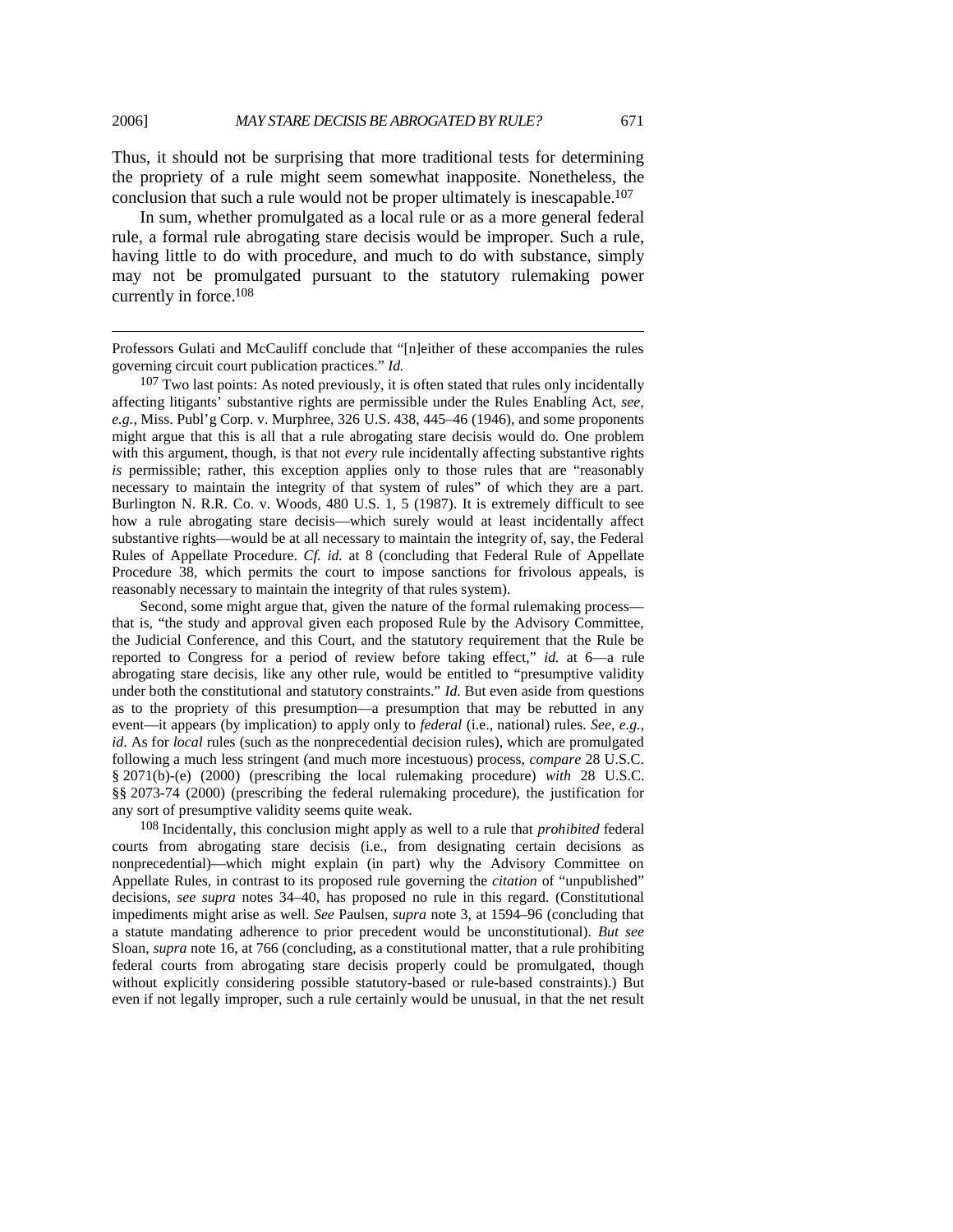## IV. ABROGATING STARE DECISIS THROUGH THE EXERCISE OF THE INHERENT ARTICLE III RULEMAKING POWER

As the previous subpart demonstrates, a rule abrogating stare decisis would violate the Rules Enabling Act, and if that were the only source of the federal courts' rulemaking power, that would be the end of this discussion.109 Nonetheless, some might wonder further whether such a rule may be "promulgated" by federal courts pursuant not to some delegated Article I authority, but rather pursuant to Article III itself. A rule abrogating stare decisis created through an exercise of the "judicial Power"110 would avoid not only the statutory limitations imposed by the Rules Enabling Act, but also the constitutional limitations that might preclude the abrogation of stare decisis by statute. Does the "judicial Power" include such inherent rulemaking authority?

As we will see, the answer to this question also is no—but not because such authority is lacking entirely. Though the nature and limits of the federal judicial power are somewhat murky $111$ —and therefore the nature and limits

What about proposed Rule 32.1 itself, and the local no-citation rules that rule will nullify? Those rules seem to present closer questions, and though proposed Rule 32.1 seems sufficiently procedural, the same probably may not be said of the various circuit rules that prohibit the citation of certain of that circuit's own prior case law. But here also, rather than engaging in a lot of gamesmanship that simply gets one back to where one started, the neater solution would be to somehow repeal these local no-citation rules themselves.

<sup>109</sup> Of course, because there is (again) no doubt but that the various nonprecedential decision rules were promulgated pursuant to that authority, that *is* the end of the discussion there.

110 *See* U.S. CONST. art. III, § 1 ("The judicial Power of the United States, shall be vested in one supreme Court, and in such inferior Courts as the Congress may from time to time ordain and establish.").

111 *See, e.g.*, Evan Caminker, *Allocating the Judicial Power in a "Unified Judiciary*,*"* 78 TEX. L. REV. 1513, 1514 (2000) [hereinafter Caminker, *Judicial Power*] ("Article III's Vesting Clause clearly bestows '[t]he judicial Power of the United States' in the federal judiciary, but provides no further delineation of what exactly the judicial power is.") (alteration in original).

would be to codify something that has been the norm all along. Stare decisis is something that just happens; it requires no action (beyond the issuance of a decision from a court) for its operation. Thus, promulgating a rule that (in effect) prescribes that all decisions of that court constitute binding precedent makes about as much sense as promulgating a rule prescribing that  $1 + 1 = 2$ . One does not need a rule to *make*  $1 + 1 = 2$ , and this proposition does not become more true through codification. Indeed, like proposed Federal Rule of Appellate Procedure 32.1 and its intended effect on no-citation rules, it is doubtful that anyone would even consider a rule prohibiting the issuance of nonprecedential decisions had a rule *authorizing* the issuance of such decisions not been promulgated. Obviously, the much neater solution would have been to avoid going down this road in the first instance.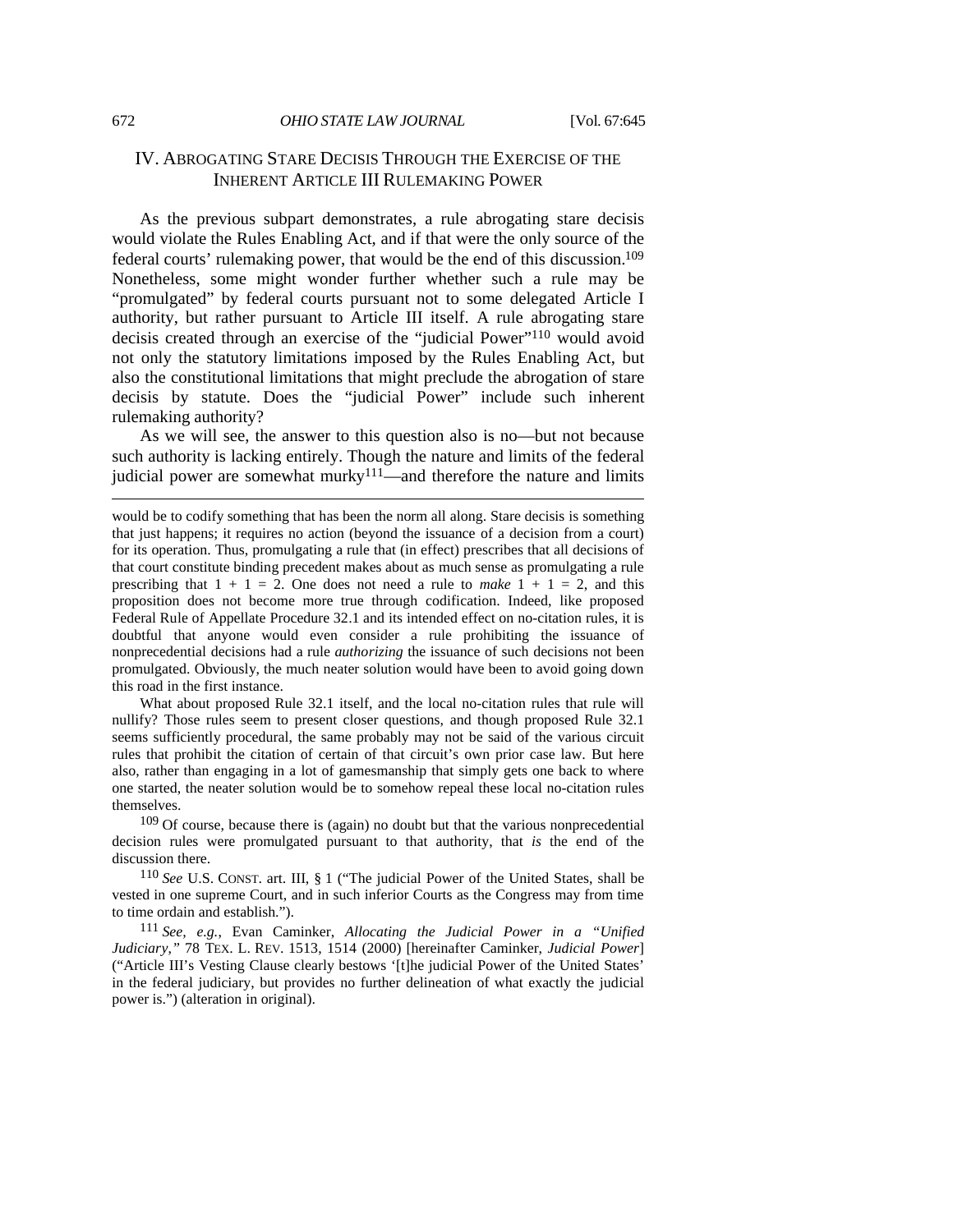of the inherent power of the federal courts are also murky<sup>112</sup>—such courts undoubtedly have some inherent rulemaking power. The leading case in this regard is *Chambers v. NASCO, Inc.*, 113 in which the Supreme Court held that federal courts have the inherent power to sanction a litigant for bad-faith conduct.114 In so holding, the *Chambers* Court explained:

It has long been understood that certain implied powers must necessarily result to our Courts of justice from the nature of their institution, powers which cannot be dispensed with in a Court, because they are necessary to the exercise of all others. For this reason, Courts of justice are universally acknowledged to be vested, by their very creation, with power to impose silence, respect, and decorum, in their presence, and submission to their lawful mandates. These powers are governed not by rule or statute but by the control necessarily vested in courts to manage their own affairs so as to achieve the orderly and expeditious disposition of cases.

Prior cases have outlined the scope of the inherent power of the federal courts. For example, the Court has held that a federal court has the power to control admission to its bar and to discipline attorneys who appear before it. While this power ought to be exercised with great caution, it is nevertheless incidental to all Courts.

In addition, it is firmly established that the power to punish for contempts is inherent in all courts. This power reaches both conduct before the court and that beyond the court's confines, for the underlying concern that gave rise to the contempt power was not merely the disruption of court proceedings. Rather, it was disobedience to the orders of the Judiciary, regardless of whether such disobedience interfered with the conduct of trial.

Of particular relevance here, the inherent power also allows a federal court to vacate its own judgment upon proof that a fraud has been perpetrated upon the court. This historic power of equity to set aside fraudulently begotten judgments, is necessary to the integrity of the courts, for tampering with the administration of justice in this manner involves far more than an injury to a single litigant. It is a wrong against the institutions set up to protect and safeguard the public. Moreover, a court has the power to conduct an independent investigation in order to determine whether it has been the victim of fraud.

There are other facets to a federal court's inherent power. The court may bar from the courtroom a criminal defendant who disrupts a trial. It

 <sup>112</sup> *See, e.g.*, William F. Ryan, *Rush to Judgment: A Constitutional Analysis of the Time Limits on Judicial Decisions*, 77 B.U. L. REV. 761, 765 (1997) ("Unfortunately, inherent power discussions have traditionally been quite muddled, with courts and commentators failing to distinguish between very different activities that have all been justified as exercises of inherent power.").

<sup>113</sup> Chambers v. NASCO, Inc., 501 U.S. 32 (1991).

<sup>114</sup> *See id.* at 35. This is not to say that *Chambers* stands on solid footing, though; the case was decided by a narrow five-justice majority. *See id.* Chief Justice Rehnquist and Justices Scalia, Kennedy, and Souter either authored or joined in dissents. *See id.*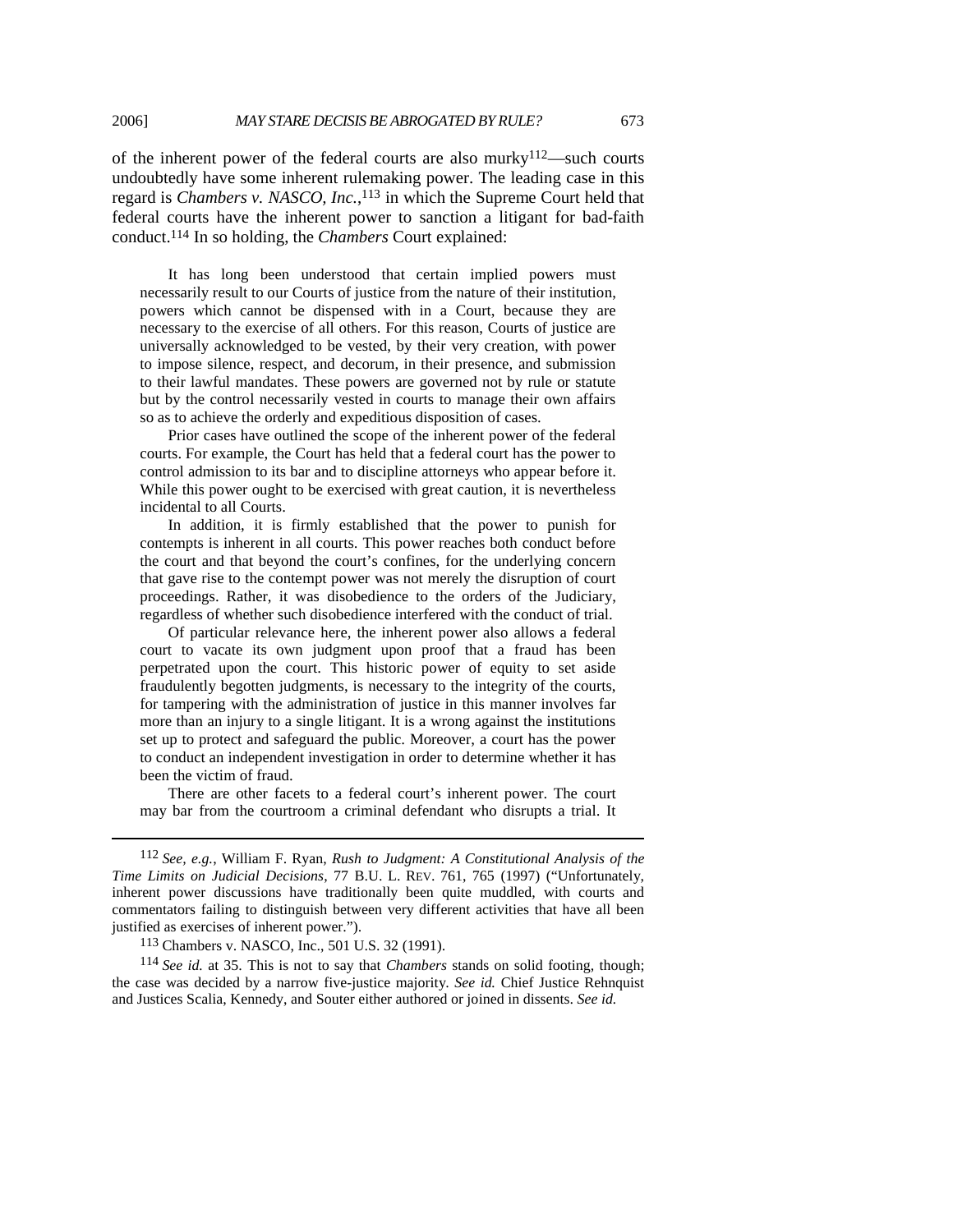may dismiss an action on grounds of *forum non conveniens*; and it may act *sua sponte* to dismiss a suit for failure to prosecute.

Because of their very potency, inherent powers must be exercised with restraint and discretion.<sup>115</sup>

So is this inherent federal court power sufficient to support the promulgation of a rule abrogating stare decisis? Before considering this question, let us first consider the *relationship* between the Article I formal rulemaking power and the Article III inherent rulemaking power, particularly as it pertains to a rule of this nature. In other words, which branch of the federal government is empowered to promulgate such a rule, if any? Though the precise nature of this relationship (like everything else in this area) is murky,<sup>116</sup> there seem to be three possibilities. One possibility is that the power to promulgate a rule abrogating stare decisis, to the extent that it exists

Justice Scalia "disagree[d], however, with the Court's statement that a court's inherent power reaches conduct beyond the court's confines that does not interfer[e] with the conduct of trial." *Id.* at 60 (Scalia, J., dissenting) (internal quotation marks omitted).

Incidentally, just as the Supreme Court, by virtue of its ability to promulgate not just local, but also supervisory, rules, has greater *formal* rulemaking power than do the lower federal courts, *see* Part III *supra*, it might well be that the Supreme Court also has greater *inherent* rulemaking power. *See, e.g.*, Sara Sun Beale, *Reconsidering Supervisory Power in Criminal Cases: Constitutional and Statutory Limits on the Authority of the Federal Courts*, 84 COLUM. L. REV. 1433, 1473 (1984) ("Even assuming a sufficiently broad grant of ancillary authority under article III, the *constitutional* authority of the lower federal courts to establish procedural rules is nevertheless problematic."); *see also infra* notes 136–38 and accompanying text (discussing possible statutory and rule-based limits to lower federal court inherent rulemaking power). Nonetheless, this Article assumes that the lower federal courts possess whatever inherent rulemaking power is possessed by the Supreme Court.

116 *See* Burbank, *Rules*, *supra* note 59, at 1115 ("The Supreme Court has never satisfactorily explained—indeed it has hardly discussed—the place of court rulemaking in our constitutional framework."); Caminker, *Judicial Power*, *supra* note **Error! Bookmark not defined.**, at 1519 n.20 ("[T]he [Supreme] Court has yet to establish clear guidelines as to whether and when federal courts' inherent managerial powers are entirely defeasible by Congress or subject to some congressional regulation so long as the powers remain adequate for their essential purposes.").

 <sup>115</sup> *Id.* at 43–44 (citations and quotation marks omitted); *see also id.* at 58 (Scalia, J., dissenting):

I agree with the Court that Article III courts, as an independent and coequal Branch of Government, derive from the Constitution itself, once they have been created and their jurisdiction established, the authority to do what courts have traditionally done in order to accomplish their assigned tasks. Some elements of that inherent authority are so essential to "[t]he judicial Power," U. S. Const., Art. III, § 1, that they are indefeasible, among which is a court's ability to enter orders protecting the integrity of its proceedings.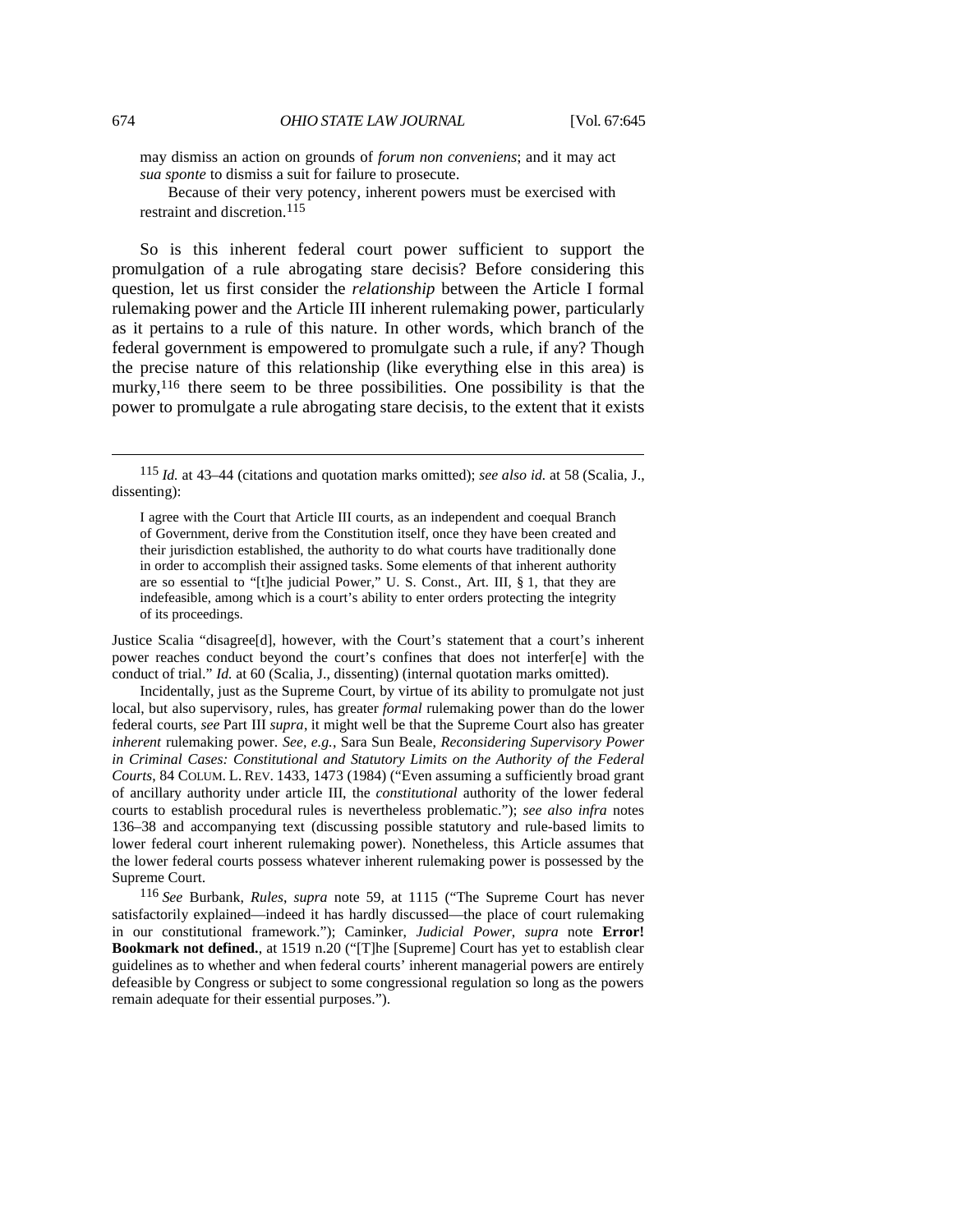at all, lies *exclusively* in the judicial branch.117 Such status appears to be reserved for those exercises of the inherent judicial power that go to what it means to be a federal court,<sup>118</sup> which "at its core" consists of the "power ... to render 'dispositive judgments' in particular cases and controversies."119 But given the breadth of the Article I power generally, as well as the lack of any connection between the abrogation of stare decisis and the federal courts' ability to render dispositive judgments, the notion that the power to promulgate such a rule lies exclusively in the judicial branch is "doubtful in the extreme."120 (Indeed, such a conclusion would fly in the face of those nonprecedential decision rules already on the books, rules that (at least

Along these lines, some have questioned whether and to what extent Congress has *any* federal court rulemaking power. *See, e.g.*, David E. Engdahl, *Intrinsic Limits of Congress' Power Regarding the Judicial Branch*, 1999 BYU L. REV. 75, 172; Linda S. Mullenix, *Unconstitutional Rulemaking: The Civil Justice Reform Act and Separation of Powers*, 77 MINN. L. REV. 1283, 1297–98 (1993). But it is now well established (as evidenced by the many Supreme Court cases discussed *supra*) that Congress has at least some power in this regard. *See also* Willy v. Coastal Corp., 503 U.S. 131, 136 (1992) ("From almost the founding days of this country, it has been firmly established that Congress, acting pursuant to its authority to make all laws 'necessary and proper' to their establishment, also may enact laws regulating the conduct of those courts and the means by which their judgments are enforced.") (footnote omitted) (quoting U.S. CONST. art. I, § 8, cl. 18); 1 TRIBE, *supra* note 13, § 3–5, at 280 ("Congress clearly has authority to fix the rules of procedure . . . which Article III courts must apply."). Indeed, the consensus viewpoint is that Congress, not the courts, has primary rulemaking authority. *See, e.g.*, Ryan, *supra* note 112, at 764–65 (finding "overwhelming historical evidence that, since the founding era, procedural rulemaking has been considered a legislative function").

118 *See* Ryan, *supra* note 112, at 783–98.

119 *Id.* at 787. More specifically, Professor Ryan argues that another branch's "practice is objectionable as unduly interfering with the judiciary's core inherent power to decide contested cases when it interferes with the judiciary's decisionmaking function and poses a risk of decreasing judges' impartiality, blurring lines of public accountability or increasing the potential for arbitrary decisions." *Id.* at 798; *accord* Robert J. Pushaw, Jr., *Inherent Powers of Federal Courts and the Structural Constitution*, 86 IOWA L. REV. 735, 742 (2001) ("Because the Constitution itself gives federal courts implied authority that is essential to their independent exercise of judicial power, Articles I and III cannot reasonably be interpreted as allowing Congress to negate this grant by eliminating or materially abridging such authority.").

120 Paulsen, *supra* note 3, at 1565–66 n.90 (citing Wayman v. Southard, 23 U.S. (10 Wheat.) 1, 22 (1825)); *accord* Harrison, *supra* note 4, at 506 ("Nothing in the nature of the rules of precedent keeps Congress from legislating on this subject."). Though Paulsen and Harrison are speaking of the Article I legislative power more generally, this same conclusion certainly would apply here.

 <sup>117</sup> *Cf.* Young v. United States *ex rel.* Vuitton et Fils S.A., 481 U.S. 787, 799 (1987) ("[W]hile the exercise of the contempt power is subject to reasonable regulation, 'the attributes which inhere in that power and are inseparable from it can neither be abrogated nor rendered practically inoperative.'") (quoting Michaelson v. United States *ex rel.* Chicago, St. Paul, Minneapolis, & Omaha Ry. Co., 266 U.S. 42, 66 (1924)).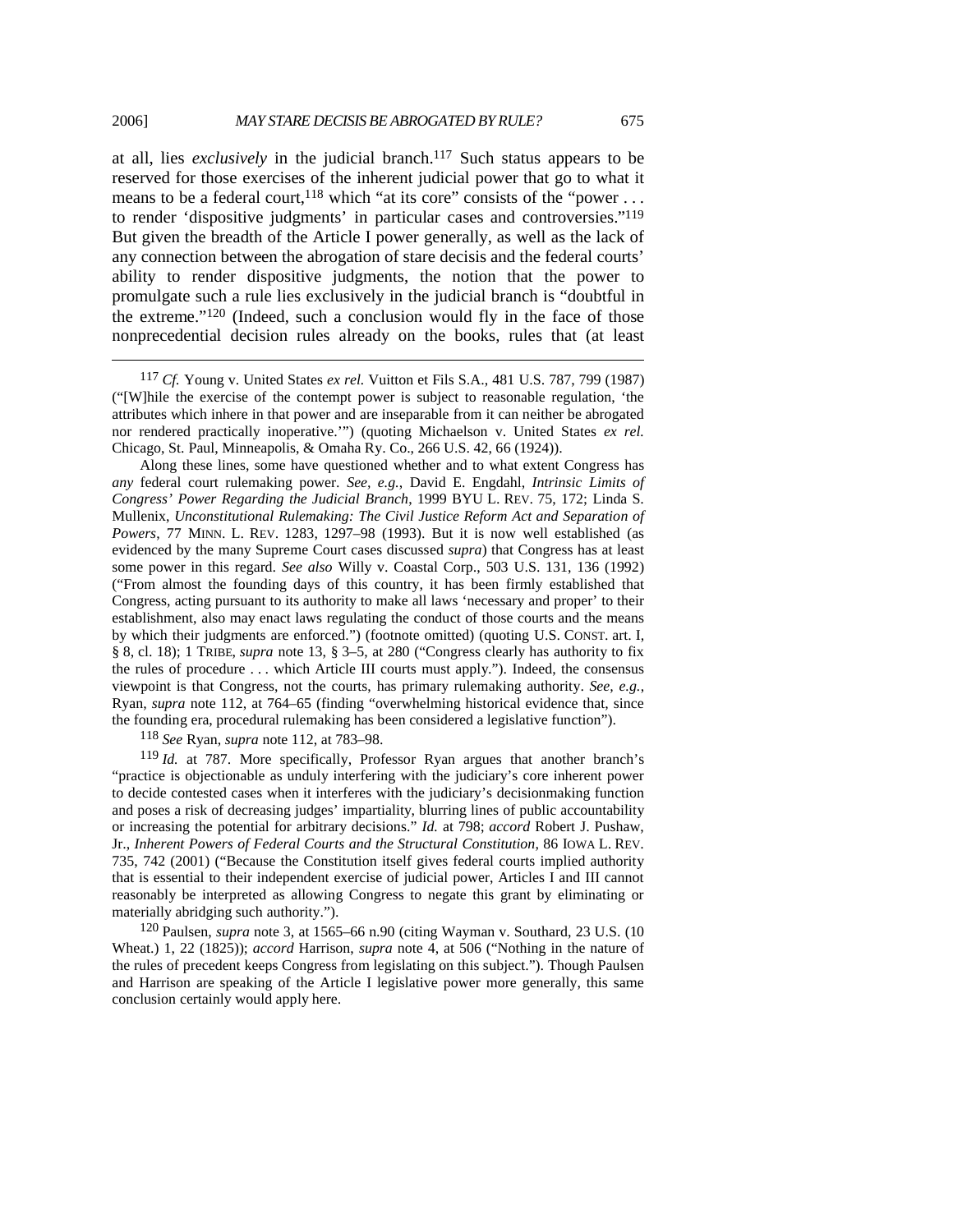purportedly) were promulgated pursuant to delegated Article I authority.)<sup>121</sup> At the other end of the continuum, it might be that the promulgation of a rule abrogating stare decisis is (at most) a matter exclusively within the power of the *legislative* branch.122 That might well be the correct conclusion, though if so, we can stop the analysis now. A final possibility (again assuming that such a power exists at all) is that the power to promulgate a rule abrogating stare decisis lies concurrently in *both* branches.123 For the sake of argument, this Article assumes that such is the case. $124$ 

 $121$  Recall also that any argument that stare decisis may be abrogated by rule assumes that there would be no constitutional impediment to such a rule, an assumption that necessitates a rejection of the notion that the Article III "judicial Power" requires some adherence to this doctrine. But if that is true, then how is it that the judicial branch would have exclusive rulemaking power over that subject? It seems somewhat odd to argue, on the one hand, that Article III includes no concept of stare decisis, and on the other hand, that Article III courts are exclusively empowered to regulate stare decisis.

122 *See* Murphy, *supra* note 4, at 1080 (concluding that although "*courts* cannot constitutionally eliminate their obligation, deeply rooted in common law, to show measured (though not absolute) deference to their own precedents," "Congress possesses power to release the courts from this constraint"); *see also* MARTIN H. REDISH, FEDERAL JURISDICTION: TENSIONS IN THE ALLOCATION OF JUDICIAL POWER 20–22 (2d ed. 1990) (challenging generally the inherent rulemaking power of the federal courts); Kelleher, *supra* note 62, at 70 ("[T]he inherent authority of the judicial branch to regulate procedure is not coextensive with Congress', in that it does not extend to all matters rationally capable of classification as procedural."); Pushaw, *supra* note 119, at 743 (concluding that "the Necessary and Proper Clause authorizes Congress alone to determine whether or not to bestow beneficial [inherent] powers," which "consist[] of those that are merely helpful, useful, or convenient to federal judges in performing their Article III duties"); Ralph U. Whitten, *Separation of Powers Restrictions on Judicial Rulemaking: A Case Study of Federal Rule 4*, 40 ME. L. REV. 41, 46 (1988) ("[S]ome purely procedural matters may be addressed only by the legislative branch of government.").

123 *See, e.g.*, Beale, *supra* note 115, at 1466 (concluding "that the federal courts do possess implied constitutional authority to regulate judicial procedure, concurrent with and largely subsidiary to the power of Congress"). Professor Ryan further breaks down such exercises of the inherent rulemaking power (i.e., those "involving procedural gap filling") into two subcategories—those where gap filling is "essential," and those where it is "merely useful." Ryan, *supra* note 112, at 778. Though not important for the purpose of this Article, it seems virtually inconceivable that the abrogation of stare decisis could be regarded as essential to the operation of the federal courts, however useful such a rule might be.

124 This Article assumes further that a rule abrogating stare decisis, if promulgated pursuant to this concurrent form of the Article III inherent power, would not otherwise conflict with (and therefore be superseded by) the Constitution or any federal statute or procedural rule. *See* Carlisle v. United States, 517 U.S. 416, 426 (1996) (acknowledging the supremacy of constitutional and statutory authorities in this context); Bank of Nova Scotia v. United States, 487 U.S. 250, 254 (1988) (acknowledging same); *see also* Paulsen, *supra* note 3, at 1565 n.90 (arguing that such laws "surely" constrain the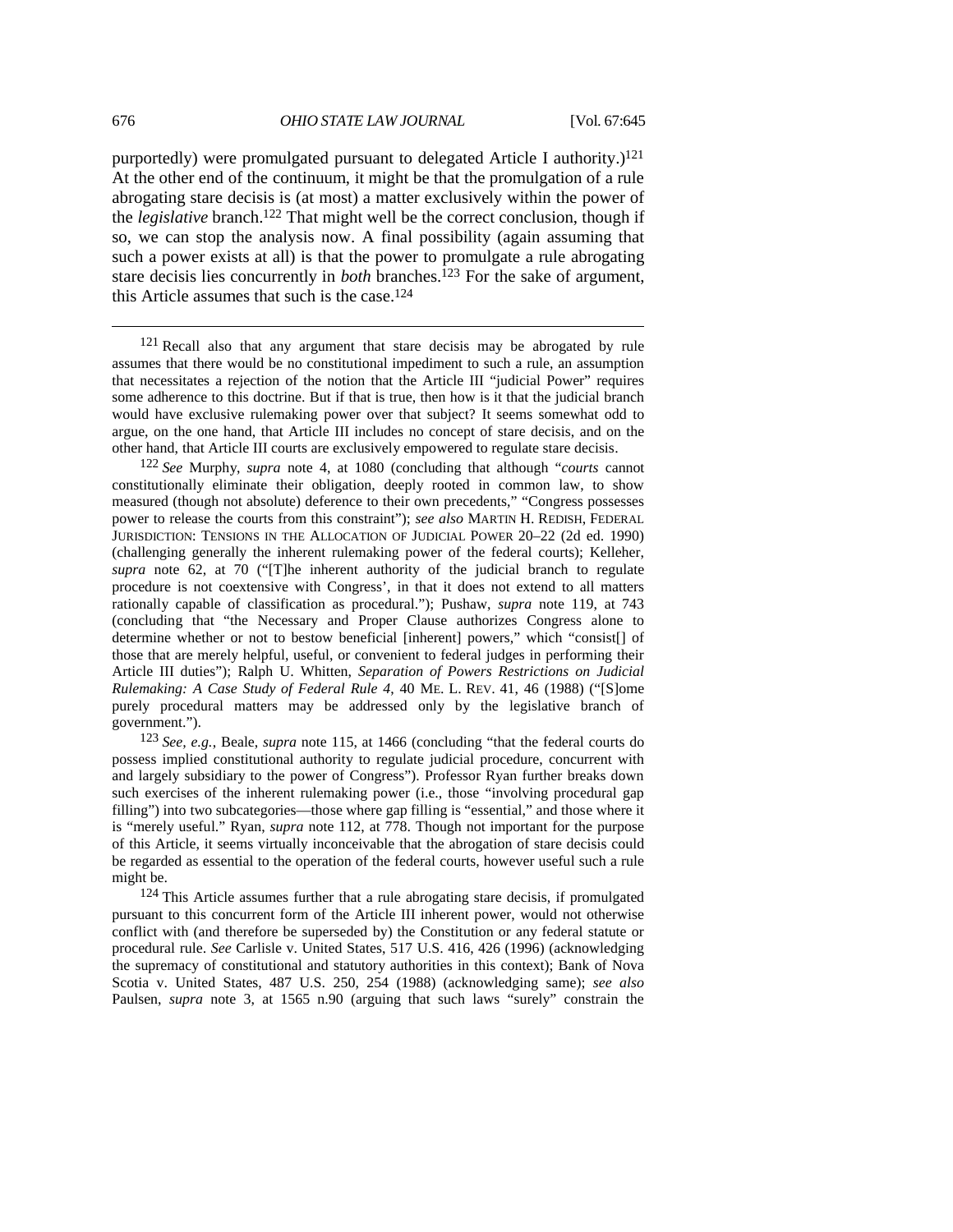#### 2006] *MAY STARE DECISIS BE ABROGATED BY RULE?* 677

This then brings us to the *nature* of this concurrent, inherent rulemaking power, again in comparison with the Article I rulemaking power. As to which matters may the inherent rulemaking power be invoked? It turns out that although the inherent rulemaking power has been invoked in a number of settings, its focus (presumably due largely to separation of power concerns) has remained quite narrow.125 In fact, the description of the inherent power frequently given by the Supreme Court—that power "'necessarily vested in courts to manage their own affairs so as to achieve the orderly and expeditious disposition of cases'"126—sounds remarkably like the standard employed for rules promulgated under the Rules Enabling Act.<sup>127</sup> By parallel reasoning, it is difficult to see how a rule abrogating stare decisis helps the judicial branch carry out its constitutionally mandated duties. Such a rule no more achieves the "orderly and expeditious disposition of cases"128 than it relates to the "conduct of [the court's] business."129

125 Consider, for example, the various invocations described in *Chambers*. *See*  Chambers v. NASCO, Inc., 501 U.S. 32, 43–44 (1991); *see also* Beale, *supra* note 115, at 1465 ("[T]he federal courts' implied constitutional authority encompasses the power to formulate procedural rules only in a narrow sense: that is, technical details and policies intrinsic to the litigation process, not the regulation of primary behavior and policies extrinsic to the litigation process."); Struve, *supra* note 77, at 1130 ("[T]he federal courts' inherent powers . . . may be limited to powers necessary to the fulfillment of the courts' Article III responsibilities—a far narrower range than is covered by the current Federal Rules."). Consider also that if this inherent power is more or less plenary, then why the perceived need for a Rules Enabling Act? *Cf.* Pushaw, *supra* note 119, at 864 n.665 ("Why bother to have a formal, deliberative rulemaking process if federal judges can, at their whim, either ignore or add to the rules promulgated?").

126 *Chambers*, 501 U.S. at 43 (quoting Link v. Wabash R.R. Co., 370 U.S. 626, 630–31 (1962)).

127 *See supra* notes 49–55 and accompanying text.

128 *Chambers*, 501 U.S. at 43.

 $\overline{a}$ 

 $129$  28 U.S.C. § 2071(a) (2000). Admittedly, in some ways, a rule abrogating stare decisis might lead to a more expeditious (if not orderly) disposition of cases. For example, with respect to the federal appellate courts' various nonprecedential decision rules, much has been made of the time savings (and other, related benefits) supposedly resulting therefrom. *See, e.g.*, Hart v. Massanari, 266 F.3d 1155, 1176–79 (9th Cir. 2001); *see also* Healy, *supra* note 23, at 111 (observing that "the practice [of issuing nonprecedential decisions] likely increases judicial efficiency"). But whatever net benefits might derive from a rule abrogating stare decisis must be weighed against the net benefits that derive from the *maintenance* of stare decisis, and given the volumes that have been written in support of the latter, it is doubtful that the former would survive this test. Certainly, the "restraint and discretion" with which we are to approach exercises of this power, *Chambers*, 501 U.S. at 44, should counsel against the promulgation of a rule of this nature. *See also* Pushaw, *supra* note 119, at 782 ("The constitutional basis of

inherent rulemaking power); Ryan, *supra* note 112, at 778–79 ("Congress can control, though not eliminate, essential procedural devices such as the contempt power, and can completely abrogate nonessential procedural gap filling.") (footnote omitted).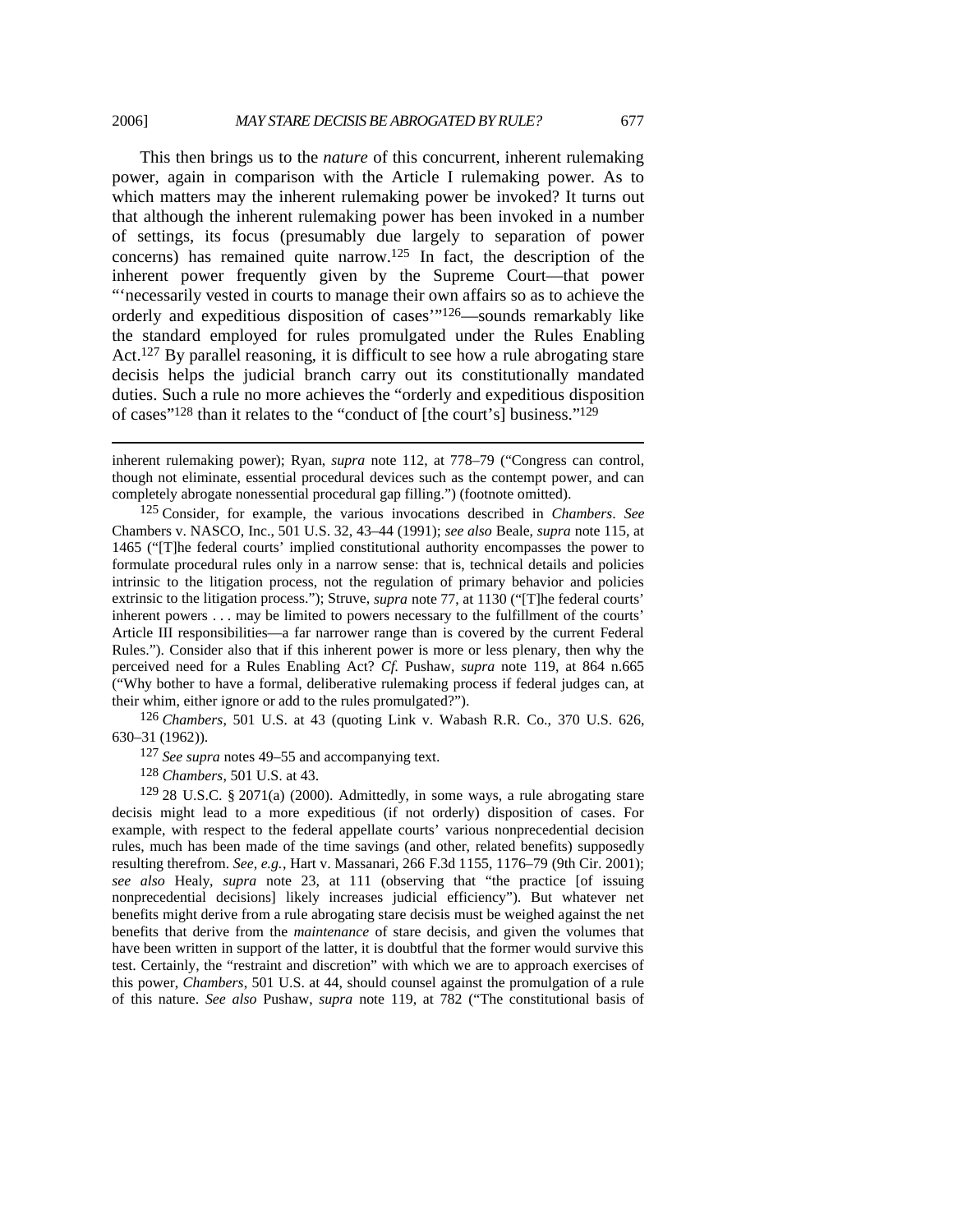Equally serious are what might be termed the *functional* problems associated with the notion of a rule abrogating stare decisis being encompassed by the inherent power of federal courts. The functions of the federal judicial decision-making process have been summarized as follows:

A judicial decision has two functions in a common law system. The first, which is not, to be sure, peculiar to the common law, is to define and to dispose of the controversy before the court. . . .

Whether the court discovers or creates the law that it applies, its resolution of the controversy has an impact that extends beyond the parties before it. This is because the second function of a judicial decision, and one that is characteristic of the common law, is that it establishes a precedent so that a like case arising in the future will probably be decided in the same way. This doctrine is often called by its Latin name, *stare decisis* . . . .130

How might a rule abrogating stare decisis impair these functions? And how might these functions affect the promulgation of a rule abrogating stare decisis?

Consider, first, the *precedent-setting* function. The precedent-setting function relates to the notion that judicial decisions are to be followed in indistinguishable, later cases, absent overruling or abrogation by some

inherent authority is indispensable necessity rather than convenience, and therefore such powers should be exercised sparingly.").

And there might be other, more fundamental reasons why a rule abrogating stare decisis could not be promulgated pursuant to the courts' inherent rulemaking power. Gary Lawson has suggested that unlike more "traditional" invocations of this power, the abrogation of stare decisis is not a rule of law per se, but rather represents a decisionmaking *methodology*. In other words, when a court decides a case, it employs (explicitly or, presumedly, implicitly) some decision-making process or method of reasoning. For example, in a case involving a question of statutory interpretation, a court might employ some particular method of statutory interpretation. But may the court further compel future courts to decide similar questions in the same manner? Arguably not. (This observation also might be considered from the perspective of stare decisis itself. Does the holding of a court (i.e., that portion of a court's decision that is entitled to binding precedential effect) include the precedent-setting court's decision-making methodology? Again, arguably not.) Conversely, if decision-making methodologies *are* within the purview of the inherent rulemaking power, then we must acknowledge that the issue is *not* whether to adopt some concept of stare decisis; the federal courts already have. Rather, the issue (as the title of this Part suggests) is whether stare decisis may now be *abrogated*—an issue that seemingly implicates the workings of the doctrine of stare decisis. *See infra* notes 151–56 and accompanying text. But if that is so, then *Chambers* might represent the wrong test.

<sup>130</sup> E. ALLEN FARNSWORTH, AN INTRODUCTION TO THE LEGAL SYSTEM OF THE UNITED STATES 50–51 (3d ed. 1996).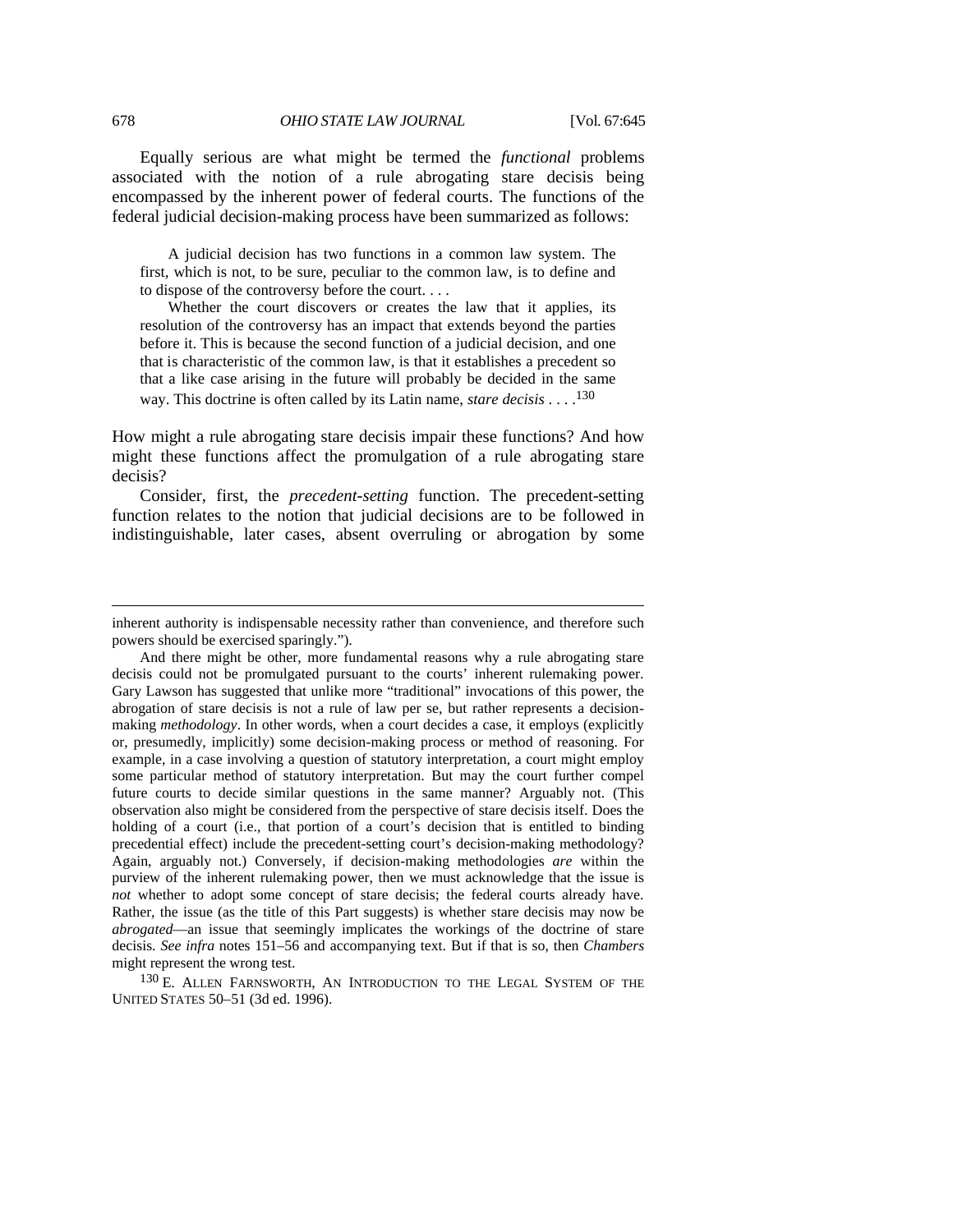superior form of authority.<sup>131</sup> Without question, a rule abrogating stare decisis, even if applied only to certain judicial decisions, would impair this function; indeed, it would eliminate it. Though this fact, of itself, might not be a sufficient basis for concluding that a federal court may not promulgate a rule abrogating stare decisis, such a rule certainly would be quite inconsistent with the American common law tradition.<sup>132</sup>

 131 *See* Harper v. Virginia Dep't of Taxation, 509 U.S. 86, 97 (1993) ("When this Court applies a rule of federal law to the parties before it, that rule is the controlling interpretation of federal law and must be given full retroactive effect in all cases still open on direct review and as to all events, regardless of whether such events predate or postdate our announcement of the rule."); Anastasoff v. United States, 223 F.3d 898, 899–900 ("Inherent in every judicial decision is a declaration and interpretation of a general principle or rule of law. This declaration of law is authoritative to the extent necessary for the decision, and must be applied in subsequent cases to similarly situated parties.") (citation omitted), *vacated as moot on reh'g en banc*, 235 F.3d 1054 (8th Cir. 2000); *see also supra* note 2 (describing the doctrine of stare decisis generally).

132 In the words of one founding father:

To avoid an arbitrary discretion in the courts, it is indispensable that they should be bound down by strict rules and precedents, which serve to define and point out their duty in every particular case that comes before them; and it will readily be conceived, from the variety of controversies which grow out of the folly and wickedness of mankind, that the records of those precedents must unavoidably swell to a very considerable bulk, and must demand long and laborious study to acquire a competent knowledge of them.

THE FEDERALIST NO. 78, at 430 (Alexander Hamilton); *see also* BENJAMIN N. CARDOZO, THE NATURE OF THE JUDICIAL PROCESS 20 (1921) ("*Stare decisis* is at least the everyday working rule of our law."); 1 JOSEPH STORY, COMMENTARIES ON THE CONSTITUTION OF THE UNITED STATES § 377, at 279–80 (1833) ("A more alarming doctrine could not be promulgated by any American court, than that it was at liberty to disregard all former rules and decisions, and to decide for itself, without reference to the settled course of antecedent principles."); 1 TRIBE, *supra* note 13, § 1-16, at 82 ("In the American legal system, given its common law character, the principle of *stare decisis* has been at the very heart of the rule of law."); Henry P. Monaghan, *Stare Decisis and Constitutional Adjudication*, 88 COLUM. L. REV. 723, 748 (1988) ("Precedent is, of course, part of our understanding of what law is.").

Some have observed that the role of precedent at the time of the writing of the Constitution might have differed somewhat from today's understanding. *See, e.g.*, Hart v. Massanari, 266 F.3d 1155, 1168 (9th Cir. 2001) ("The modern concept of binding precedent—where a single opinion sets the course on a particular point of law and must be followed by courts at the same level and lower within a pyramidal judicial hierarchy came about only gradually over the nineteenth and early twentieth centuries."). Though this observation might have some relevance in conjunction with an argument concerning the *constitutionality* of a rule abrogating stare decisis, it says nothing of the aberrational nature of such a rule in light of current law. As Professor Healy has argued:

[E]ven if stare decisis is not dictated by the founding generation's assumptions or by the system of checks and balances, it might nonetheless be essential to the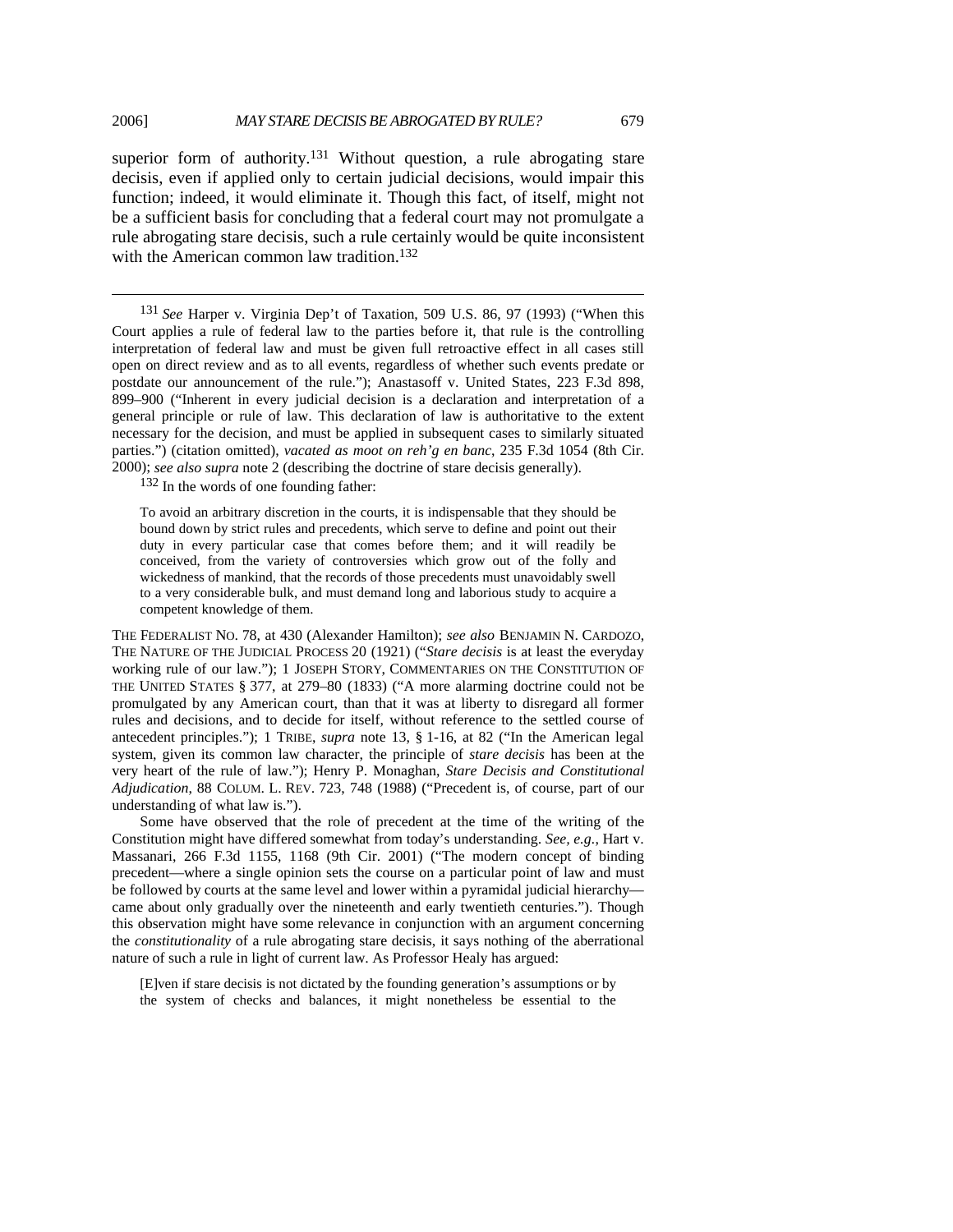And then there is the decisional, or *adjudicative*, function (i.e., the *vehicle* by which the federal courts are to carry out their constitutional duties) as it might relate to the creation of a rule abrogating stare decisis. Apparently without exception, the "rules" created pursuant to the inherent power of the judiciary are not the statute-like procedural rules with which lawyers, in the early twenty-first century, are more familiar; rather, they are simply rules of law created in the manner by which courts typically make law: in conjunction with adjudication and announced in the course of a judicial decision.133 As a result, the notion that the federal courts have the inherent power to promulgate *statute*-like rules *relating* to the disposition of cases (assuming, again, that such rules are so related) seems doubtful.134 Certainly,

Healy, *supra* note 23, at 51; *see also* Price, *supra* note 23, at 113 ("The spate of court rules declaring non-published opinions not to be precedent are a radical departure from any court practice of the past. This is true even in periods in which courts have not felt themselves strictly bound by past precedent."). Thus, like it or not, stare decisis is now the norm, at least in the federal appellate courts. *See Anastasoff*, 223 F.3d at 904 ("Courts may decide, for one reason or another, that some of their cases are not important enough to take up pages in a printed report. Such decisions may be eminently practical and defensible, but in our view they have nothing to do with the authoritative effect of any court decision."); *Re* Rules of the United States Court of Appeals for the Tenth Circuit, 955 F.2d 36, 37 (10th Cir. 1992) (Holloway, C.J., joined by Barrett and Baldock, JJ., concurring in and dissenting from the revision of the Rules of the Tenth Circuit) ("Each ruling, published or unpublished, involves the facts of a particular case and the application of law—to the case. Therefore all rulings of this court are precedents, like it or not, and we cannot consign any of them to oblivion by merely banning their citation."); *see also* Eastern Associated Coal Corp. v. United Mine Workers of Am., Dist. 17, 531 U.S. 57, 61 (2000) (recognizing a split of authority among circuits based upon an unpublished decision). Indeed, if stare decisis is not now the norm, then why the need for nonprecedential decision rules? This very modern notion of the "nonprecedential" judicial decision therefore should be seen for what it really is—yet another example of the disunification of the adjudicative and precedential functions of the judicial decisionmaking process. *Cf.* Shannon, *supra* note 7, at 833–34 (describing this disunification with respect to a strictly prospective application of judicial decisions). Indeed, the "nonprecedential" decision problem (i.e., the notion that a court can decide a case, yet make no law) can be thought of as the mirror image of the prospectivity problem (i.e., the notion that a court can make law, yet decide no case).

133 *See, e.g.*, Chambers v. NASCO, Inc., 501 U.S. 32, 43–44 (1991) (citing examples); Carlisle v. United States, 517 U.S. 416, 438 nn.1–2 (1996) (Stevens, J., dissenting) (citing additional examples).

134 As summarized by Professor Kelleher:

The [Supreme] Court's decisions are fairly read as recognizing only an inherent authority in the judicial branch to control procedure in the context of adjudicating

legitimacy of the courts. By following the doctrine consistently for the better part of two centuries, the courts may have created an expectation that they will continue to do so. And to the extent that their legitimacy now rides on this expectation, they may no longer be free to abandon the doctrine.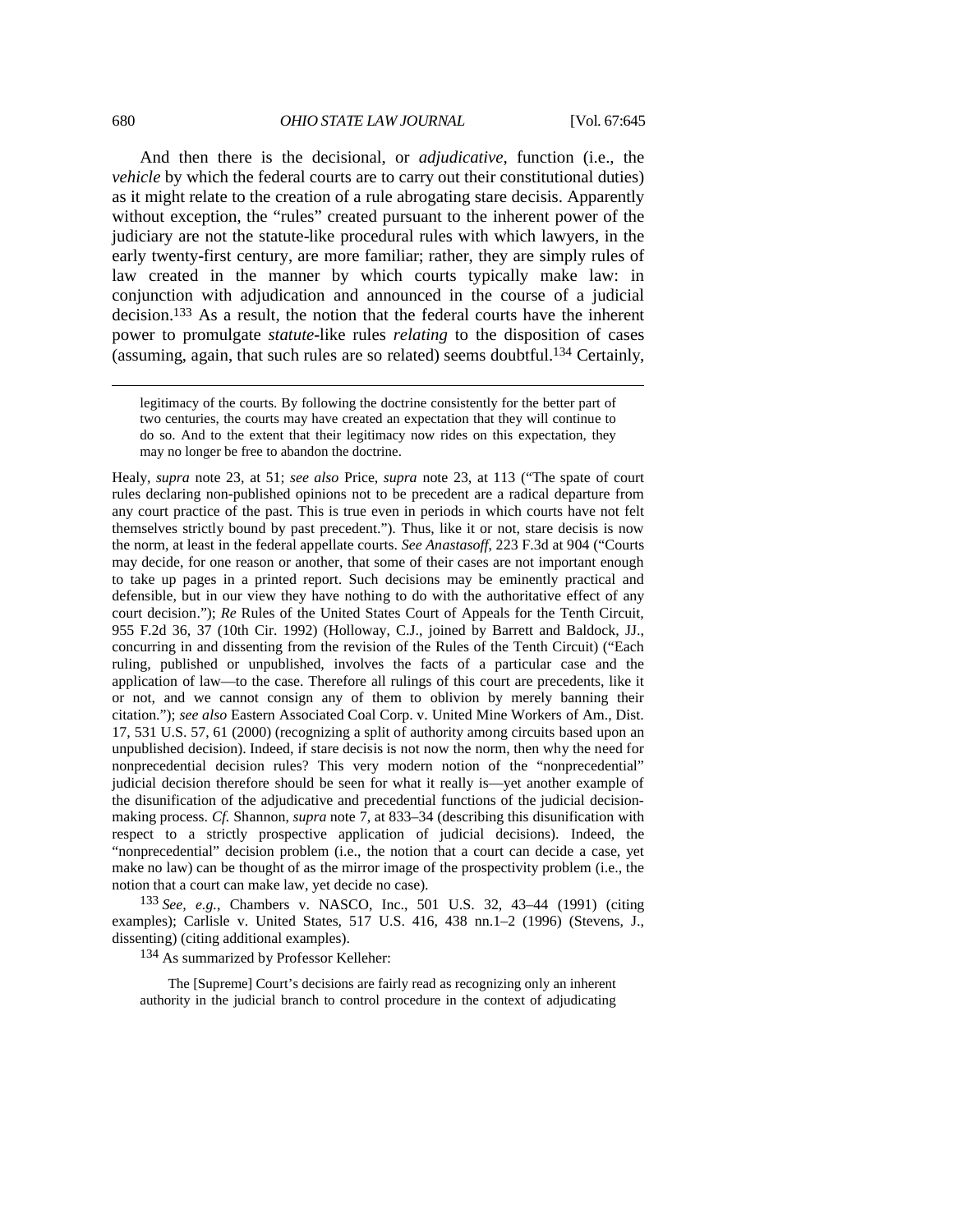precedent for such rules (pun intended) is lacking.135 Instead, it appears more likely that such an exercise of the "judicial Power" may only be achieved through the adjudication of "Cases" and "Controversies."136

 particular cases. That power to adjudicate and regulate procedure on a case-by-case basis does not necessarily imply the power to establish general rules of procedure, whether local or supervisory, which is like a legislative power in that it is essentially prospective.

Kelleher, *supra* note 62, at 66–67 (footnote omitted); *accord* Martin H. Redish, *Federal Judicial Independence: Constitutional and Political Perspectives*, 46 MERCER L. REV. 697, 725 (1995) ("Exercise of the judicial power is inherently characterized by the adjudication of individualized, live disputes. Promulgation of free-standing rules of general applicability does not fit within this model, even when those rules deal with matters that are intimately intertwined with performance of the adjudicatory function.") (footnote omitted); Martin H. Redish, *Separation of Powers, Judicial Authority, and the Scope of Article III: The Troubling Cases of* Morrison *and* Mistretta, 39 DEPAUL L. REV. 299, 317 (1990) ("[W]hat activity could represent a more striking departure from the traditional judicial function of case adjudication than the direct enactment of legislation?") [hereinafter Redish, *Separation of Powers*]; Ryan, *supra* note 112, at 780 n.89 ("[I]f Congress were silent as to court procedure, courts would be able to use common law methods to develop rules of procedure on a case-by-case basis. They would not, however, be able to promulgate a comprehensive code of procedure like the Federal Rules.") (citations omitted); Whitten, *supra* note 122, at 57 ("In and of itself, the power to adjudicate an issue cannot establish the legitimacy of rulemaking power over the same issue."); *see also* Mistretta v. United States, 488 U.S. 361, 392 (1989) ("To be sure, all rulemaking is nonjudicial in the sense that rules impose standards of general application divorced from the individual fact situation which ordinarily forms the predicate for judicial action."). This is not to say that federal courts have *no* power of this nature *whatsoever*; rather, it is just that, again, this power—in the absence of that delegated by Congress—must be extremely limited. *See, e.g.*, Redish, *Separation of Powers*, *supra*, at 318 (recognizing "only common sense exceptions for the performance of the minimal administrative tasks essential to the effective performance of the adjudicatory function"). Separation of powers and relative institutional competency seems to lie at the core of these conclusions. As the Court has stated more generally:

The choice we are urged to make is a matter of high policy for resolution within the legislative process after the kind of investigation, examination, and study that legislative bodies can provide and courts cannot. That process involves the balancing of competing values and interests, which in our democratic system is the business of elected representatives. Whatever their validity, the contentions now pressed on us should be addressed to the political branches of the Government, the Congress and the Executive, and not to the courts.

#### Diamond v. Chakrabarty, 447 U.S. 303, 317 (1980).

 $135$  As further evidence, the reader is challenged to produce a copy of, say, the Inherent Rules of the Supreme Court (though if one is able to publish "unpublished" decisions, who knows?). *Cf.* Carrington, *supra* note 25, at 981 ("There is no hint in the [Supreme] Court's opinions suggesting that it could codify federal common law, however desirable such a codification might be.").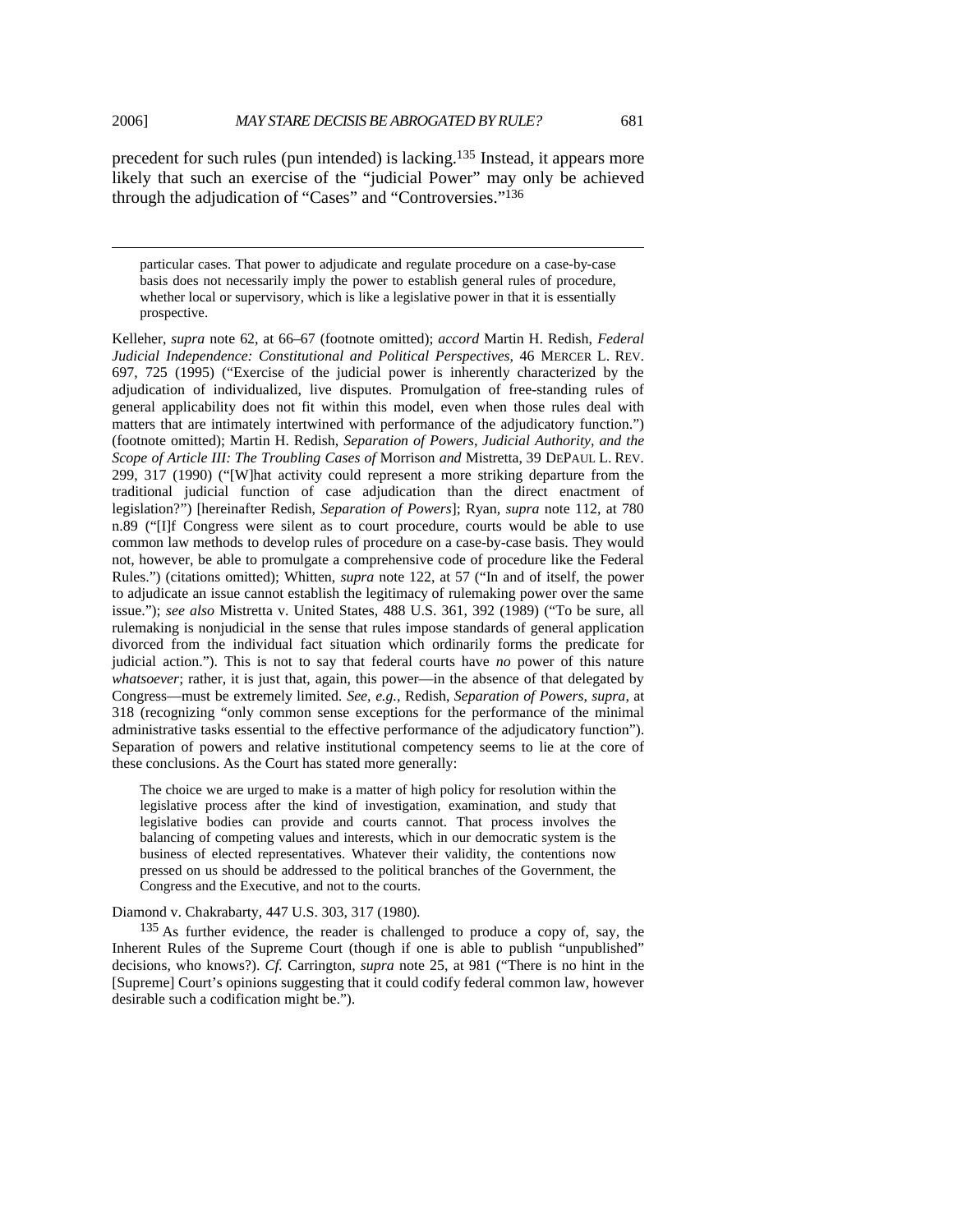Indeed, it is possible that the (formal) federal rule governing the promulgation of local appellate rules forecloses any other possibility, at least with respect to the courts of appeals. Federal Rule of Appellate Procedure 47(a) ("Local Rules"), paragraph (1), provides:

Each court of appeals acting by a majority of its judges in regular active service may, after giving appropriate public notice and opportunity for comment, make and amend rules governing its practice. *A generally applicable direction to parties or lawyers regarding practice before a court* 

 136 U.S. CONST. art. III, § 2; *see* Valley Forge Christian Coll. v. Americans United for Separation of Church & State, Inc., 454 U.S. 464, 471 (1982) ("The constitutional power of federal courts cannot be defined, and indeed has no substance, without reference to the necessity 'to adjudge the legal rights of litigants in actual controversies.'") (quoting Liverpool S.S. Co. v. Commissioners of Emigration, 113 U.S. 33, 39 (1885)); THE FEDERALIST NO. 78, at 425 (Alexander Hamilton) ("The Judiciary . . . has no influence, over either the sword or the purse; no direction either of the strength or of the wealth of the society; and can take no active resolution whatever. It may truly be said to have neither *force* nor *will*, but merely judgment . . . ."); Redish, *Separation of Powers*, *supra* note 134, at 302 ("[B]ecause the judiciary is unrepresentative, it is important that its functioning be confined to the performance of the traditional judicial function of adjudication, lest the judiciary be in a position to usurp the function and authority of the political branches.") (footnote omitted).

Admittedly, some legal scholars disagree, or at least shy away from taking a hardline position on this issue. For example, what if Congress enacted no statutes ("enabling" or otherwise) regarding the practice to be followed in the federal courts? Professors Carrington and Merrill at least imply that the federal courts would then be authorized to "enact" their own rules, perhaps even legislative-type rules. *See* Carrington, *supra* note 25, at 974; Thomas W. Merrill, *The Common Law Powers of Federal Courts*, 52 U. CHI. L. REV. 1, 24 (1985). It must be conceded, though, that any such legislative-type rulemaking by the judicial branch would be extraordinary. *See, e.g.*, Northwest Airlines v. Transport Workers Union, 451 U.S. 77, 95 (1981) ("[F]ederal courts, unlike their state counterparts, are courts of limited jurisdiction that have not been vested with open-ended lawmaking powers.... [W]e consistently have emphasized that the federal lawmaking power is vested in the legislative, not the judicial, branch of government ...."); Caminker, *Judicial Power*, *supra* note **Error! Bookmark not defined.**, at 1519 ("[T]he core of the judicial power . . . is the authority to adjudicate and resolve Article III cases and controversies."); Ryan, *supra* note 112, at 781 ("Procedural rulemaking is, after all, a form of legislating. In contrast to the prototypical work product of courts—the resolution of particular disputes through judicial opinions—formally codified procedural rules are exclusively forward looking, framed in general terms, and promulgated outside the context of any particular conflict."). Moreover, one must acknowledge the fact that Congress *has* legislated in this area, leaving little need (and perhaps even authority) for any federal court to legislate beyond the confines of that legislation already in place. Finally, to the extent that such inherent rulemaking power exists, it must be narrowly confined to the making of adjective law, for certainly the federal courts lack any sort of plenary legislative power. And as suggested in Part III of this Article, whether a rule abrogating stare decisis fairly could be considered as falling within those narrow confines seems highly questionable.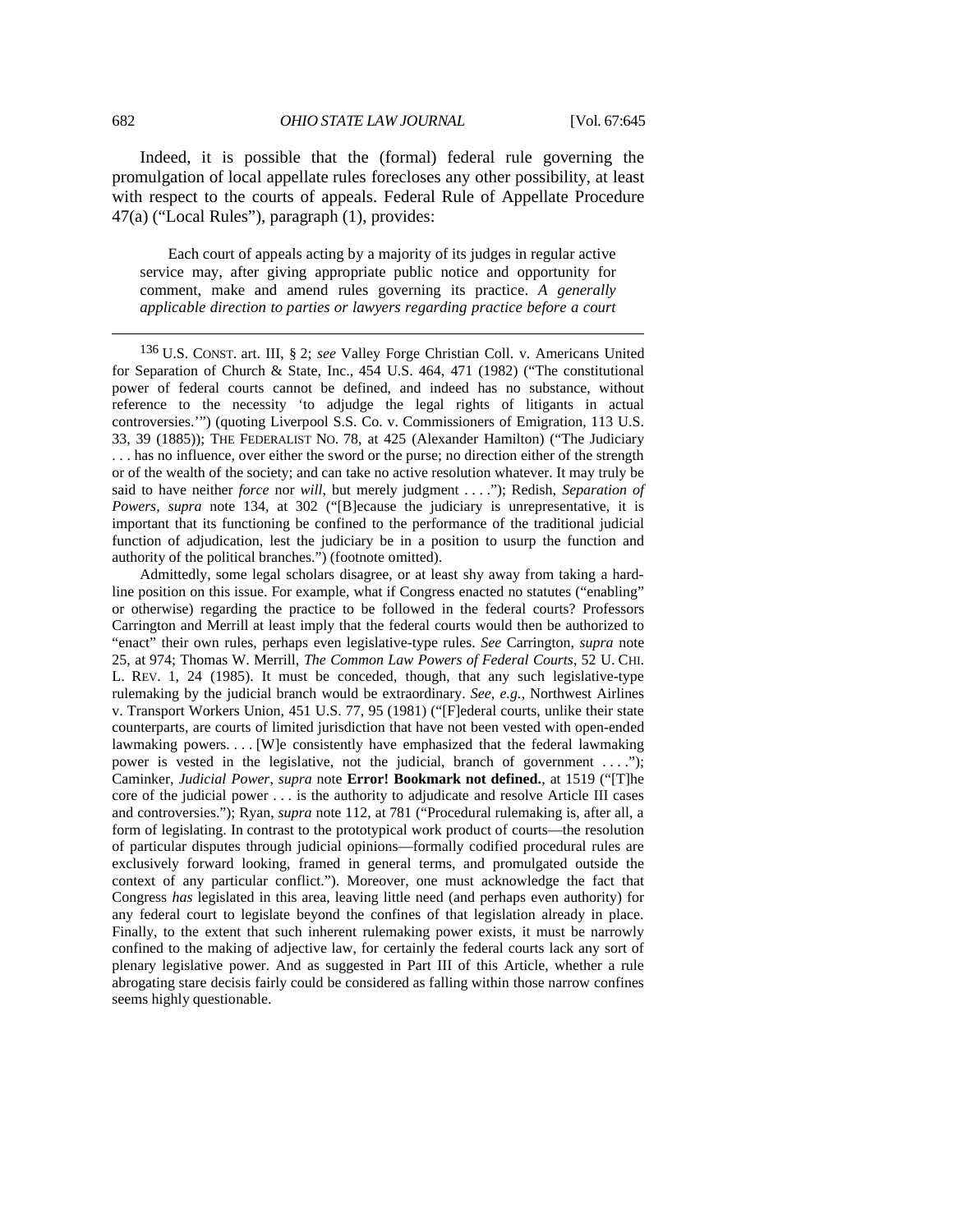*must be in a local rule* rather than an internal operating procedure or standing order. A local rule must be consistent with—but not duplicative of—Acts of Congress and rules adopted under 28 U.S.C. § 2072 and must conform to any uniform numbering system prescribed by the Judicial Conference of the United States. Each circuit clerk must send the Administrative Office of the United States Courts a copy of each local rule and internal operating procedure when it is promulgated or amended.<sup>137</sup>

Though this provision evidently was concerned that "generally applicable direction[s]" be promulgated in the *form* of local rules (to the exclusion of all other forms), this rule (which closely tracks the local rule promulgation procedure specified in 28 U.S.C. § 2071) also appears to be specifying the *manner* by which such "direction[s]" may be promulgated: by *formal* (Article I) local rule.138 This reading is buttressed by Rule 47(b) ("Procedure When There Is No Controlling Law"), which provides: "A court of appeals may regulate practice *in a particular case* in any manner consistent with federal law, these rules, and local rules of the circuit."139 In other words, Rule 47(b) seems to recognize the inherent rulemaking power of the federal courts—but *only* as to matters other than "generally applicable directions," and then *only* as to that rulemaking accomplished through the course of *adjudication* (rather than through some more "traditional" rulemaking

 $137$  FED. R. APP. P.  $47(a)(1)$  (emphasis supplied).

 $138$  The conclusion that this portion of Rule 47 refers to the formal Article I rulemaking power (as effectuated through § 2071) and not the inherent Article III rulemaking power also is confirmed by the fact that Rule 47 *itself* was promulgated pursuant to the formal rulemaking power.

Incidentally, a similar argument has been advanced with respect to  $\S 2071(f)$ , which provides: "No rule may be prescribed by a district court other than under this section." This subsection also may be interpreted as requiring that all local district court rules (except, presumably, those exclusively within the inherent power of the courts) be promulgated pursuant to § 2071. *See* Linda J. Rusch, *Separation of Powers Analysis as a Method for Determining the Validity of Federal District Courts' Exercise of Local Rulemaking Power: Application to Local Rules Mandating Alternative Dispute Resolution*, 23 CONN. L. REV. 483, 490–91 n.26 (1991). (It is unclear why § 2071(f) (which was added in 1988; *see* Pub. L. No. 100-702, Title IV, § 403(a)(1), 102 Stat. 4651) was limited to district courts, as there appears to be no sound reason to exclude the courts of appeals; perhaps Congress simply perceived the problems surrounding local federal court rulemaking to be greater at the district court level. Nonetheless, the 1995 amendment to Federal Rule of Appellate Procedure 47, resulting in language quoted above, *see* FED. R. APP. P. 47 advisory committee's notes, appears to have corrected this disparity. Indeed, the *district* court rule governing local rulemaking (Federal Rule of Civil Procedure 83)—which also was amended in 1995, *see* FED. R. CIV. P. 83 advisory committee's notes, and which should be essentially identical to the analogous courts of appeals rule—conspicuously omits the "must be in a local rule" language, presumably because such language already was included in § 2071(f).)

139 FED. R. APP. P. 47(b) (emphasis supplied).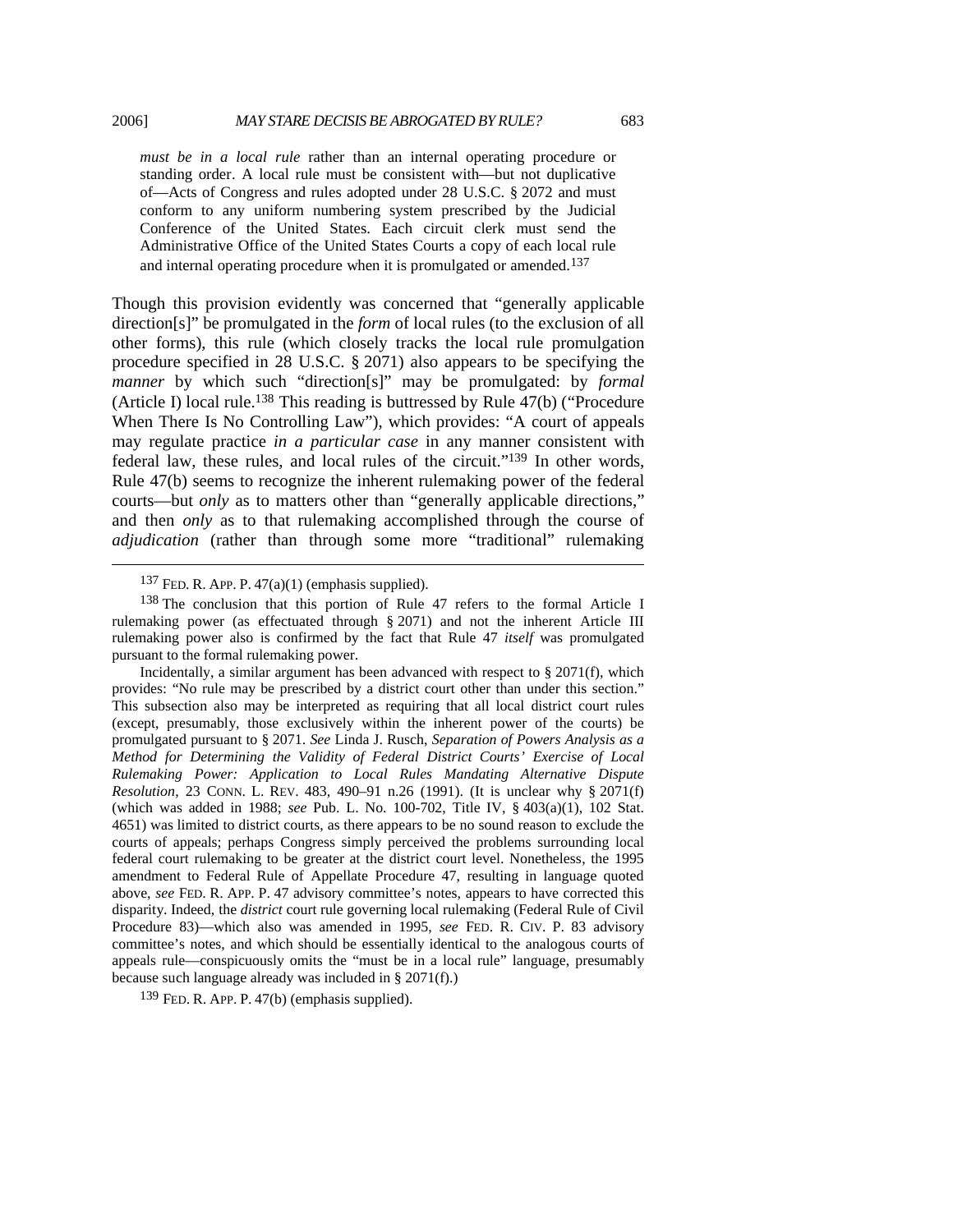process).140 Stated another way: To the extent that the federal rulemaking power is concurrently shared by Congress and by the federal judiciary, the inherent rulemaking power may be limited by Congress, either by statute or by formal procedural rule.141 This superseding power would seem to include not only power over the *substance* of such rules, but also power over the *procedure* by which any such rules may be promulgated. Through its exercise of the latter power, Congress (through § 2071 and Rule 47) seemingly has prescribed that local rules falling (again, at least concurrently) within the scope of Article I (as limited by the Rules Enabling Act) may be prescribed only pursuant to formal local rulemaking procedures. But by so specifying the rulemaking procedure to be followed, Congress also has, in effect, *proscribed* the exercise of the concurrent, inherent rulemaking power (at least with respect to the lower federal courts) *except* through adjudication. Thus, for this reason also, it appears that there is no general, inherent federal court rulemaking power. Whatever inherent federal court rulemaking power remains—and it must be quite limited—may only be accomplished through adjudication.

None of this sounds very promising for a rule abrogating stare decisis promulgated pursuant to some Article III inherent rulemaking authority. But this Article promised at the outset that neither constitutional nor pragmatic considerations would stand in the way,142 and so this Article will continue to proceed on the assumption that a rule abrogating stare decisis is within the

 <sup>140</sup> *Cf.* FED. R. CIV. P. 83(b) ("A judge may regulate practice in any manner consistent with federal law, rules adopted under 28 U.S.C. §§ 2072 and 2075, and local rules of the district.").

Professor Burbank has raised the possibility that Federal Rule of Civil Procedure 83(b) (and therefore, by analogy, Federal Rule of Appellate Procedure 47(b)) are invalid in that 28 U.S.C. § 2072(a) only authorizes the prescription of *general* rules of practice and procedure. *See* Burbank, *Rules*, *supra* note 59, at 1193 n.763. But Federal Rule of Civil Procedure 83(b) and Federal Rule of Appellate Procedure 47(b) *are* general in a "procedural" sense in that they may be read as doing little more than formally acknowledging the authority of judges in individual cases (generally) to "regulate practice" as to matters not regulated by any other authority. Neither of these rules authorizes such judges to "prescribe" anything; rather, to the extent that local rules may be prescribed at all, each specifies that they may be prescribed only by each particular court en banc, and then only pursuant to 28 U.S.C. § 2071.

<sup>141</sup> *See* Chambers v. NASCO, Inc., 501 U.S. 32, 47 (1991).

<sup>&</sup>lt;sup>142</sup> Of course, constitutionality on one basis does not necessarily mean constitutionality on all bases; for example, many who have found rules abrogating stare decisis constitutionally wanting seem to presume constitutionality as a matter of Article I, and find difficulties instead with other provisions. *See supra* note 23. And certainly, acts constitutionally permissible if undertaken by one branch of government might be unconstitutional if undertaken by a different branch. *See* Plaut v. Spendthrift Farm, Inc., 514 U.S. 211, 233–34 (1995). Nonetheless, this Article assumes the constitutionality of a rule abrogating stare decisis on *all* constitutional bases.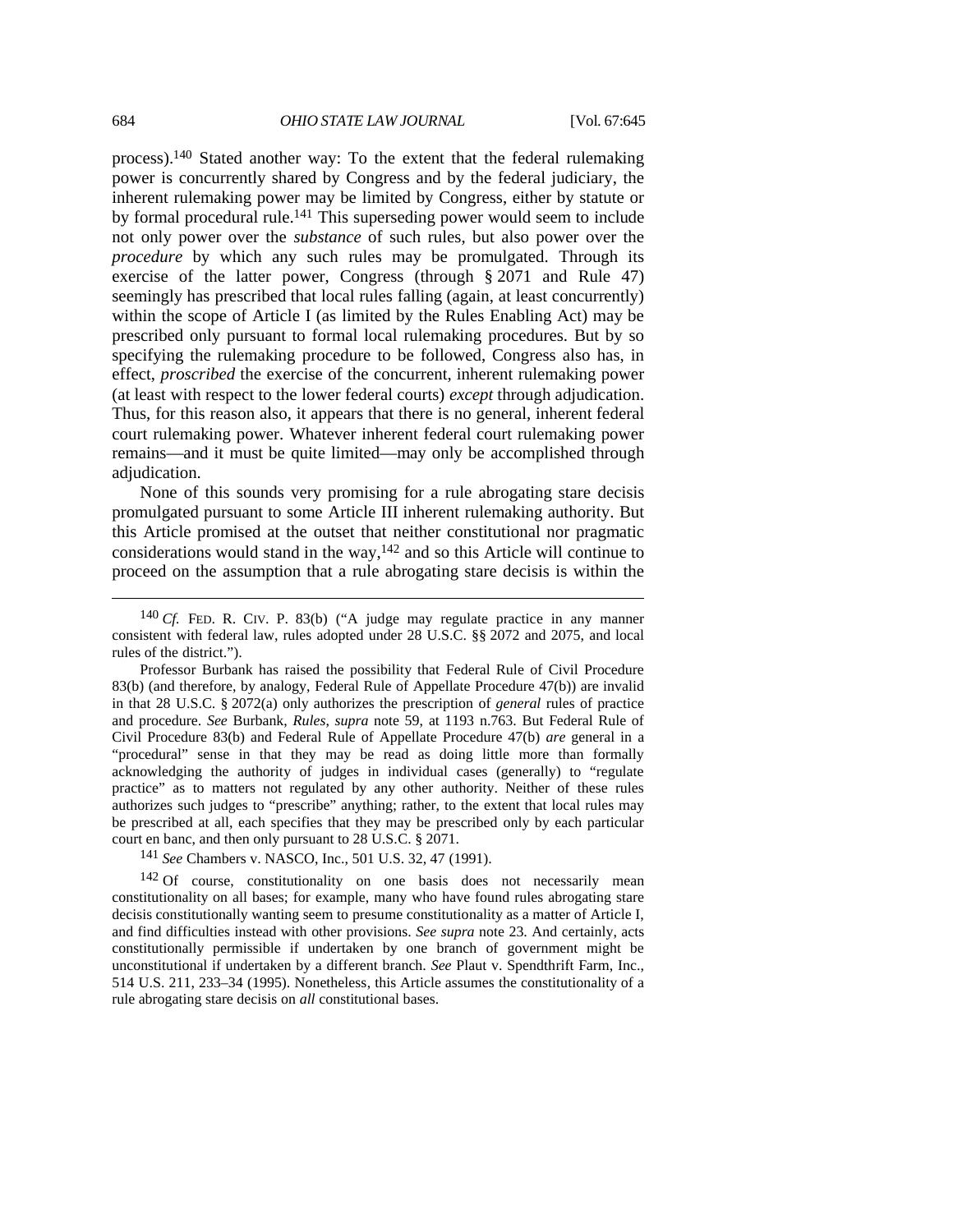Article III inherent rulemaking power, and thus that federal courts indeed have the power to create such a "rule," at least by adjudication.<sup>143</sup> Do any further problems remain?

The answer might depend in part on how such a "rule" comes into being. For example, a court wishing to abrogate stare decisis might attempt to do so simply by tacking onto its opinion additional language to this effect.<sup>144</sup> One difficulty with this approach, though, is that such additional language (regardless of whether it is worded generally or directed only at the decision under consideration), being "statements . . . that are not necessary to support the decision reached by the court,"145 would clearly be dicta.146 Such a statement would have nothing to do with the judgment reached by the decisional court, and for that reason, may be disregarded entirely by any later court, the clarity of the decisional court's command notwithstanding.147 In other words, according to the doctrine of stare decisis, it is what a court *does*, not what it says, that is important and must be followed. Though the clarity of a court's declaration that stare decisis has been abrogated (and even the prefacing of the declaration with the words, "we hold that") might increase the chances that a later court will, in fact, agree that such a declaration is "the law," such posturing by the earlier, decisional (or "precedent-setting") court would not be binding.148

144 Though accomplished by local rule rather than by decision, this is, in fact, remarkably close to current federal appellate court practice. *See, e.g.*, 3D CIR. R. 5.1 ("The face of an opinion states whether it is precedential or not precedential.").

146 *See id.* (defining "dicta" in this manner).

147 *See* Shannon, *supra* note 7, at 847–48. Another way to look at this aspect of stare decisis is to consider that a later court, in the course of interpreting and applying any given precedent, always gets the last word concerning the scope of the earlier court's holding. As explained by Judge Posner:

Realistically, a precedent is the joint creation of the court that decides the case later recognized as a precedent and the courts that interpret that case in the later cases. No part of the first opinion will be neatly labeled "precedent." The precedent will be declared, and its scope delineated, in later cases that rely on the opinion.

### POSNER, *supra* note **Error! Bookmark not defined.**, at 374.

148 In this regard, one might consider the *Hart* court's criticism that "*Anastasoff*'s reasoning . . . cast[s] doubt on the authority of courts of appeals to adopt a body of circuit

 <sup>143</sup> Of course, here also the federal courts are quite constrained in their ability to announce forward-looking rules of general applicability. *See, e.g.*, Beale, *supra* note 115, at 1481 ("The appellate courts' announcement of general procedural rules with *only*  prospective effect poses special problems, since it is well settled that article III does not authorize the federal courts to render advisory opinions."). Hence, our rule has become a "rule," for it bears little functional resemblance to the sort of formal rules discussed in Part III of this Article.

<sup>145</sup> Michael C. Dorf, *Dicta and Article III*, 142 U. PA. L. REV. 1997, 2000 (1994).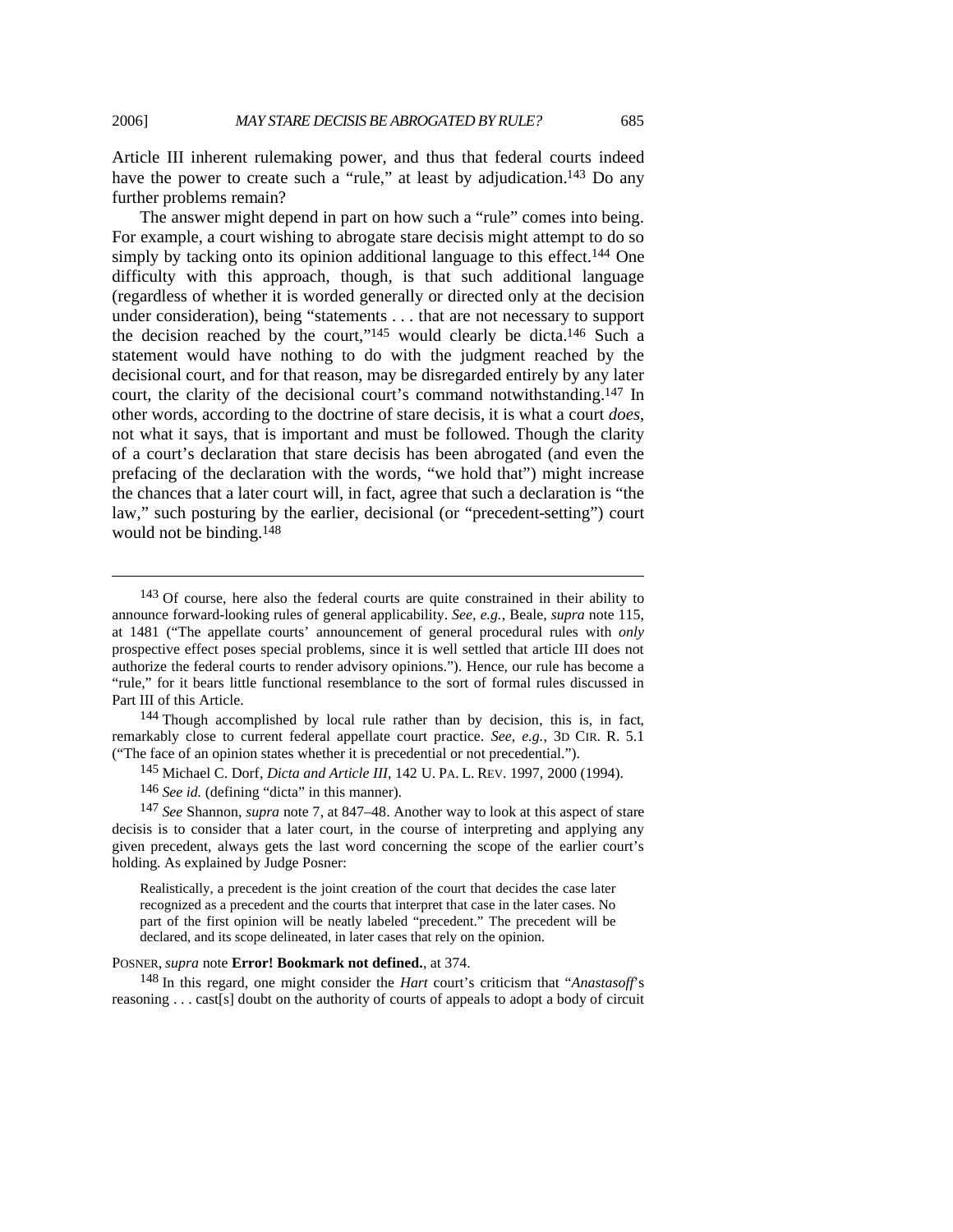So let us assume that our hypothetical federal appellate court is aware of all of this and chooses instead to incorporate its "rule" abrogating stare decisis into the court's decision itself. For example (to return to the example used at the beginning of this Article), what if a majority of the members of the Supreme Court, in the context of some future abortion rights case, set out to overrule whatever remains of *Roe v. Wade*?149 Assume further that the Court, in its opinion, were to begin by stating:

We<sup>150</sup> are mindful of our precedents on this subject, and that previous efforts to overrule those precedents under the constraints imposed by the doctrine of stare decisis have not been successful. At the same time, a majority of the members of this Court would reach a contrary decision if it were not constrained by these precedents. In order to achieve a result more consistent with our best, current understanding of the Constitution, we hereby abrogate stare decisis. From this point forward, no decision of this Court shall have binding precedential effect; instead, this Court shall decide each case according to our best, current understanding of the law.

May the Court do this? Do any (nonconstitutional) problems yet remain?

Yes, additional problems remain. The first problem relates to Justice Scalia's statement in *Casey* that "*stare decisis* ought to be applied even to the doctrine of *stare decisis*."151 In other words, we already know that, according to the doctrine of stare decisis, one may not overrule precedent simply

law on a wholesale basis, as did the Eleventh Circuit in *Bonner*." Hart v. Massanari, 266 F.3d 1155, 1176 (9th Cir. 2001).

Circuits could, of course, adopt individual cases from other circuits as binding in a case raising a particular legal issue. But adopting a whole body of law, encompassing countless rules on matters wholly unrelated to the issues raised in a particular case, is a very different matter. If binding authority were a constitutional imperative, it could only be created through individual case adjudication, not by a decision unconstrained by the facts before the court or its prior caselaw.

*Id.* (citation omitted). One problem with this criticism, though, is that it might represent a misreading of *Bonner* (despite what the *Bonner* court itself might have said). If one takes it as given that a court has the authority (constitutional or otherwise; it might not matter) to decide the case before it and nothing more, then what the *Bonner* court *actually* held was only that it was adopting Fifth Circuit precedent as binding in its decision *in that particular case*—albeit with a strong suggestion (doubtless true) that there is no reasoned basis by which to distinguish the adoption of Fifth Circuit precedent in that case from a similar adoption in all other, future Eleventh Circuit cases.

149 Roe v. Wade, 410 U.S. 113 (1973).

150 This hypothetical quotation uses the much more common (today) "we" rather than the much more appropriate "the Court," in part because it is much more likely that "we" would write such an opinion.

151 Planned Parenthood v. Casey, 505 U.S. 833, 993 (1992) (Scalia, J., concurring in the judgment in part and dissenting in part). This Article presumes the correctness of this statement notwithstanding the fact that it comes from a minority opinion and arguably went unheeded in that case.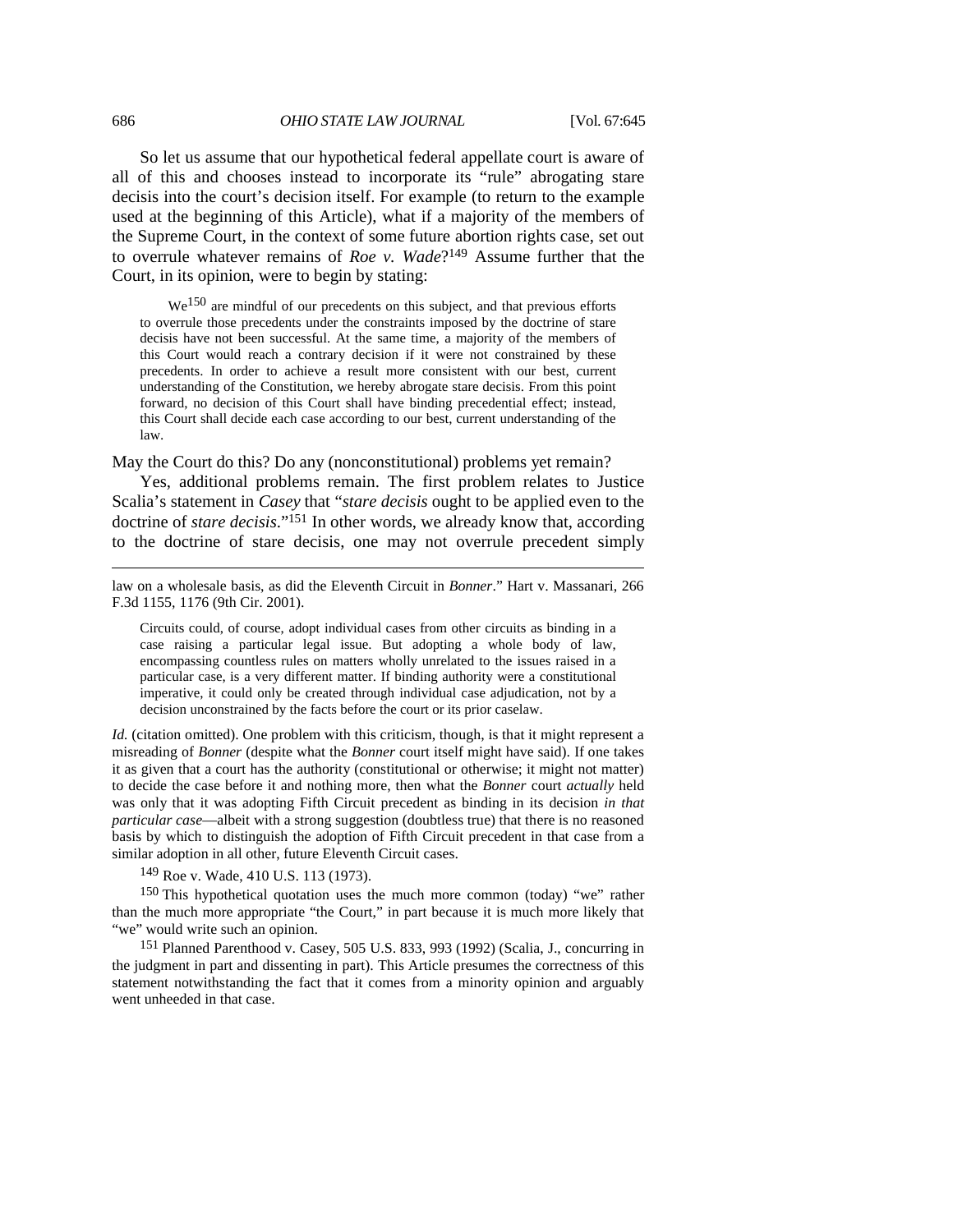because one now disagrees with that precedent; rather, there must be *reasons*, beyond mere disagreement, of sufficient magnitude, so as to overcome the presumptive validity of that precedent.152 But if this is so with respect to precedent generally, then this reasoning seemingly would apply with equal (if not greater) weight when it comes to overruling the precedent that established the doctrine of stare decisis *itself*. 153 And if so, the question then becomes whether, under the doctrine of stare decisis, the current legal climate is such that the doctrine of stare decisis is ripe for abrogation.154 Is it? Let us see.

*Casey* (ironically enough) represents the Supreme Court's most recent, comprehensive elaboration of the doctrine of stare decisis. In that case, the Court explained the operation of the doctrine as follows:

[W]hen this Court reexamines a prior holding, its judgment is customarily informed by a series of prudential and pragmatic considerations designed to test the consistency of overruling a prior decision with the ideal of the rule of law, and to gauge the respective costs of reaffirming and overruling a prior case. Thus, for example, we may ask whether the rule has proven to be intolerable simply in defying practical workability; whether the rule is subject to a kind of reliance that would lend a special hardship to the consequences of overruling and add inequity to the cost of repudiation; whether related principles of law have so far developed as to have left the old rule no more than a remnant of abandoned doctrine; or whether facts have so changed, or come to be seen so differently, as to have robbed the old rule of significant application or justification.155

So how does the doctrine of stare decisis fare under this standard? Has this doctrine proved practically unworkable? Is so little reliance now placed on this doctrine that its overruling would come at little cost? Has the law developed to the point that this doctrine has all but been abandoned? And can it fairly be said that this doctrine has been robbed of its justification? It seems doubtful that much would be gained by a protracted analysis of these factors; suffice it to say (if the doctrine itself is to be believed) that the argument that

 <sup>152</sup> *See supra* note 2.

<sup>153</sup> Of course, such overruling, if done at all, must be done by the Supreme Court, and not by any lower federal court. *See id.*

<sup>154</sup> This assumes (again) that decision-making methodologies such as stare decisis (or the abrogation of stare decisis) are themselves entitled to precedential effect in the first instance (though if not, then a rule abrogating stare decisis would be beyond the inherent rulemaking power by definition). *See supra* note 129.

<sup>155</sup> *Casey*, 505 U.S. at 854–55 (citations and quotation marks omitted); *see also* Paulsen, *supra* note 3, at 1551 (interpreting *Casey* as also including a fifth factor, "the need to preserve public impressions of judicial integrity").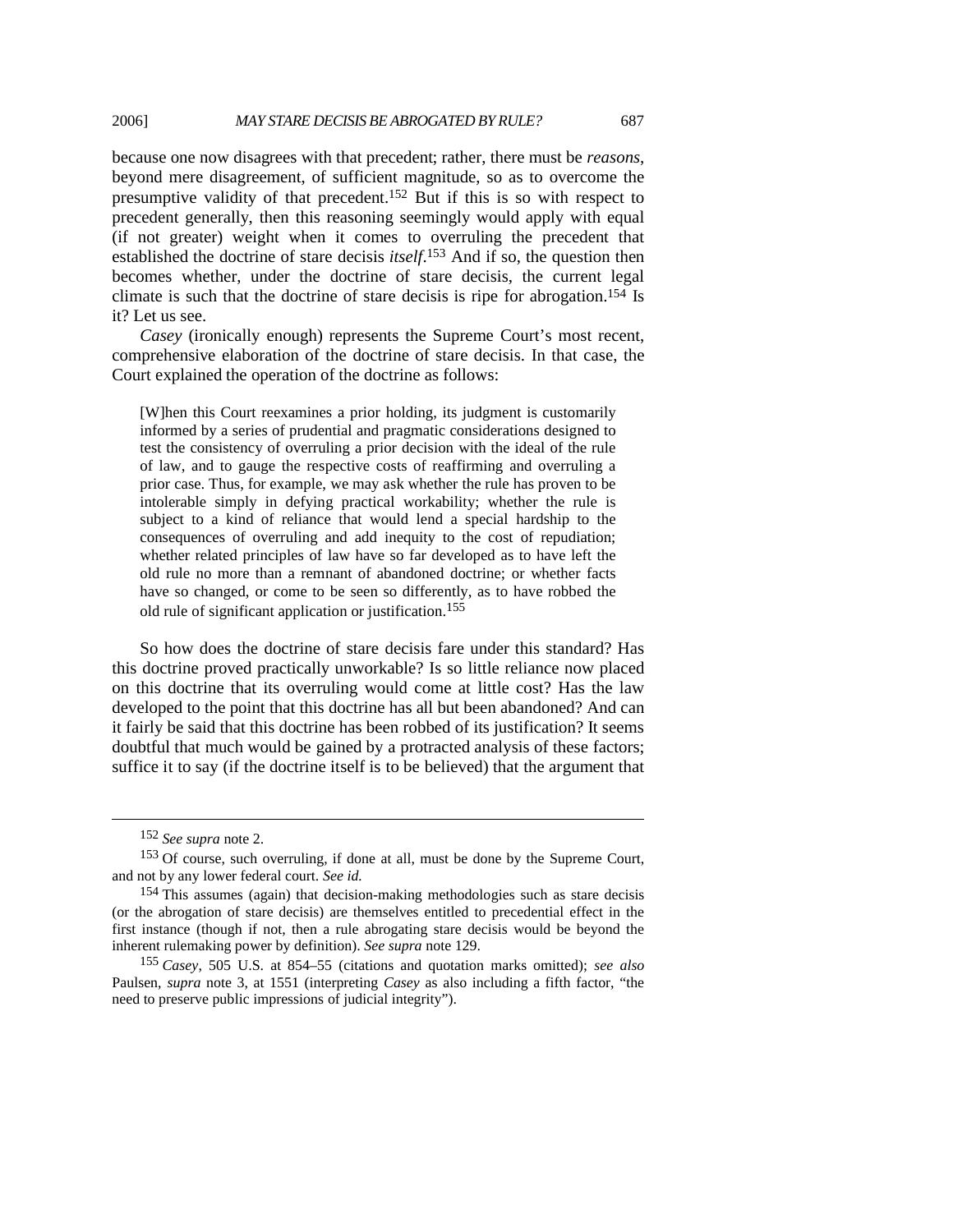the doctrine of stare decisis is ripe for abrogation cannot seriously be made.156

A second problem relates to the practice currently employed by the courts of appeals—that of *selective* abrogation. May stare decisis be abrogated, by judicial decision, in certain cases, but not in others? The answer again appears to be no. Certainly, even under the doctrine of stare decisis, precedents may be distinguished. Thus, one may adhere to some particular precedent generally while reaching different results in different (distinguishable) cases. But on what basis may a precedent purporting to abrogate stare decisis be distinguished in any later case? No reasonable basis for making such a distinction comes to mind.157 Thus, if the abrogation of stare decisis is to occur at all, it seems as though it is going to have to occur on a wholesale (rather than a piecemeal) basis.

But that brings us to a final problem, a problem that is, in essence, one of logic. Even assuming that one were inclined to abrogate stare decisis by judicial decision, could one, really? For once one obliterates the obligation to follow precedent, where would be the obligation to follow *that* decision (the decision abrogating stare decisis)? Stare decisis has just been abrogated! Does this not mean that this overruling decision *also* could be ignored—

157 As a foil, one might consider the bases by which the various circuits currently determine whether a decision is entitled to binding precedential effect. Recall, for example, Ninth Circuit Rule 36-2 (recited in note 28 *supra*). Could any lawyer trained in the American legal system seriously argue, "Well, your Honor, *X* is a decision of this court, and it does seem indistinguishable from the case at bar, but *X* does not offer any criticism of existing law" (or does not involve an issue of sufficient public importance, or does not satisfy any of the other bases prescribed in Rule 36-2) "and therefore this court should feel free to ignore it"? One would think not (or at least hope not), despite the fact that this is essentially what is now occurring.

The question of whether stare decisis should apply in some cases but not in others should be distinguished from the question of whether stare decisis might have lesser *force* depending upon the context in which it is asserted. *See, e.g.*, Dickerson v. United States, 530 U.S. 428, 443 (2000) (recognizing that stare decisis has less force in constitutional cases). In such contexts, the overruling of precedent might be easier than in other contexts. But there do not appear to be any instances in which the Court has suspended the operation of the doctrine *entirely* with respect to any particular case or class of cases.

<sup>&</sup>lt;sup>156</sup> This is not to say that some of these factors actually might weigh in favor of the abrogation of stare decisis, at least in part. Moreover, the apparent malleability of the doctrine of stare decisis—at least as it has been applied by the Supreme Court—has led some to question whether the doctrine has, in effect, been abandoned. *See, e.g.*, Paulsen, *supra* note 3, at 1538. Some have further argued that judicial integrity would be better served if judges were to decide cases based upon their best current understanding of the law, rather than upon some precedent now believed to be erroneous. *See, e.g.*, *id.* at 1564–67. But given the strong reliance placed on this doctrine and the continued vitality of its justifications (as demonstrated by *Casey* itself), there is no doubt that this doctrine, if challenged on this basis, would be sustained.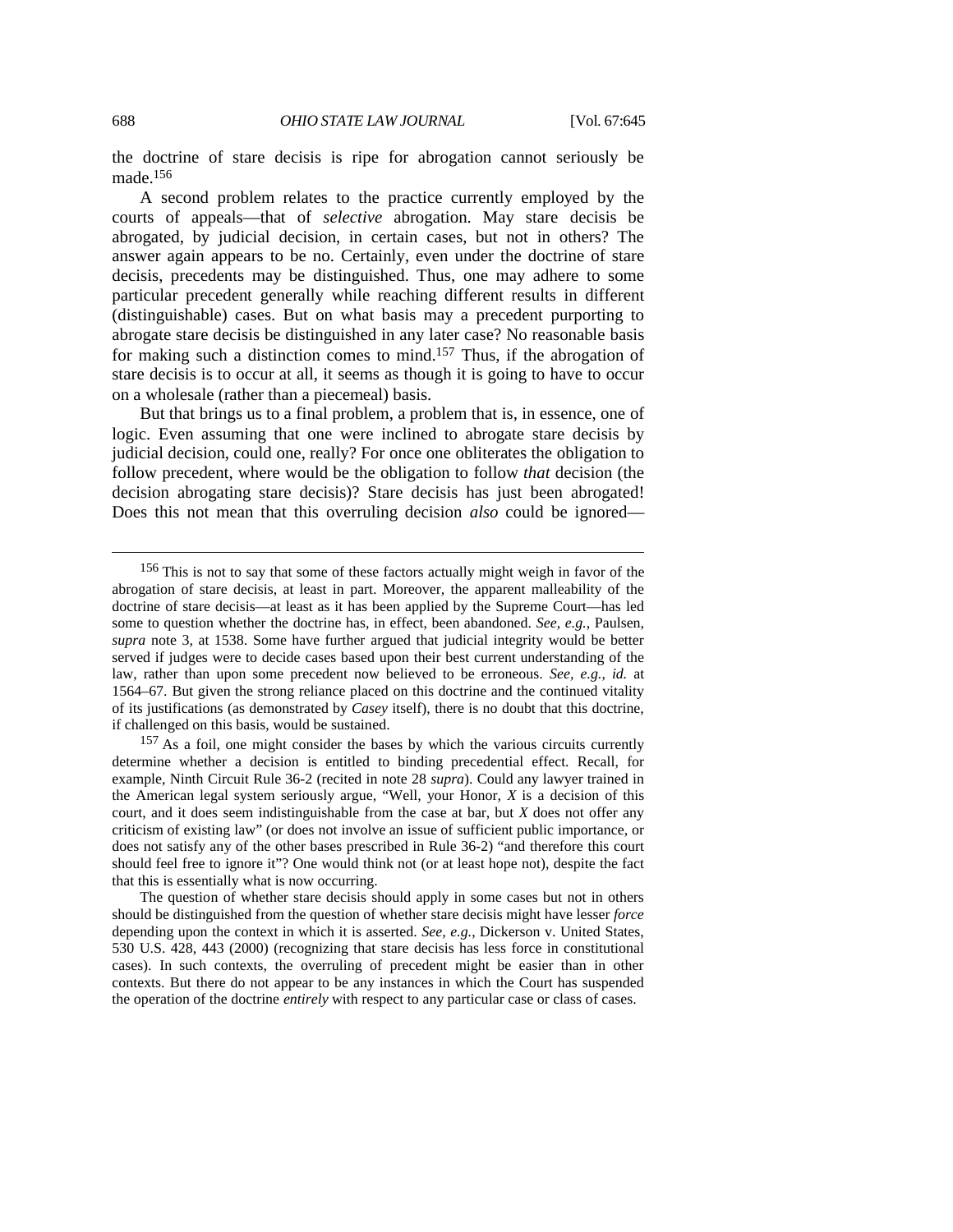meaning that one would be right back to where one started (with an obligation to follow precedent)?158 One can imagine a judicial system in which precedent never has been considered binding; indeed, that is essentially the norm in civil law courts.159 One can even imagine a *statute* proscribing any sort of strict adherence to binding precedent. But one cannot prescribe a *rule*, *through precedent*, proscribing adherence to precedent.160 In this regard, stare decisis may be likened to a boomerang—once one has it,<sup>161</sup> it is difficult to get rid of it.162

159 *See, e.g.*, MARY ANN GLENDON ET AL., COMPARATIVE LEGAL TRADITIONS 130– 31 (2d ed. 1999).

161 Some have observed that the *creation* of the doctrine of stare decisis through judicial decision making raises its own set of logical problems. *See, e.g.*, Michael B.W. Sinclair, Anastasoff *Versus* Hart*: The Constitutionality and Wisdom of Denying Precedential Authority to Circuit Court Decisions*, 64 U. PITT. L. REV. 695, 721 (2003) ("The precedential force of the case purporting to establish stare decisis would itself depend on the rule it announced, a bootstrapping circularity."). Indeed, on this basis, at least one legal scholar has argued that it would be "logically possible" for a court to free itself from the force of binding precedent, for upon realizing that it is not truly bound by its own prior decisions, it could simply overrule the precedent that purported to establish the doctrine. GLANVILLE WILLIAMS, SALMOND ON JURISPRUDENCE § 56, at 188 (11th ed. 1957) (observing further that this argument, "though circular, would be no more circular than the opposite argument usually employed in following precedents"). One problem with this argument, though, is that the doctrine of stare decisis, unlike other areas of the common law, was not established simply through some statement in a judicial decision (though certainly such statements can be found); rather, it was established through a long and consistent practice of adherence to prior decisions. In other words, common law courts do not follow precedent simply because some earlier court declared such to be the law; rather, such courts follow precedent because that is, in fact, what they do. Indeed, in a very real sense, it is only because of the doctrine of stare decisis that such courts have the ability to make law at all. Accordingly, "[i]t is nonsensical . . . to suggest that a

 <sup>158</sup> Such paradoxes (or apparent paradoxes) are abundant in philosophy. Consider, for example, what has become known as the paradox of the liar. How does one assess the truth of the statement, "The statement I am now making is a lie"? This statement can only be true if the speaker is lying, which would then make it false; it is, therefore, inherently contradictory. *See* ANIL GUPTA & NUEL BELNAP, THE REVISION THEORY OF TRUTH 5–6 (1993). This does not necessarily mean that such contradictions (or apparent contradictions) cannot be reconciled. Thus, it might be possible for one to formulate a coherent theory by which the abrogation of stare decisis by judicial decision might be enforced, but the burden would lie with the proponent.

<sup>160</sup> As an alternative, one might attempt to add language in the decision abrogating stare decisis exempting that decision *itself* from the operation of that rule. But even assuming that such language would not be dicta, *see supra* notes 145–148 and accompanying text, where would lay the obligation to follow even that exception? At best, stare decisis would become a switch that could be turned on and off at the whim of the decisionmaker. Certainly, a later court *could* adhere to the no-stare decisis rule, but it would be under no *obligation* to do so.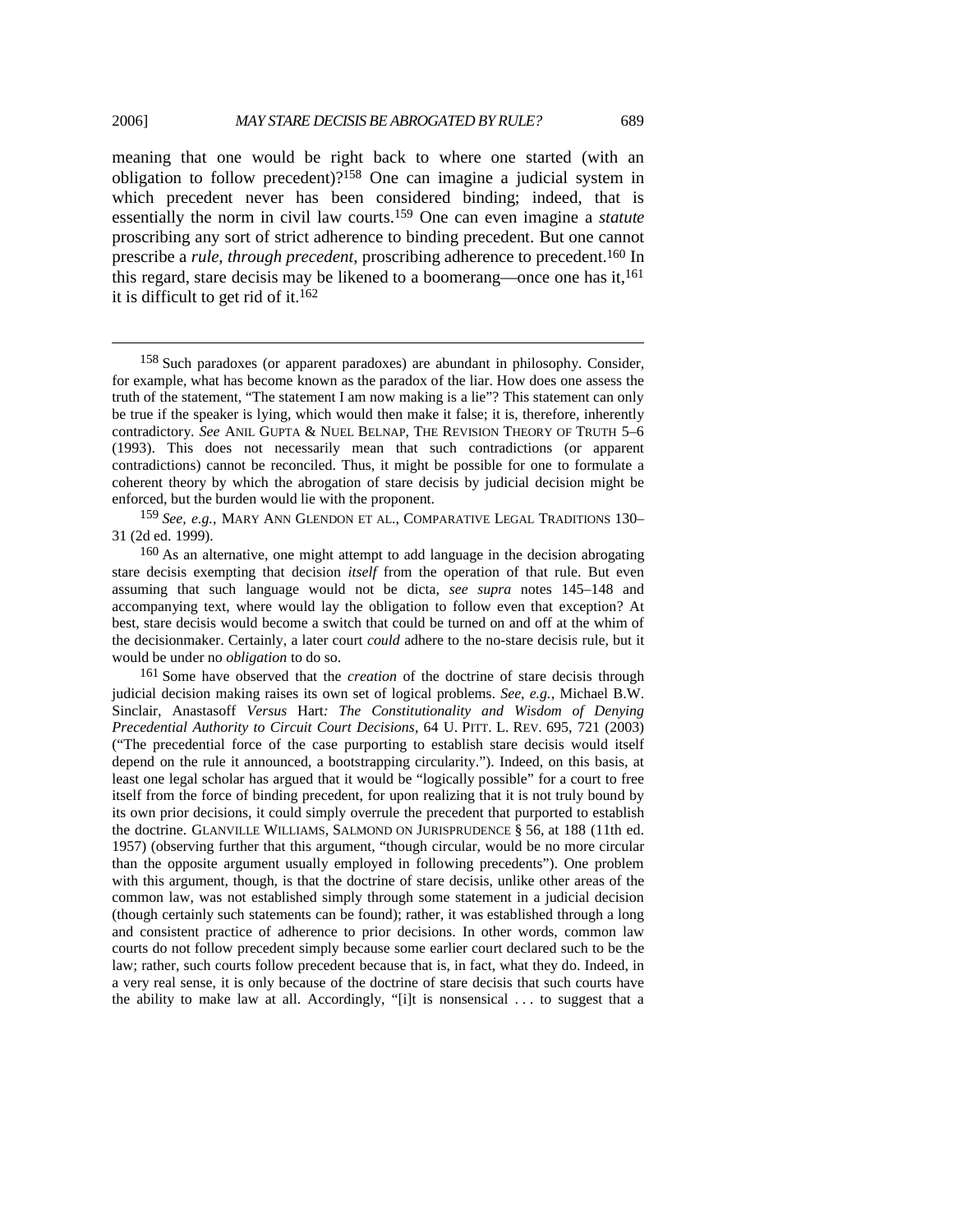Thus, just because a rule abrogating stare decisis may not now be promulgated by a federal court pursuant to its delegated Article I power does not mean that it may be created under Article III. Indeed, if anything, the inherent Article III rulemaking power is *more* restrictive than that power provided under the Rules Enabling Act. Moreover, though federal courts certainly have the power to "make" law, they generally lack the power to do so by anything resembling legislation. Rather, the lawmaking of the federal courts generally must be accomplished through adjudication, and the special problems associated with the abrogation of stare decisis by judicial decision seem, in the end, insuperable.

### V. CONCLUSION

Despite the fact that the United States Court of Appeals, by rule, are at least purporting to abrogate stare decisis with respect to thousands of decisions each year, they may not properly do so. For a rule abrogating stare decisis, even if constitutional as an exercise of Congress's Article I rulemaking power, would exceed the federal court's statutory rulemaking power as delegated by Congress through the Rules Enabling Act and those rules properly promulgated thereunder. Such a rule also would represent an improper exercise of the federal court's inherent rulemaking power.

But arguing that a rule abrogating stare decisis would be improper is one thing; persuading a federal court is another. The biggest problem is that the judges responsible for promulgating such a rule would be the same judges responsible for determining its propriety. Though one hopes that a federal court (of all institutions) would accede to legitimate challenges to its authority, regardless of the consequences,163 human nature might be difficult

limited power to make 'law,' *which flows from the existence of* stare decisis, can form a legal basis for the courts to abandon that doctrine." Murphy, *supra* note 4, at 1125.

<sup>162</sup> This Article analogizes stare decisis to a boomerang, rather than, say, a ratchet, because it might well be possible to loosen the doctrine to some limited extent. *See, e.g.*, Caleb Nelson, *Stare Decisis and Demonstrably Erroneous Precedents*, 87 VA. L. REV. 1, 3 (2004). But complete abrogation, at least through a judicial decision, is an entirely different matter.

<sup>163</sup> *See* Paul J. Mishkin, *Some Further Last Words on Erie—The Thread*, 87 HARV. L. REV. 1682, 1687 (1974) (arguing that "where the limits are being imposed on the courts themselves . . . the judicial constraints to act in accordance with legislatively imposed limits should be even stronger in order to counter the inherent tendency of any institution to extend its own reach and power"); *see also* Miss. Publ'g Corp. v. Murphree, 326 U.S. 438, 444 (1946) ("The fact that this Court promulgated the rules as formulated and recommended by the Advisory Committee does not foreclose consideration of their validity, meaning or consistency.").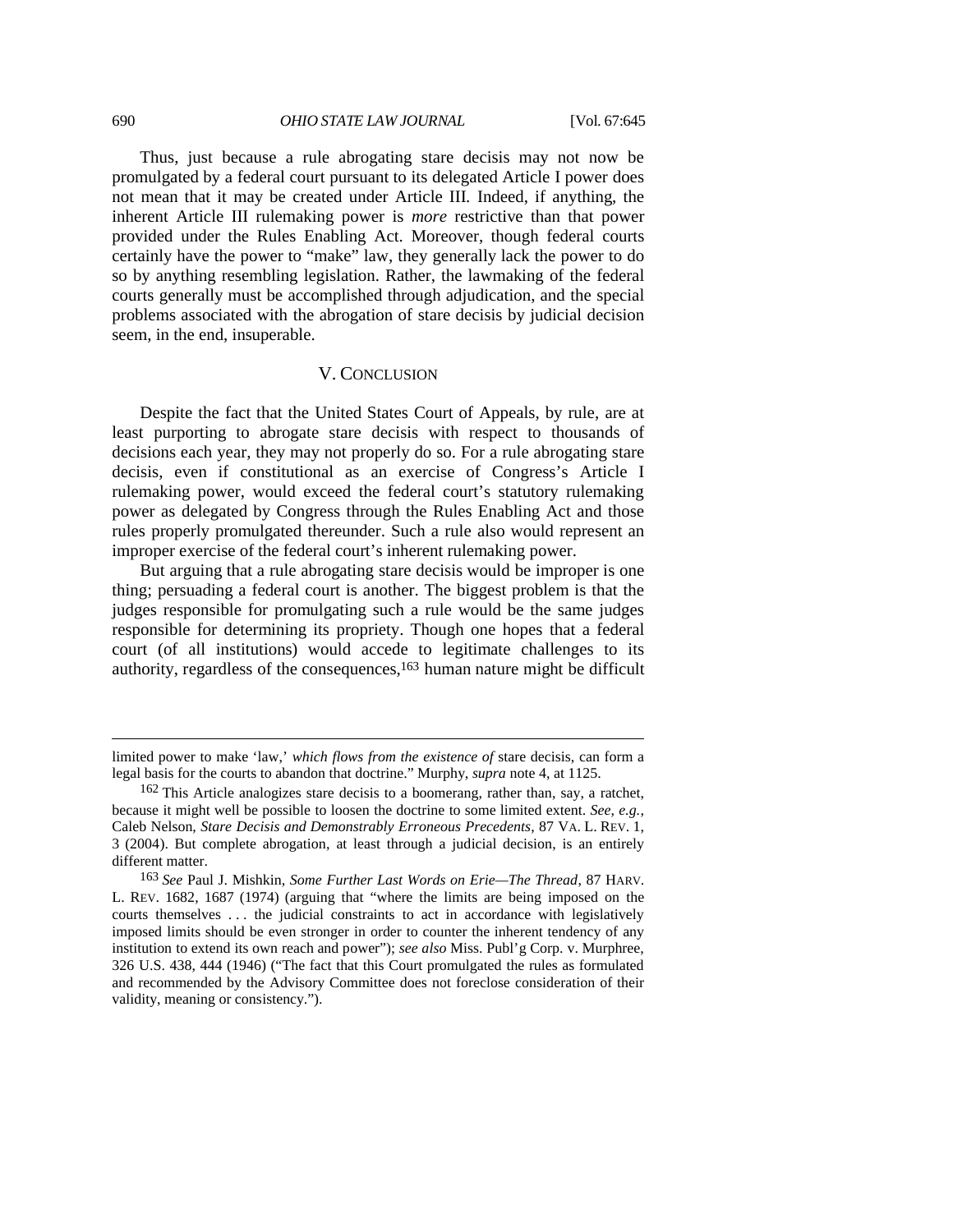to overcome.164 Indeed, one need look no further than the nonprecedential decision rules themselves; despite strenuous extrajudicial criticism of these rules, there appears to be little intrajudicial movement toward their abrogation,165 and the vacated *Anastasoff* decision aside, no federal appellate court has yet invalidated any rule of this nature.166

Moreover, even if the courts of appeals *were* inclined to consider the propriety of a rule abrogating stare decisis, in what procedural context may the issue be raised? One might attempt to raise the issue directly, in connection with the deprivation of binding precedential effect with respect to some particular decision. But wherein lies the harm, given that this deprivation presumably played no role in, and had no effect on, the underlying decision itself? Alternatively, one might attempt to appeal a lower court's failure to give binding precedential effect to a contrary, prior decision that (but for the operation of the rule) would have been dispositive. The difficulty with that approach, though, is that it seemingly would involve a collateral attack on a prior court's (i.e., the "precedent setting" court's) application of the rule to its prior decision. In other words, even if some later court were inclined to invalidate that court's rule abrogating stare decisis, would the later, nullifying decision necessarily undo all such prior abrogations? Arguably not.167 Doubtless, the courts of appeals could

165 As well summarized by Professor Sloan:

Of course, the federal appellate courts could end the practice on their own by changing their local rules. This is unlikely. The federal appellate courts have placed increasing reliance on non-precedential opinions over the past thirty years, using them as a docket management tool, and are not inclined to abandon the practice unilaterally now.

Sloan, *supra* note 16, at 713 (footnotes omitted).

166 It is probably overstating the strength of the arguments made in this Article to suggest that the reason might be that these arguments have not yet been adequately considered. Still, the author of this Article is aware of only one case in which such arguments were even made. *See* Petition for Writ of Certiorari at 12–21, Test v. Comm'r, 538 U.S. 961 (2003) (No. 02-1170) (Bradley Scott Shannon, Counsel of Record) (on file with author).

167 *Cf.* Chicot County Drainage Dist. v. Baxter State Bank, 308 U.S. 371, 374–75 (1940) (discussing generally the effect of a judicial determination of statutory unconstitutionality); 1 NORMAN J. SINGER, STATUTES AND STATUTORY CONSTRUCTION § 2:7 (6th ed. 2002) (discussing same); 1 TRIBE, *supra* note 13, § 3-3, at 213–16 (discussing same). Admittedly, the *Anastasoff* panel apparently thought that its invalidation of that court's nonprecedential decision rule had this effect, at least with respect to the precedential case in question. *See* Anastasoff v. United States, 223 F.3d

 <sup>164</sup> *See, e.g.*, Order of Jan. 21, 1963, 374 U.S. 865, 870 (1963) (Black & Douglas, JJ.) (lamenting the "embarrassment of having to sit in judgment on . . . rules which we have approved and which as applied in given situations might have to be declared invalid").